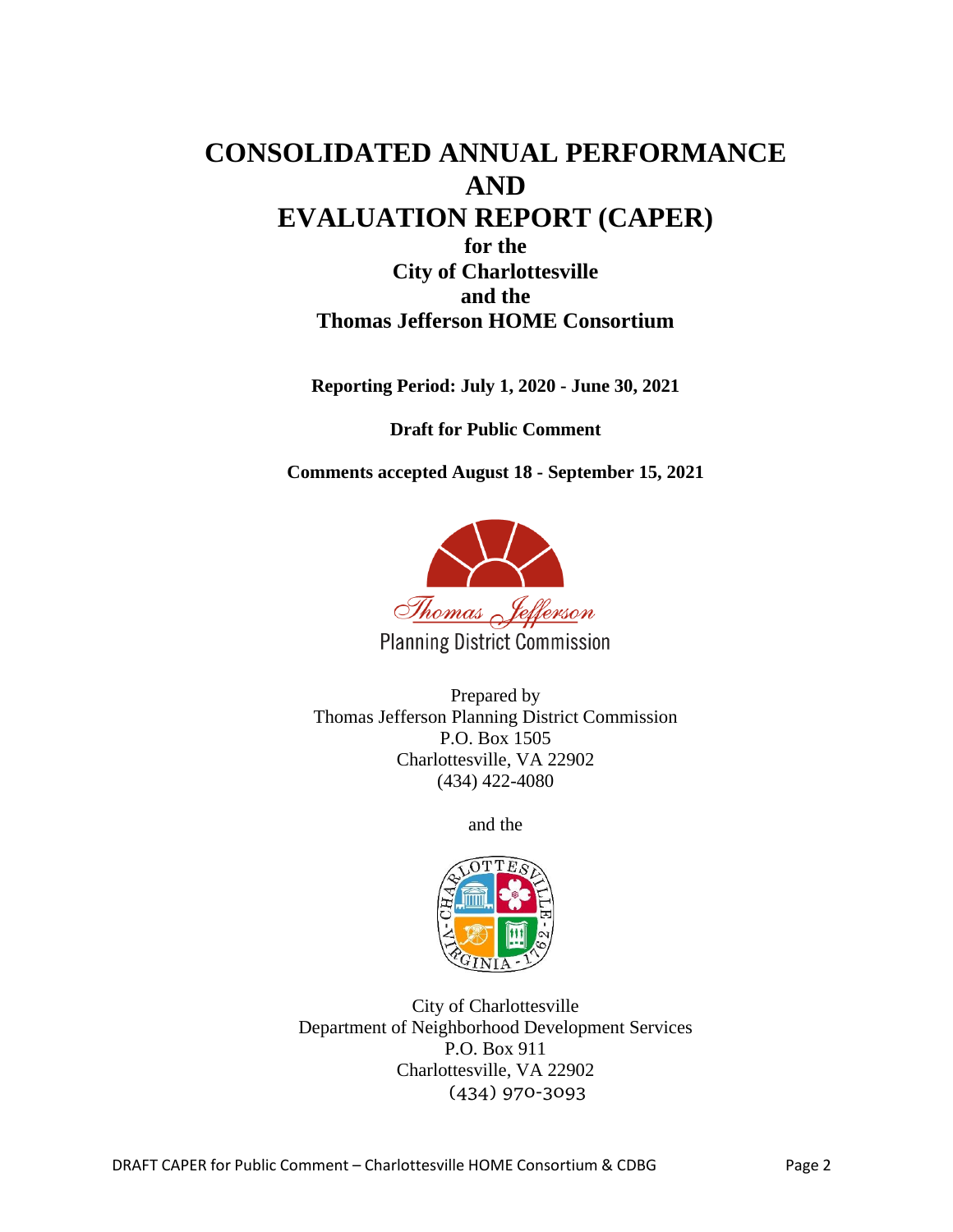#### CR-05 - Goals and Outcomes

Progress the jurisdiction has made in carrying out its strategic plan and its action plan.91.520(a)

Goals for the HOME program are focused on assisting first-time homebuyers, preserving existing housing stock by rehabilitating owner-occupied homes, and developing new housing units for homeownership or rental. HOME Consortium activities are carried out through non-profit housing foundations in the region: the Albemarle Home Improvement Program (AHIP), the Fluvanna/Louisa Housing Foundation (F/LHF), the Nelson County Community DevelopmentFoundation (NCCDF), and Skyline CAP (serving Greene County). HOME funds are often combined with other funding, extending the reach and effectiveness of the program.

The City of Charlottesville (the City) seeks proposals for the use of its HOME funds through a competitive process. City projects in the Program Year 2020 (PY 2020) Action Plan consisted ofmajor housing rehabilitation projects through Albemarle Housing Improvement Program (AHIP) and down payment assistance grants through Habitat for Humanity of Greater Charlottesville.

The HOME CHDO set-aside funds are allocated to a locality on a rotation basis to provide funding for development of one or more new housing units, either rental units or homes for purchase. For PY20, it was Albemarle's County's turn in the rotations. The CHDO project for PY20 has not begun yet but will consist of acquiring land and constructing an affordable unit for purchase at the Southwood Mobile Park redevelopment.

The region has a high level of capacity to carry out these housing projects. HOME funds, in turn,contribute to the stability and sustainability of the housing foundations in the region. Progress toward goals outlined in the five-year Consolidated Plan and one-year Action Plan has been steady and positive. Overall, HOME funds are meeting critical needs in our region.

Goals for the CDBG program are focused on supporting job improvement through job training, providing access to quality childcare, providing technical assistance for microenterprises, supporting homeless persons and their transition to independence through reentry support, and supporting infrastructure improvements to make public spaces more accessible. Activities for theyear included assisting one housing rehabilitation, assisting 17 participants through a financial management workshop (technical assistance), helping 772 beneficiaries access to housing services through Coordinated entry systems, and providing 324 public housing households with covid related emergency rental assistance.

Activities were carried out through sub-recipients that serve City residents. CDBG projects are consistent with annual City Council priorities that are established one year prior to the beginningof the program year. The City seeks proposals for use of its CDBG funds through a competitive request for proposal process.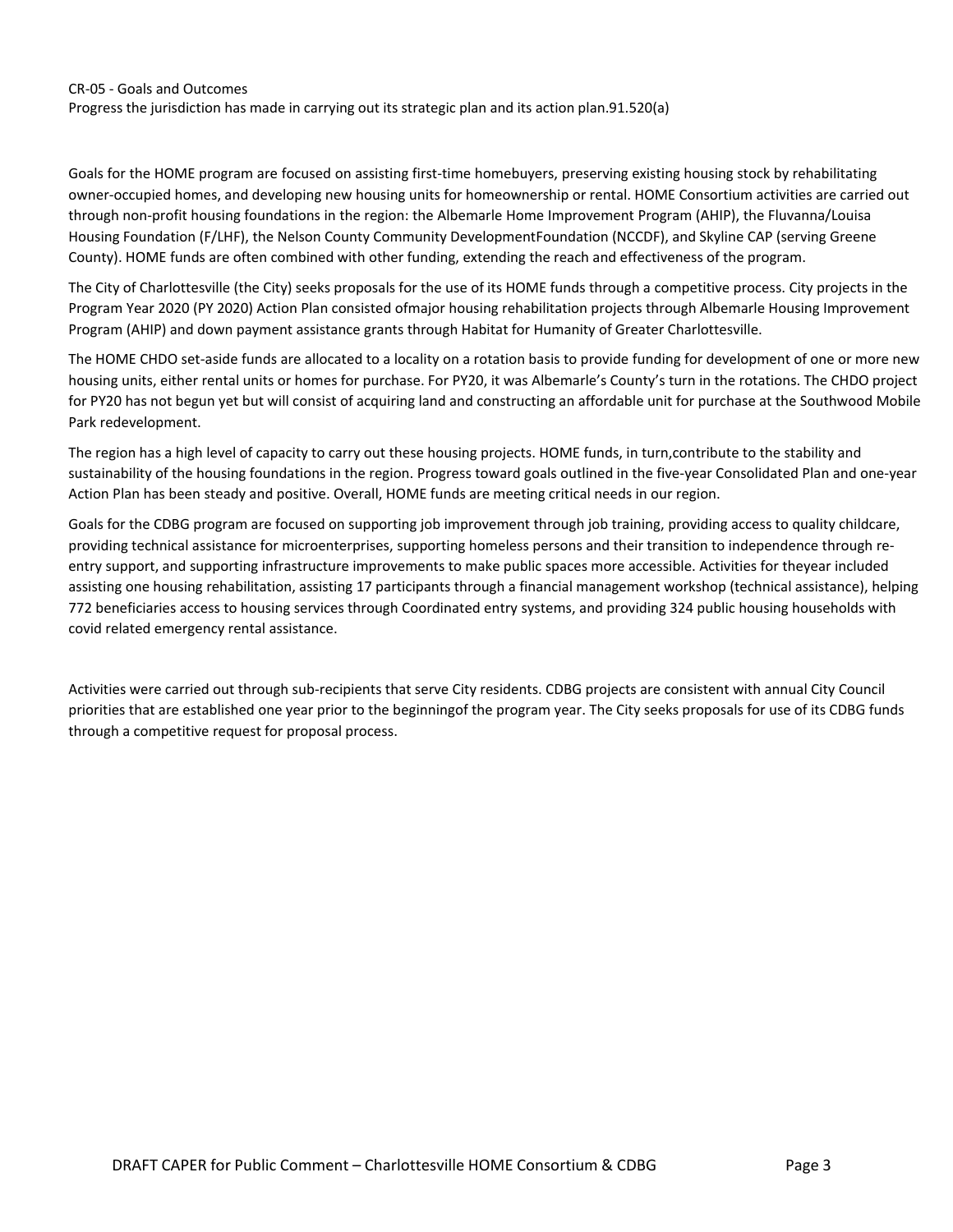Refer to the CDBG and HOME charts below, which outline the PY 20 goals and outcomes of theCDBG and HOME programs.

Assess how the jurisdiction's use of funds, particularly CDBG, addresses the priorities andspecific objectives identified in the plan, giving special attention to the highest priority activities identified.

As identified in the Consolidated Plan, the most prevalent housing problem in the region is high housing cost burden, with more pressures on renters than homeowners. Substandard conditions remain, especially in rural areas, and energy inefficiency adds to cost burdens. The HOME program has focused its efforts on substantial rehabilitation of owner-occupied homes, includingaddressing energy efficiency and providing affordable rental units. PY20 HOME projects also included adding a new affordable homeowner unit to assist with the high housing cost burden problems that exist in the region and work toward providing down-payment assistance for first-time homebuyers.

A primary driver of housing need is a lack of jobs in the region that pay sufficient wages to support a family. In the City, there is a large need for job training to match residents with the current and projected skills needed by employers in the region. Microenterprise training is aneconomic development tool for creating and growing jobs. In addition to job training and microenterprise assistance, there is a large need for quality childcare to retain a job.

A review of the PY20 outcomes shows the City and Thomas Jefferson HOME Consortium aremaking good progress towards addressing the objectives identified in the plan. Some projects awarded funding in PY20 are still underway, and outcomes will be reported when projects are complete in future program years.

For PY20, completed HOME projects included two first-time homebuyer assistance projects, development of two new rental units, and twelve (12) homeowner rehabilitation projects, for a total of 16 units. For CDBG projects, the City worked with sub recipients to implement public service and economic development projects. Economic development accomplishments for microenterprises are expected to have successes and growth far beyond PY20. Public service partners provided workforce development training, re-entry services to persons with criminal background history, as well as childcare subsidies to assist with job retention for persons who arelow to moderate income. In addition to public service and economic development activities, through the Belmont Priority neighborhood set-aside and Ridge Street Priority Neighborhood set-aside, the City also supported infrastructure improvements to enhance sidewalk accessibility by making sidewalks more accessible for pedestrians.

| CDBG Activities - Program Year 2020                   |                               | Goal | Actual |
|-------------------------------------------------------|-------------------------------|------|--------|
| Support Job Improvement                               |                               |      |        |
|                                                       |                               |      |        |
| Microenterprise Assistance                            | <b>Businesses</b><br>Assisted | 15   | 26     |
| Goal: Support Homeless and Transition to Independence |                               |      |        |

| Homeless Non-Housing Community Development | PersonsAssisted 41   | 771 |
|--------------------------------------------|----------------------|-----|
|                                            |                      |     |
|                                            |                      |     |
|                                            |                      |     |
| Rehab Single Unit residential housing      | <b>Housing Units</b> |     |
|                                            |                      |     |
|                                            | Assisted             |     |
|                                            |                      |     |
|                                            |                      |     |
|                                            |                      |     |
|                                            |                      |     |
|                                            |                      |     |
| <b>Support Infrastructure Improvements</b> |                      |     |
|                                            |                      |     |
|                                            |                      |     |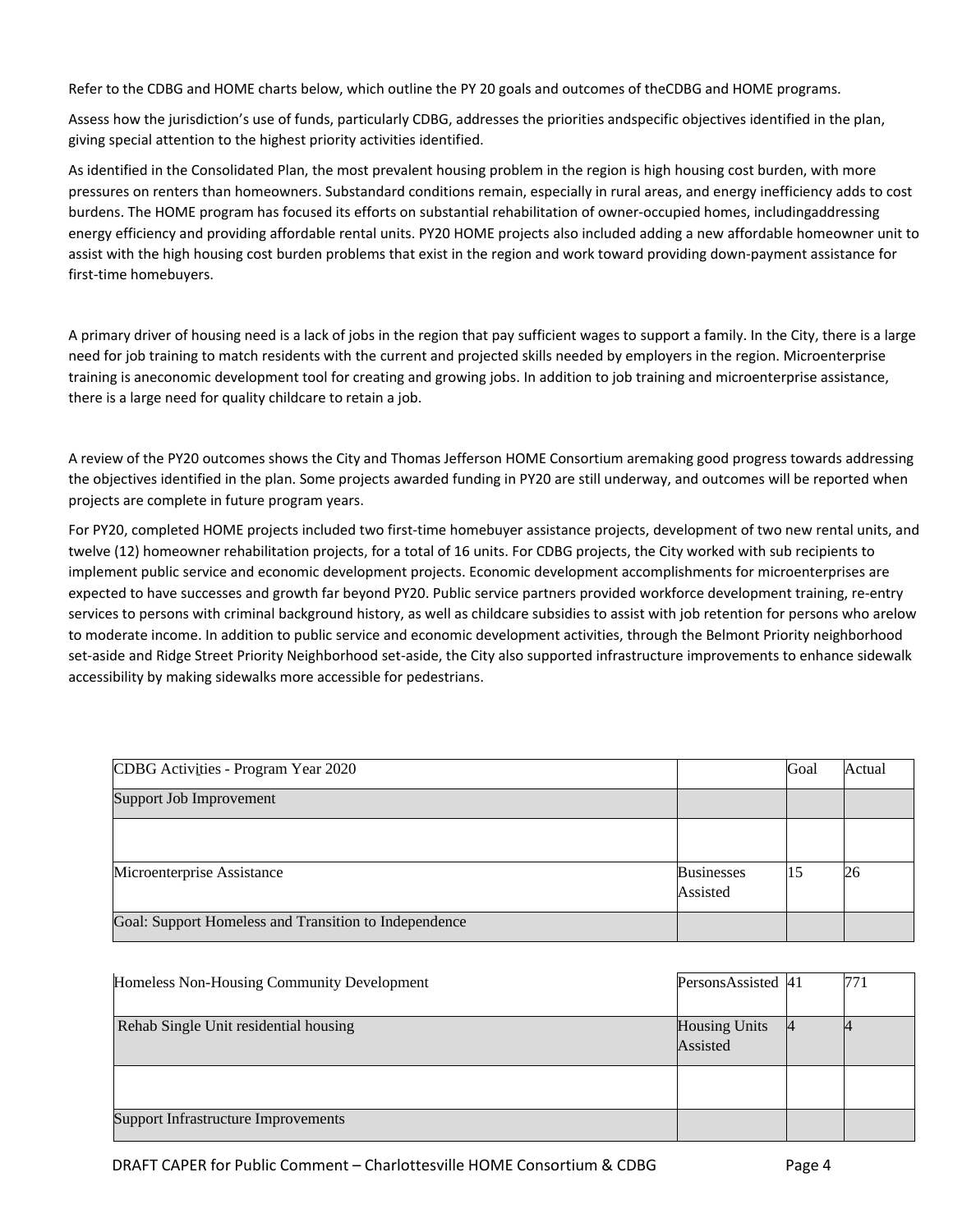| Public Facility or Infrastructure Activities | PersonsAssisted 2240 | 2240 |
|----------------------------------------------|----------------------|------|
| Housing Subsistence Payments                 | Persons Assisted 391 | 391  |

|              | Persons $&$     |
|--------------|-----------------|
|              | <b>Business</b> |
| <b>TOTAL</b> | Assisted        |
|              |                 |
|              |                 |

The figures in the table represent CDBG projects completed between July 1, 2019, and June 30,2020. As noted, some projects are reported as businesses or individual persons, and some of theoutcomes share strategic plan goals. The PY 14 10<sup>th</sup> & Page infrastructure project outcomes arebeing reported in the PY 17 CAPER because the project was not fully complete in previous program years. PY15, PY16, PY17 funding for the 10<sup>th</sup> & Page Priority Neighborhood is expected to be completed by the end of PY18, and outcomes will be reported in the PY18 CAPER. The Belmont public infrastructure project will be reported in the future FY20/FY21 CAPER once construction is completed.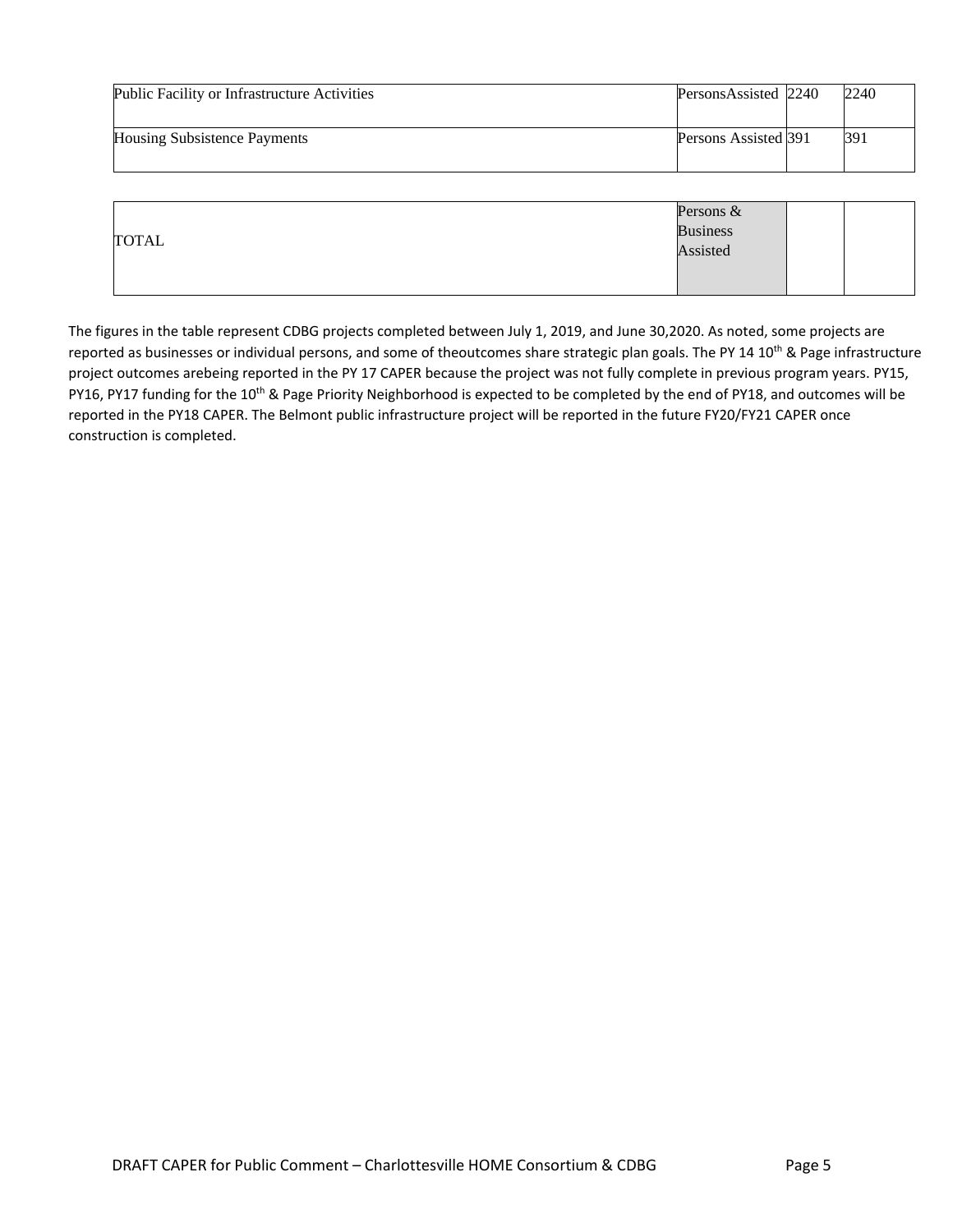| HOME Activities - Program Year 2020                                                                                                 | Goal | Actual |
|-------------------------------------------------------------------------------------------------------------------------------------|------|--------|
| <b>Albemarle County</b>                                                                                                             |      |        |
| Complete five housing rehabilitation projects for low and very low-income<br>homeowners in substandard housing in Albemarle County. | 5    | 16     |
| Charlottesville                                                                                                                     |      |        |
| Provide Down-payment Assistance through and Habitat for Humanity.                                                                   | 11   | 13     |
| Rehabilitate 4 owner-occupied home through Albemarle Home improvement<br>program                                                    | 4    | 4      |
| Fluvanna                                                                                                                            |      |        |
| Provide down payment assistance to 1 low/moderate-income family                                                                     |      |        |
| Build two new affordable rental units in Fluvanna County.                                                                           |      |        |
| Rehabilitate one owner-occupied home                                                                                                |      | 0      |
| Greene                                                                                                                              |      |        |
| Build one new home for first-time homebuyer                                                                                         |      | 0      |
| Provide down payment assistance to first-time homebuyer                                                                             |      | 0      |
| Louisa                                                                                                                              |      |        |
| Provide down payment assistance to first-time homebuyer                                                                             |      | 0      |
| Rehabilitate one owner-occupied home                                                                                                |      |        |
| Build one new affordable rental unit                                                                                                |      |        |
| Nelson                                                                                                                              |      |        |
| Assist 1-2 First Time Home Buyer                                                                                                    | 2    | 0      |
| Build one new affordable rehab                                                                                                      |      |        |
| Rehabilitate seven substandard owner-occupied houses                                                                                | 6    | 5      |
| <b>TOTAL</b>                                                                                                                        | 38   | 38     |

| Homebuyer Assistance     | 10 |    |
|--------------------------|----|----|
| Homeowner Rehabilitation |    | 25 |
| Rental                   |    |    |
| New Home Construction    |    |    |
| <b>TOTAL</b>             | 38 | 38 |

The totals in the table represent HOME projects completed between July 1, 2020, and June 30, 2021. Twenty-one additional activities were initiated during the year and are moving toward completion.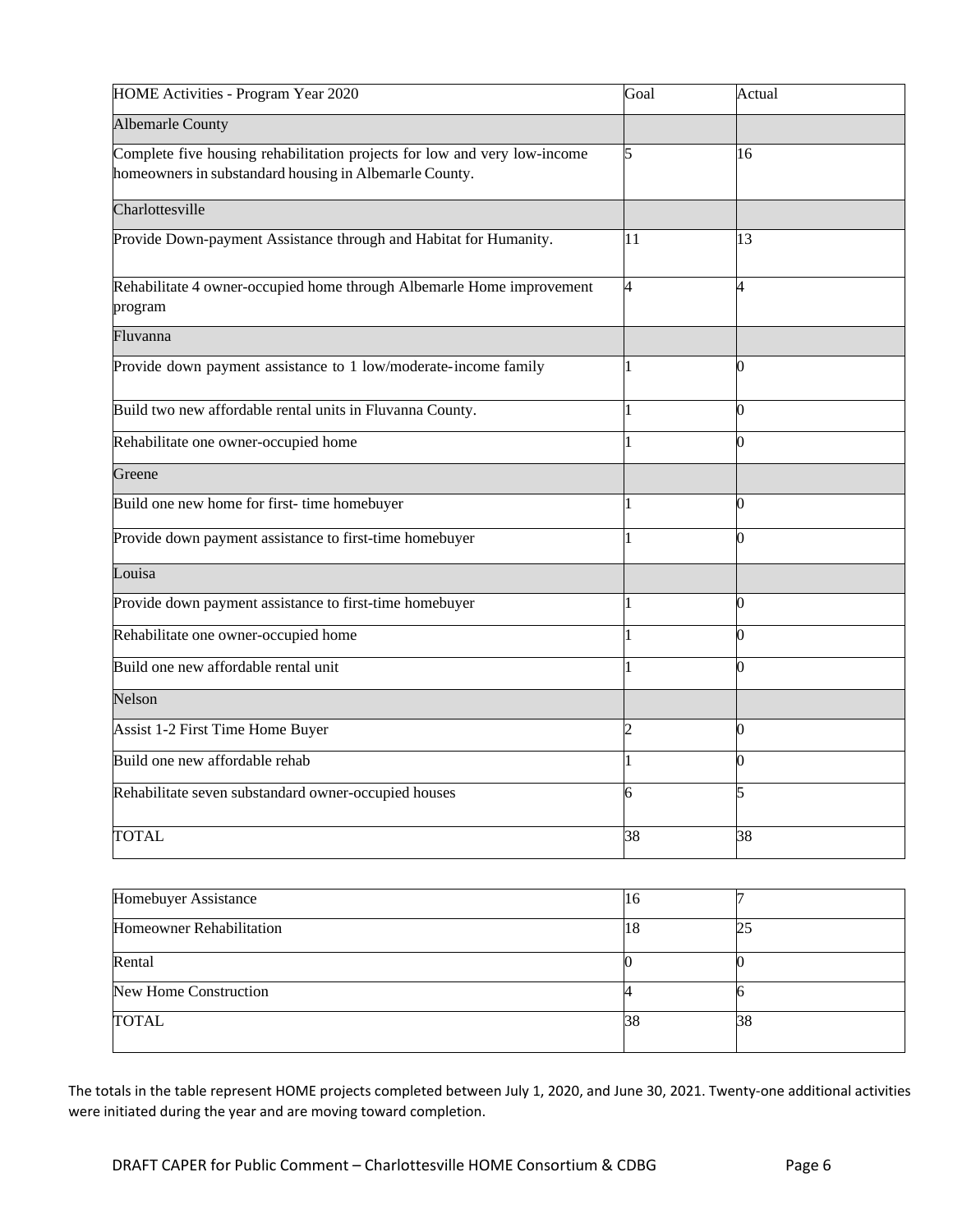The PY18 CHDO project by Skyline CAP, serving Greene County, is underway. The PY20 CHDO Is set to begin in the early fall of PY21.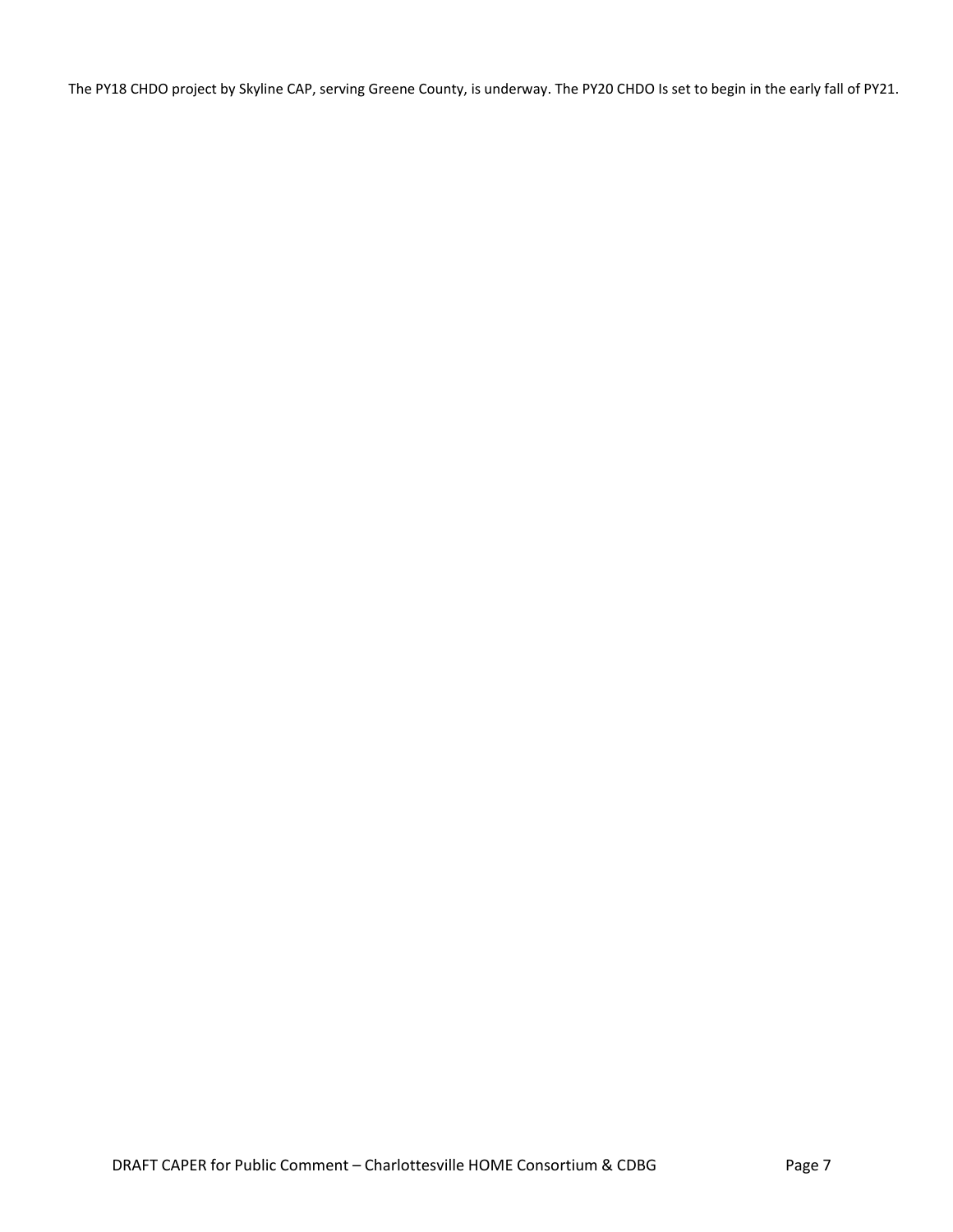#### **CR-10 - Racial and Ethnic composition of families assisted**

|                                           | <b>CDBG</b> | <b>HOME</b> |
|-------------------------------------------|-------------|-------------|
| White                                     | 565         | 10          |
| <b>Black or African American</b>          | 962         | 17          |
| Asian                                     | 214         | 6           |
| American Indian or Alaskan Native         | 215         | 3           |
| American Indian/Alaskan Native/White      | 10          |             |
| Native Hawaiian or Other Pacific Islander | 2           |             |
| Asian and White                           | 0           |             |
| <b>Black/African American and White</b>   | 50          |             |
| American Indian/Alaskan Native & African  |             |             |
| American                                  | 10          |             |
| Other multi-racial                        | 81          |             |
| <b>Total</b>                              | 1691        | 39          |
| Hispanic                                  | 71          |             |
| Not Hispanic                              | 1620        |             |

**Describe the families assisted (including the racial and ethnic status of families assisted). 91.520(a)**

#### **Table 1 – Table of assistance to racial and ethnic populations by source of funds**

#### **Narrative**

Sixty-eight percent (71%) of CDBG beneficiaries and sixty-eight percent (68%) of HOME beneficiaries were minorities.

Note, for CDBG, the count breakdown for Race data equals the count breakdown for Ethnicity. Low to moderate area (LMA) projects, such as the Ridge Street PN project or Belmont neighborhood infrastructure project, does not include race/ethnicity data in outcomes. HOME figures are based on head of household only.

#### **CR-15 - Resources and Investments 91.520(a)**

**Identify the resources made available**

| Source of<br><b>Funds</b> | <b>Source</b>                 | <b>Resources</b><br><b>Made</b><br><b>Available</b> | <b>Amount Expended</b><br><b>During Program</b><br>Year |
|---------------------------|-------------------------------|-----------------------------------------------------|---------------------------------------------------------|
|                           | Entitlement Funds, Unexpended |                                                     |                                                         |
| <b>CDBG</b>               | Funds, Returns                | \$419,303.00                                        | \$304,596.96                                            |
| <b>HOME</b>               | <b>Entitlement Funds</b>      | \$644,601.00                                        | \$424,327.27                                            |
|                           |                               |                                                     |                                                         |
| Other                     | CAHF and Program Income       | \$2,488,103.68                                      | \$182,504.04                                            |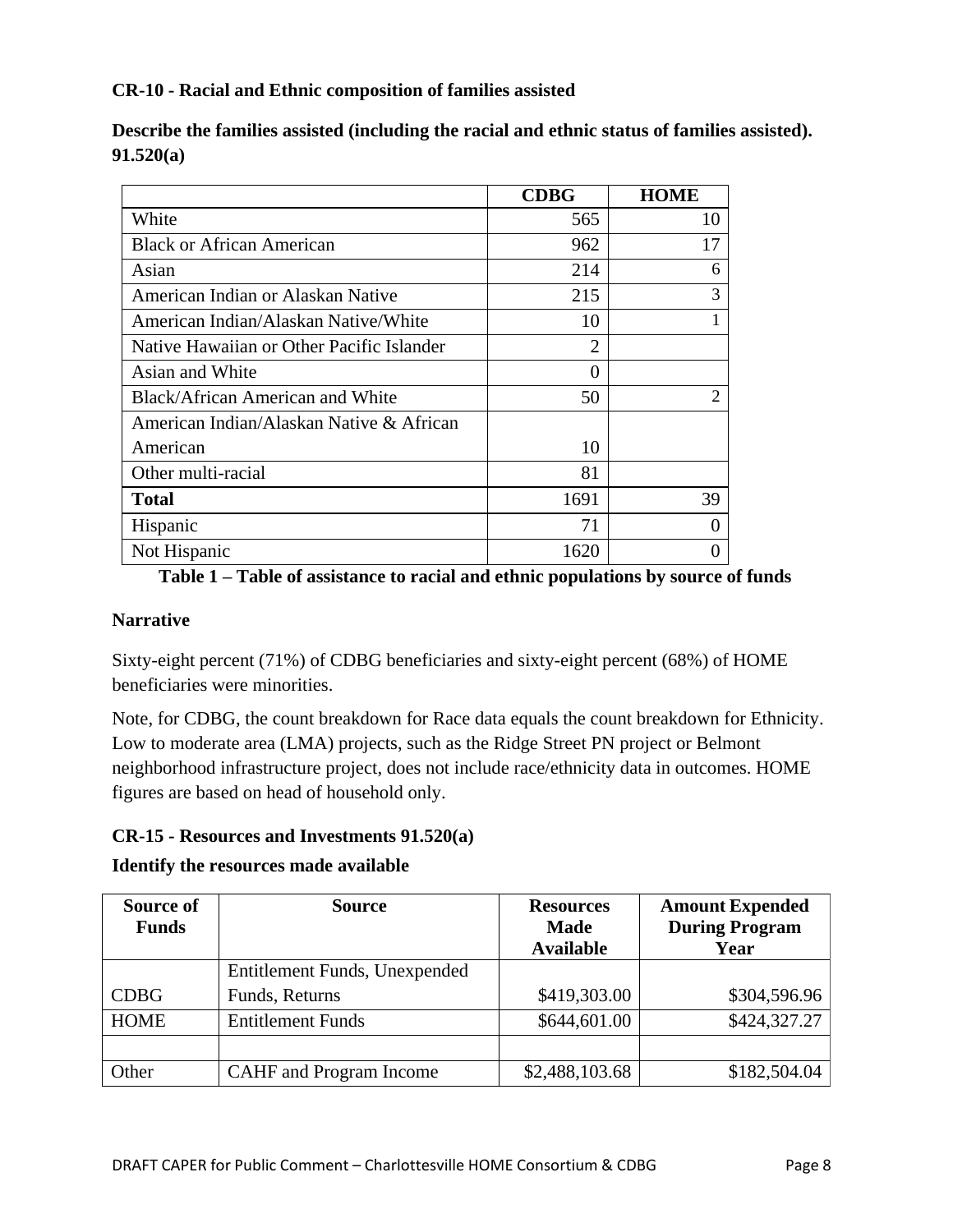### **Table 2 - Resources Made Available**

**Narrative 408417**The other" category represents the Charlottesville Affordable Housing Fund (CAHF) andHOME Program Income (PI). In 2020, CAHF supported activities such as the City's free paint program (for income eligible homeowners), permanently supported housing for homeless individuals, down payment assistance, homeowner rehab and emergency repair, new construction of rental housing, new construction of homeowner units, rental assistance/relief and real estate tax relief programs for the elderly and disabled, and veterans, a landlord risk reduction fund, and acquisition for new affordable housing homeowner units.

| <b>Target Area</b>     | <b>Planned</b><br>Percentag | <b>Actual</b><br>Percentage | <b>Narrative Description</b>                                              |
|------------------------|-----------------------------|-----------------------------|---------------------------------------------------------------------------|
|                        | eof                         | of                          |                                                                           |
|                        | <b>Allocation</b>           | <b>Allocation</b>           |                                                                           |
| Albemarle              |                             |                             | 16 Homeowner Rehabilitation                                               |
| County                 | 15%                         | 19%                         | projectcompleted, and 10 underway                                         |
| City of                |                             |                             | CDBG plus 5 down-payment assistance                                       |
| Charlottesville        | 45%                         | 55%                         | projects, 5 creations of new units, and one                               |
|                        |                             |                             | rehabilitation HOME projects                                              |
|                        |                             |                             | Completed 0 projects                                                      |
| <b>Fluvanna County</b> | 9%                          | 0%                          |                                                                           |
|                        |                             |                             | Greene County has not started any new                                     |
| Greene County          | 11%                         | 9%                          | projects in the PY but has been working on                                |
|                        |                             |                             | its two PY18 CHDO FTHB projects                                           |
| Louisa County          |                             |                             | Louisa completed 0 projects                                               |
|                        |                             |                             |                                                                           |
|                        | 9%                          | 16%                         |                                                                           |
| <b>Nelson County</b>   | 9%                          | 1%                          | Nelson completed 5 Homeowner rehabilitations<br>completed with 2 underway |

|  |  |  | Identify the geographic distribution and location of investments |
|--|--|--|------------------------------------------------------------------|
|  |  |  |                                                                  |

#### **Table 3 – Identify the geographic distribution and location of investments**

#### **Narrative**

The HOME entitlement is split evenly amongst the six localities of the HOME Consortium. The planned percentages of allocations above were based on budgeted entitlement amounts, including expected Program Income. The City of Charlottesville receives all CDBG funds. Albemarle County was allocated the 15% CHDO set-aside for PY20. Actual percentages of the allocations were based on vouchers processed through IDIS for the period July 1, 2020, through June 30, 2021, including CDBG, HOME EN, and CR, and HOME PI.

#### **Leveraging**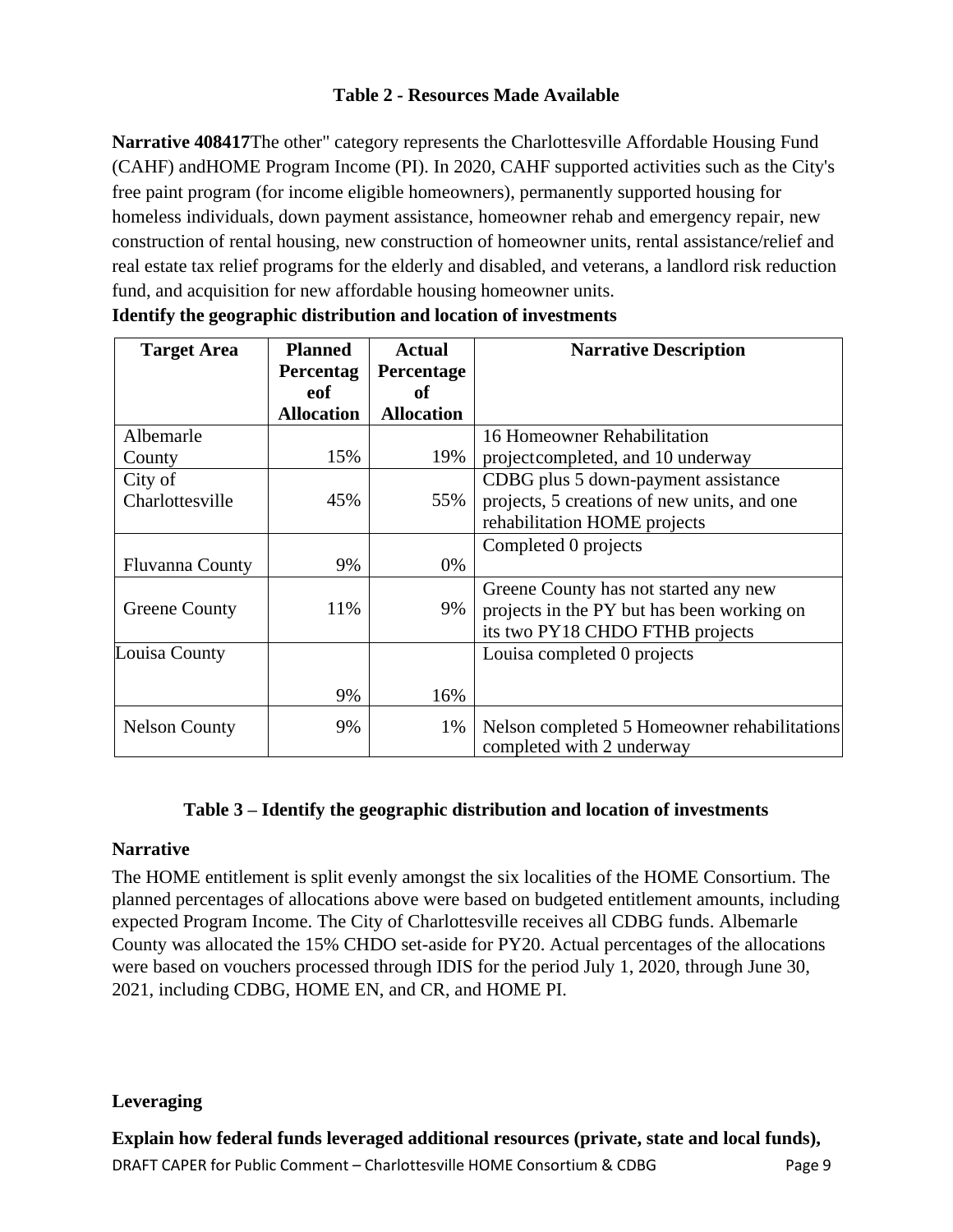**including a description of how matching requirements were satisfied, as well as how any publicly owned land or property located within the jurisdiction that were used to address the needs identified in the plan.**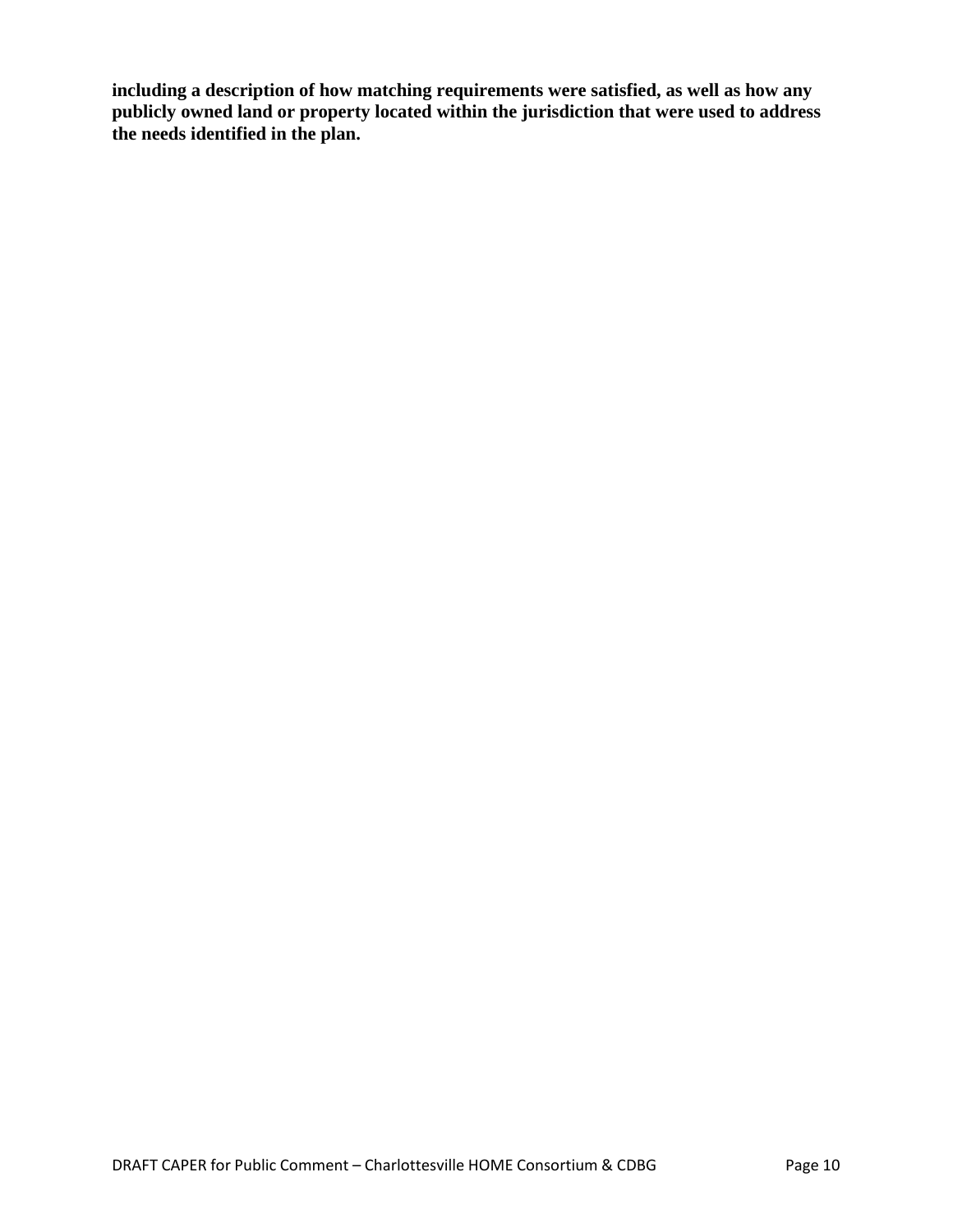In addition to the Charlottesville Affordable Housing Fund (CAHF) expenditures described above, leveraged resources include Indoor Plumbing funds, Housing Preservation Grant funds, weatherization funds, and Regional Homeownership Center funds.

HOME match is provided through a number of sources. The present value of money of subprime mortgages through Habitat for Humanity constitutes the largest component of match. Though not all HOME‐assisted, all Habitat projects are HOME eligible. For the 2020 program year, match has been calculated for the period from October 1, 2020, to September 30, 2021, to get match calculations aligned with the Federal Fiscal Year. Match in past years has been reported for the 'Consortium's HOME program year. Between July 1 and September 2020, Habitat closed on 6homes providing a total match amount of \$242,429. Other local match applied to completed projects included local funds of \$174,617, private grants of \$97,798, homeowner cash of \$10,400 applied to HOME activities. These amounts were drawn from completion report data reported by sub-recipients on an activity basis.

| <b>Fiscal Year Summary - HOME Match</b>                                 |             |
|-------------------------------------------------------------------------|-------------|
| 1. Excess match from prior Federal fiscal year                          | \$8,577,845 |
| 2. Match contributed during current Federal fiscal year                 | \$429,673   |
| 3. Total match available for current Federal fiscal year (Line 1 plus   |             |
| Line $2)$                                                               | \$9,007,518 |
| 4. Match liability for current Federal fiscal year                      | \$187,244   |
| 5. Excess match carried over to next Federal fiscal year (Line 3 minus) |             |
| Line $4)$                                                               | \$8,820,274 |

#### **Program Income Report**

| <b>Program Income</b> – Enter the program amounts for the reporting period |                                                         |                                                        |                                       |                                                            |  |  |  |  |
|----------------------------------------------------------------------------|---------------------------------------------------------|--------------------------------------------------------|---------------------------------------|------------------------------------------------------------|--|--|--|--|
| <b>Balance on</b><br>hand at<br>beginning of<br>reporting<br>period        | <b>Amount</b><br>received during<br>reporting<br>period | <b>Total amount</b><br>expended<br>during<br>reporting | Amount<br>expended for<br><b>TBRA</b> | <b>Balance on</b><br>hand at end of<br>reporting<br>period |  |  |  |  |
| \$34,245.57                                                                | \$34,245.57                                             | \$30,963.66                                            | \$0                                   | \$3,281.91                                                 |  |  |  |  |

#### **Table 7 – Program Income**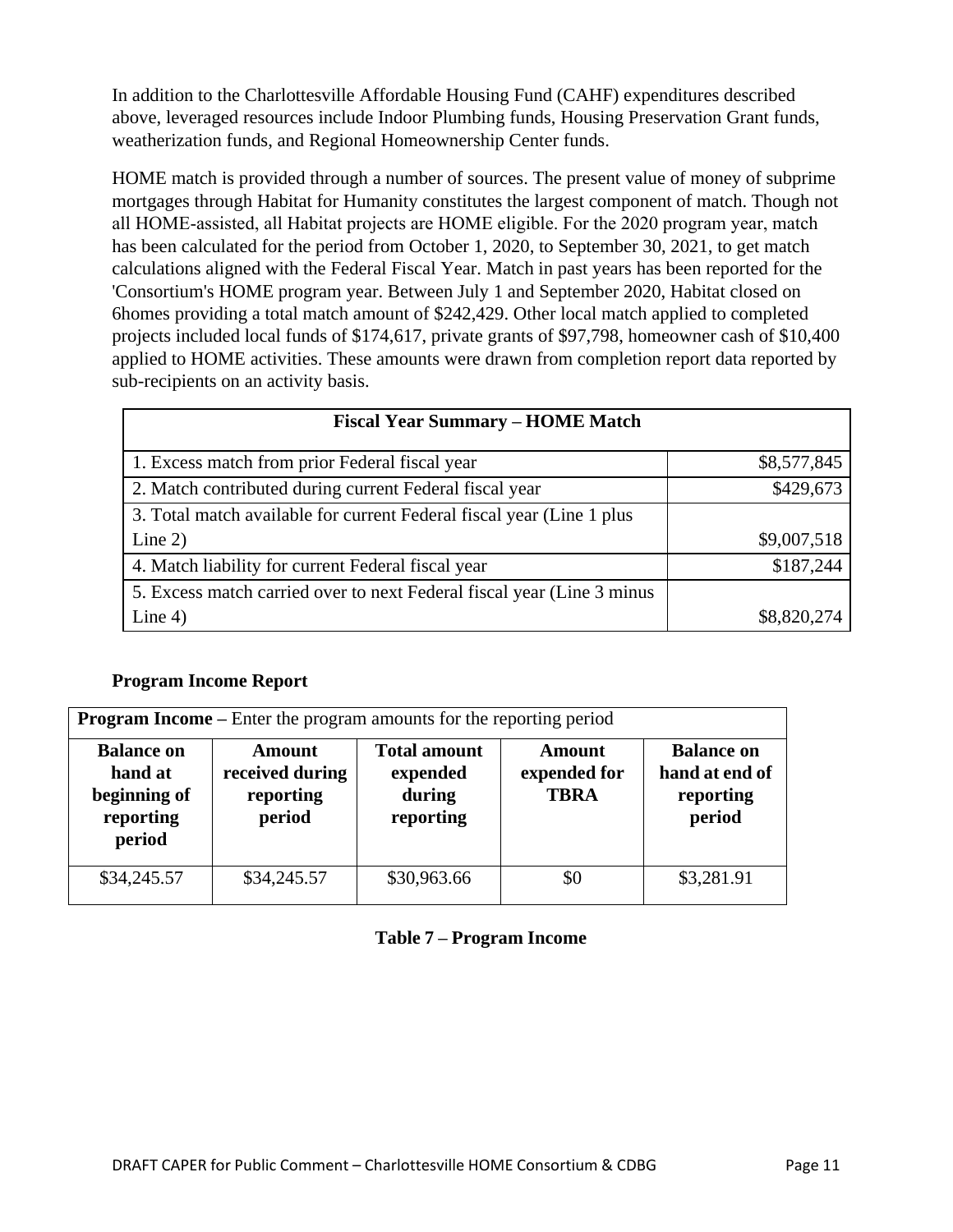|                      | Minority Business Enterprises and Women Business Enterprises - Indicate the number<br>and dollar value of contracts for HOME projects completed during the reporting period |                                                                        |                                               |                                         |                  |                         |
|----------------------|-----------------------------------------------------------------------------------------------------------------------------------------------------------------------------|------------------------------------------------------------------------|-----------------------------------------------|-----------------------------------------|------------------|-------------------------|
|                      | <b>Total</b>                                                                                                                                                                |                                                                        | <b>Minority Business Enterprises</b>          | White                                   |                  |                         |
|                      |                                                                                                                                                                             | <b>Alaskan</b><br><b>Native or</b><br><b>American</b><br><b>Indian</b> | Asian or<br><b>Pacific</b><br><b>Islander</b> | <b>Black</b><br>Non-<br><b>Hispanic</b> | <b>Hispanic</b>  | Non-<br><b>Hispanic</b> |
| <b>Contracts</b>     |                                                                                                                                                                             |                                                                        |                                               |                                         |                  |                         |
| Dollar               |                                                                                                                                                                             |                                                                        |                                               |                                         |                  |                         |
| Amount               | \$454,283.81                                                                                                                                                                | $\overline{0}$                                                         | $\overline{0}$                                | $\overline{0}$                          | $\boldsymbol{0}$ | \$454,283.81            |
| Number               | 23                                                                                                                                                                          | $\theta$                                                               | $\Omega$                                      | $\overline{0}$                          | $\theta$         | 13                      |
| <b>Sub-Contracts</b> |                                                                                                                                                                             |                                                                        |                                               |                                         |                  |                         |
| Number               | 16                                                                                                                                                                          | $\overline{0}$                                                         | $\overline{0}$                                | $\theta$                                | $\overline{0}$   | 16                      |
| Dollar               |                                                                                                                                                                             |                                                                        |                                               |                                         |                  |                         |
| Amount               | \$215,439.83                                                                                                                                                                | $\overline{0}$                                                         | $\Omega$                                      | \$6,652.30                              | $\boldsymbol{0}$ | \$208,787.53            |
|                      | <b>Total</b>                                                                                                                                                                | Women<br><b>Business</b><br><b>Enterprise</b><br>S                     | <b>Male</b>                                   |                                         |                  |                         |
| <b>Contracts</b>     |                                                                                                                                                                             |                                                                        |                                               |                                         |                  |                         |
| Dollar               |                                                                                                                                                                             |                                                                        |                                               |                                         |                  |                         |
| Amount               | \$454,283.81                                                                                                                                                                | $\overline{0}$                                                         | \$454,283.81                                  |                                         |                  |                         |
| Number               | 23                                                                                                                                                                          | $\overline{0}$                                                         | 23                                            |                                         |                  |                         |
| <b>Sub-Contracts</b> |                                                                                                                                                                             |                                                                        |                                               |                                         |                  |                         |
| Number               | 48                                                                                                                                                                          | $\overline{0}$                                                         | 48                                            |                                         |                  |                         |
| Dollar               |                                                                                                                                                                             |                                                                        |                                               |                                         |                  |                         |
| Amount               | \$215,39.83                                                                                                                                                                 |                                                                        | 0 \$215,439.83                                |                                         |                  |                         |

**Table 4 – Minority Business and Women Business Enterprises**

**CR‐20 ‐ Affordable Housing 91.520(b)**

**Evaluation of the jurisdiction's progress in providing affordable housing, including the number and types of families served, the number of extremely low‐ income, low‐income, moderate‐income, and middle‐income persons served.**

| <b>Number of Persons Served</b>                                               | <b>One-Year</b><br>Goals | Actual |
|-------------------------------------------------------------------------------|--------------------------|--------|
| Number of Homeless households to be<br>provided affordable housing units      |                          |        |
| Number of Non-Homeless households to be<br>provided affordable housing units  | 32                       | 39     |
| Number of Special-Needs households to be<br>provided affordable housing units |                          |        |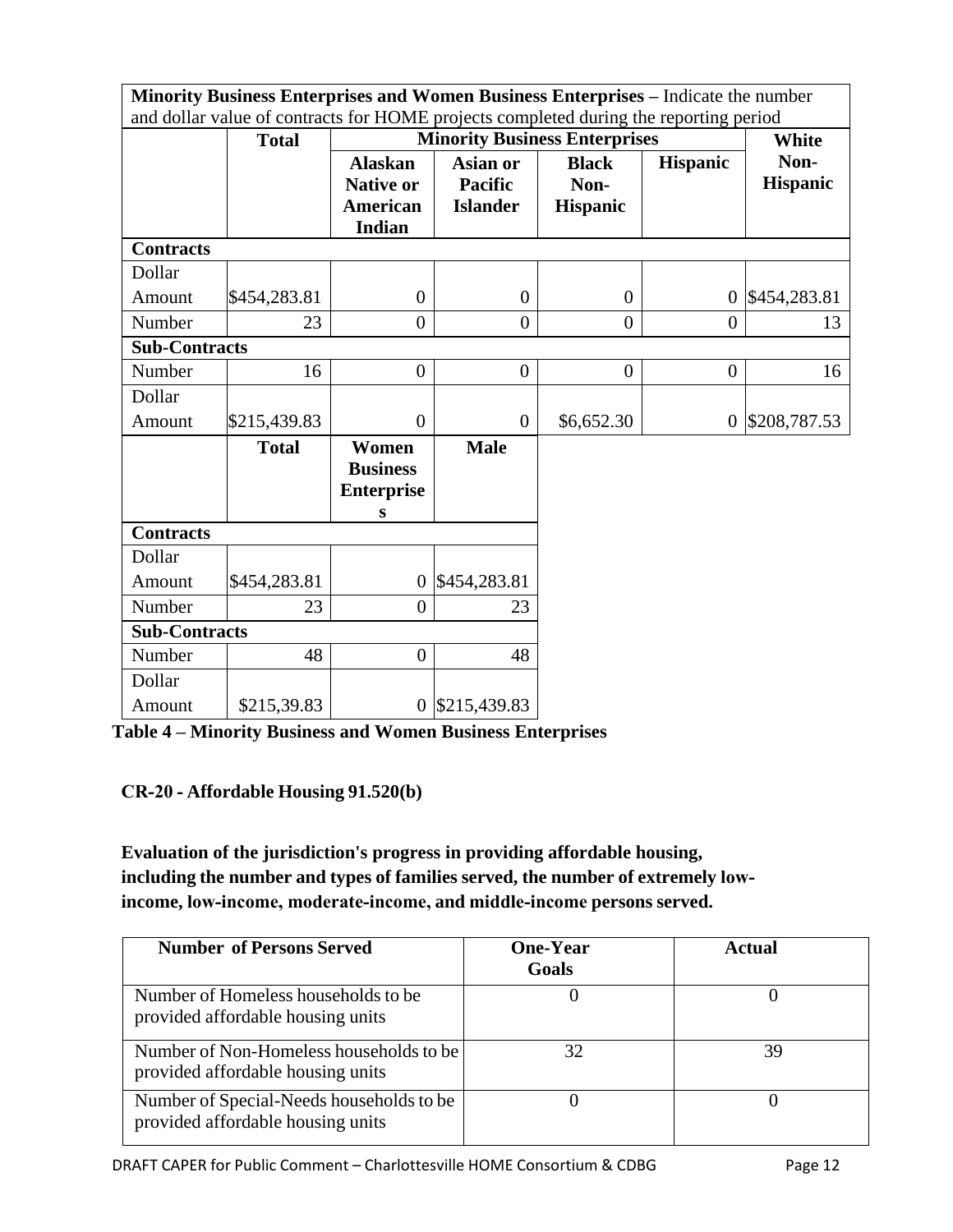| . |  |
|---|--|

|  |  |  |  | Table 11 – Number of Households |  |
|--|--|--|--|---------------------------------|--|
|--|--|--|--|---------------------------------|--|

| <b>Number of Persons Served</b>                                                | <b>One-Year</b><br>Goals | Actual |
|--------------------------------------------------------------------------------|--------------------------|--------|
| Number of households supported through<br><b>Rental Assistance</b>             | $\theta$                 |        |
| Number of households supported through<br>the Production of New Units          | 5                        | 6      |
| Number of households supported through<br><b>Rehab of Existing Units</b>       | 17                       | 23     |
| Number of households supported through<br><b>Acquisition of Existing Units</b> | 14                       | Q      |
| <b>Total</b>                                                                   | 36                       | 38     |

**Table 12 – Number of Households Supported**

#### **Discuss the difference between goals and outcomes and problems encountered in meeting these goals.**

The figures in the table represent HOME projects completed between July 1 and June 30, 2021. Eighteen additional activities were initiated during the year and are moving toward completion. For Albemarle County, AHIP completed 15 rehabilitation projects and is currently working on nine more. Nelson County completed two rehabilitation projects with three underway. The City of Charlottesville completed four home rehabs, six new constructions, and nine down payment assistance activities with eight underway. The City of Charlottesville is also working on one homeowner rehabilitation. Challenges thatsubrecipients reported for reaching all of their downpayment assistance goals include sale price limitations, the borrowing capacity of clients, and issues with clients being outbid in the market. Due to the COVID-19 pandemic much work at different points over the past year slowed down for health concerns that cautioned for many safety measures that made work crews smaller.

#### **Discuss how these outcomes will impact future annual action plans.**

Some of the PY 20 unmet goals will be met during the PY20 program year. The global health pandemic COVID-19 played a role in delaying several CDBG and HOME activities during program year 2020. Outcomes will not have an impact on future annual action plans; however, they will have an impact on future CAPERs.

| <b>Number of Persons Served</b>      | <b>CDBG</b> Actual | <b>HOME</b><br><b>Actual</b> |
|--------------------------------------|--------------------|------------------------------|
| Extremely Low-Income (less than 30%) | 567                |                              |
| Low $(31 -$ to 50%)                  |                    |                              |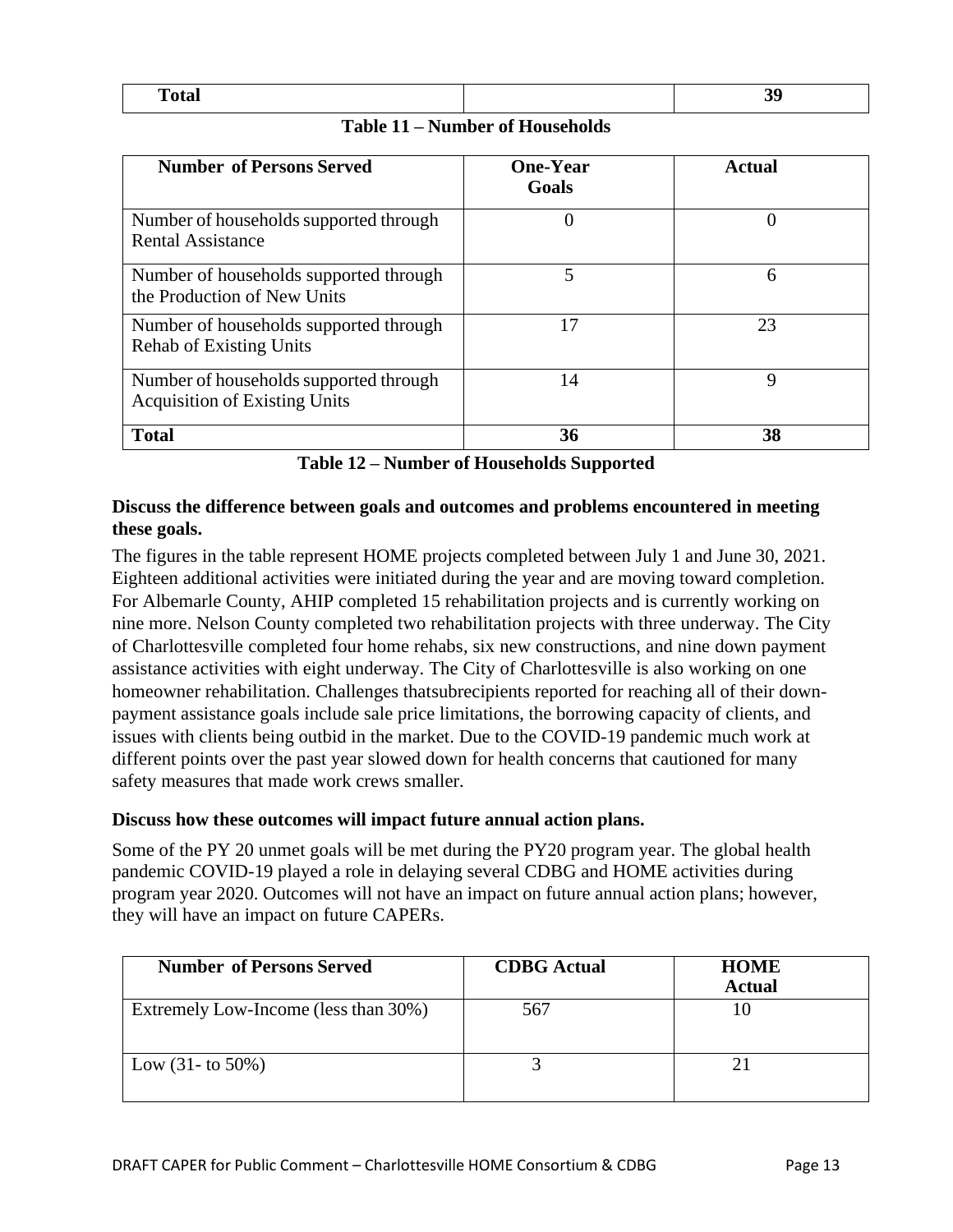| Moderately low $(51 \text{ to } 60\%)$  |     |    |
|-----------------------------------------|-----|----|
| Moderate-income $(61 \text{ to } 80\%)$ |     |    |
| <b>Total</b>                            | 570 | 39 |

#### **Table 13 – Number of Persons Served**

The Thomas Jefferson Area Coalition for the Homeless (TJACH) serves as the lead agency for the Continuum of Care. TJACH reports that for the Program Year ending June 30, 2021, 232 people accessed emergency shelter services, and 99 people received homeless prevention services(all of which successfully prevented the household from entering homelessness). Additionally, 91 people who were formerly homeless received permanent housing services last year. 792 people received an intake appointment as part of the Coordinated Entry System and referrals for services including but not limited to emergency shelter, job/employment training resources, food,medical care, mental health care, substance use treatment, and housing assistance.

HOME figures are based on head of household only, per IDIS report PR 23.

For CDBG, 94.33% were extremely low income, 4% were low income, and 0.7% were moderate income.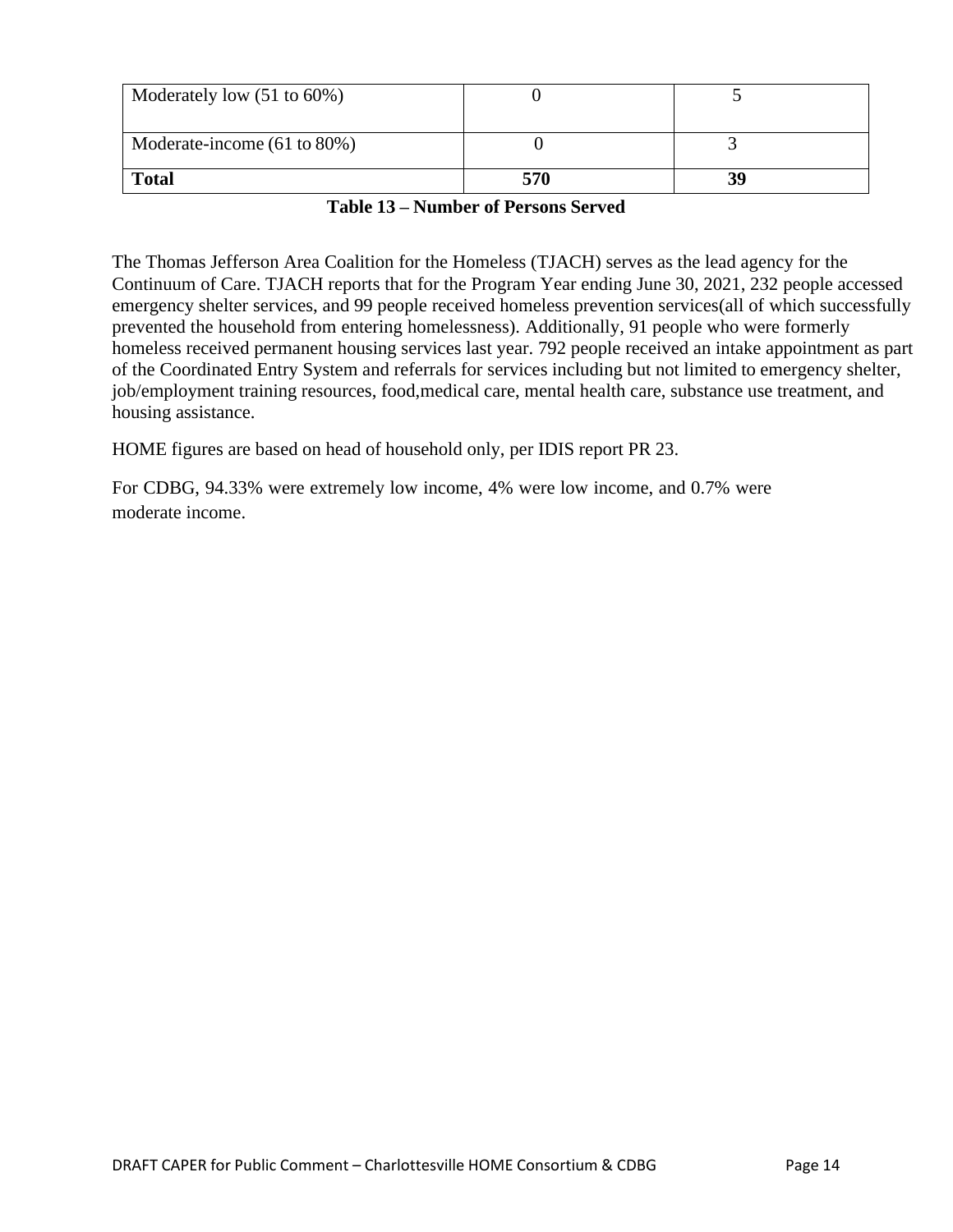### **CR-25 - Homeless and Other Special Needs 91.220(d, e); 91.320(d, e); 91.520(c)**

**Evaluate the jurisdiction's progress in meeting its specific objectives for reducing and ending homelessness through:**

# **Reaching out to homeless persons (especially unsheltered persons) and assessing their individual needs**

The Thomas Jefferson Area Coalition for the Homeless (TJACH) Continuum of Care seeks to establish and maintain a coordinated system of care so that homelessness in our region is rare, brief and nonrecurring. TJACH has adopted a housing first approach to quickly connect individuals and families experiencing homelessness to permanent housing without preconditions and barriers to entry, such as sobriety, treatment, or service participation requirements.

A Community Case Review convenes two times a month to provide a problem-solving body to area providers working with individuals and families experiencing homelessness. The Community Case Review consists of a convener appointed by TJACH and staffed by representatives from anchor agencies, including PACEM, The Haven, Region Ten, On Our Own, and area Departments of Social Services. Each meeting, the Community Case Review works through the community's By-Name List of everyone known to be experiencing homelessness in the area and documents action steps aimed at quickly resolving homelessness for each person reviewed. Additionally, particularly complex cases are referred to the Community Case Review for solution-focused discussion designed to resolve homelessness quickly and effectively.

A coordinated assessment process is used to determine eligibility for available services, collect required data, and develop case plans for individuals and families experiencing homelessness. Coordinated assessment is available every day at The Haven and relevant forms are posted to the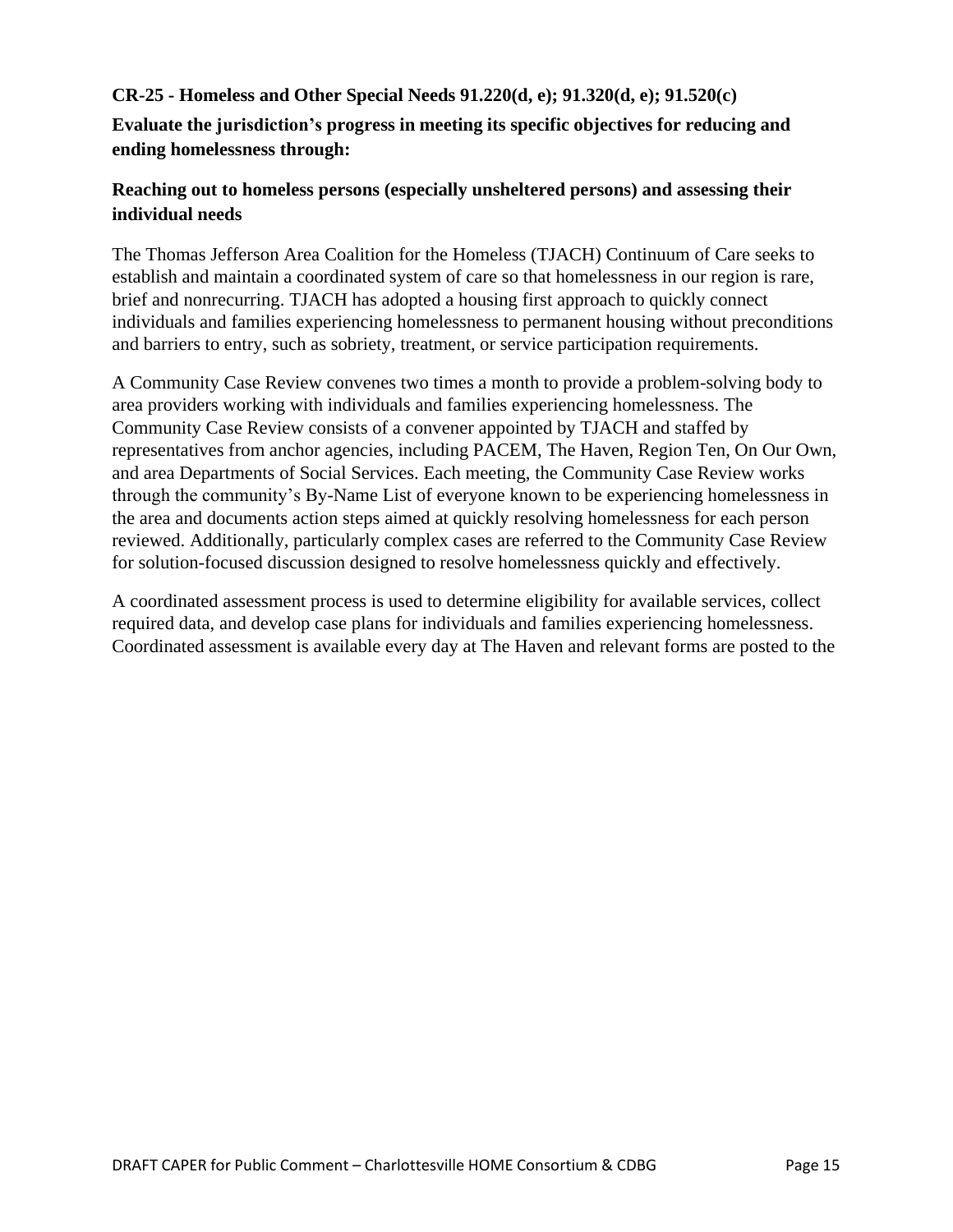TJACH website (www.tjach.org) so that service providers outside The Haven may access continuum services. Households can also call the City of Charlottesville Dept. of Human Service's Community Resource Line to schedule a homeless intake appointment either in-person or via phone.

TJACH uses the Vulnerability Index – Service Provision Decision-Making Assessment Tool (VI-SPDAT) as its primary assessment tool for coordinated assessment purposes. Additionally, we collect HUD-required data elements and complete a housing barrier assessment and housing plan during intake appointments.

TJACH homelessness service providers collect required data elements and enter data into HMIS on a weekly basis to ensure close to real-time community level data and on-time reporting to local, state and federal stakeholders.

Region Ten PATH Program, The Haven, and On Our Own provide street outreach to individuals and families experiencing homelessness, with a focus on those who do not have shelter, to provide them with information and access to services. Region Ten conducts in-reach with Western State Hospital and Haven staff conducts in-reach to the jail to assist with transitions and community reintegration. Region Ten PATH program conducts in-reach at The Haven, Mohr Center and Virginia Supportive Housing to engage guests in mental health treatment and care.

#### **Addressing the emergency shelter and transitional housing needs of homeless persons**

PACEM provides a seasonal, low-barrier emergency shelter to individuals from late October to mid-April using host church sites for shelter and meals. PACEM provides coordinated assessment services to those individuals and families that seek shelter but have not completed a coordinated assessment at The Haven.

Families in Crisis provides emergency hotel/motel vouchers to families experiencing homelessness and complete a coordinated assessment packet.

Salvation Army provides high-barrier emergency shelter services year-round for individuals and families experiencing homelessness that can maintain sobriety and are looking for work or are working.

Shelter for Help in Emergency provides emergency shelter services year-round for women and children fleeing domestic violence, referred by other emergency shelters and emergency room staff.

Monticello Area Community Action Agency Hope House provides transitional housing and supportive services with a preference for households with children where one adult is working.

These resources provide adequate shelter services to the community in need during the season in which the low-barrier shelter operates. During the warmer months, there are individuals that struggle to identify adequate resources. A day shelter operates daily to provide basic and respite care to all, regardless of whether they are engaged in other shelter services within the continuum.

#### **Helping low-income individuals and families avoid becoming homeless, especially extremely low-income individuals and families and those who are: likely to become**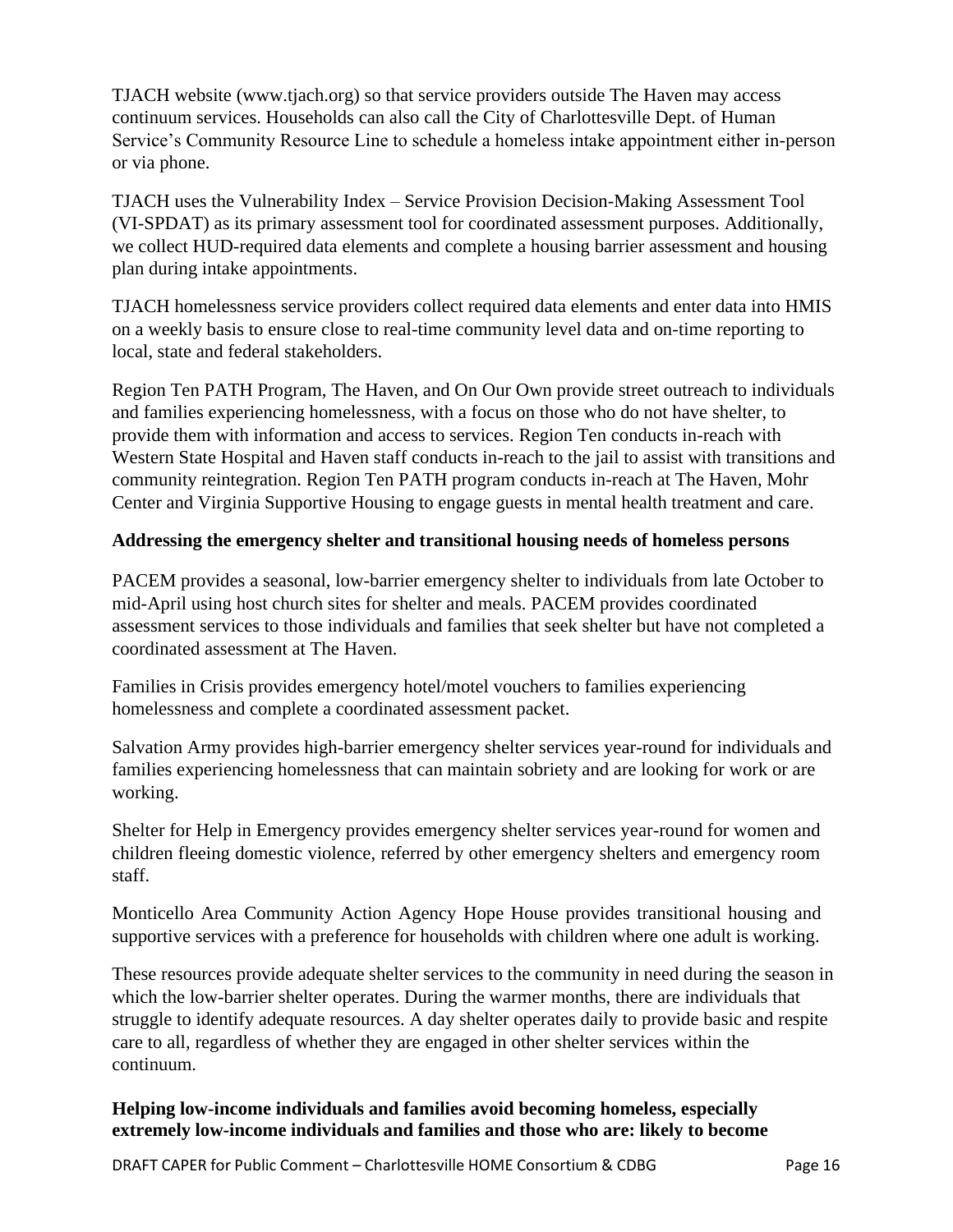**homeless after being discharged from publicly funded institutions and systems of care (such as health care facilities, mental health facilities, foster care and other youth facilities, and corrections programs and institutions); and, receiving assistance from public or private agencies that address housing, health, social services, employment, education, or youth needs.**

Prevention staff coordinates activities in communication with area emergency assistance providers including Alliance for Interfaith Ministries (AIM), CARES, Love, Inc., departments of social services, and area churches whenever possible. During PY 2020, 111 people across 66 households were supported with homelessness prevention services.

The Haven provides prevention services and subsidies to individuals and families in order to avoid the need for emergency shelter stays. Rental subsidies and utility payments are provided to those individuals and families determined eligible through the use of a validated, structured decision-making tool. Priority is given to those households with a previous experience of literal homelessness. The Haven uses a service approach focused on providing the least amount of subsidy necessary to avoid literal homelessness and will make use of all available informal and mainstream resources in this effort. Ongoing eligibility for subsidies will be assessed every 90 days, at a minimum. Monthly case management will be provided to develop and implement a housing stability plan.

**Helping homeless persons (especially chronically homeless individuals and families, families with children, veterans and their families, and unaccompanied youth) make the transition to permanent housing and independent living, including shortening the period of time that individuals and families experience homelessness, facilitating access for homeless individuals and families to affordable housing units, and preventing individuals and families who were recently homeless from becoming homeless again**

The Haven provides housing navigation services to assist individuals and families experiencing homelessness to identify available low-income housing resources and negotiate leases. The Housing Navigator also develops relationships with area landlords and provides education on available rental subsidy programs to housing organizations.

The Haven provides rapid re-housing services to quickly connect individuals and families experiencing literal homelessness to permanent housing. Rental arrearages and utility bills may be paid if they represent an actual barrier to permanent housing. Rental subsidies may be provided to ensure housing stability. Ongoing eligibility is determined every 90 days. Monthly case management is provided to develop and implement a housing stability plan. The Community Case Review Team assists in this effort by reviewing, developing, and implementing housing stabilization plans. During PY 2020, 59 people were served through Rapid Re-Housing.

The Departments of Social Services (DSS) participate in Community Case Review, Service Provider Council and TJACH Governance Board. Service providers work cooperatively with DSS workers to ensure that households experiencing homelessness have access to case management, adult and child protective services, foster care prevention activities, and mainstream benefits including SNAP, SSI/SSDI and Medicaid.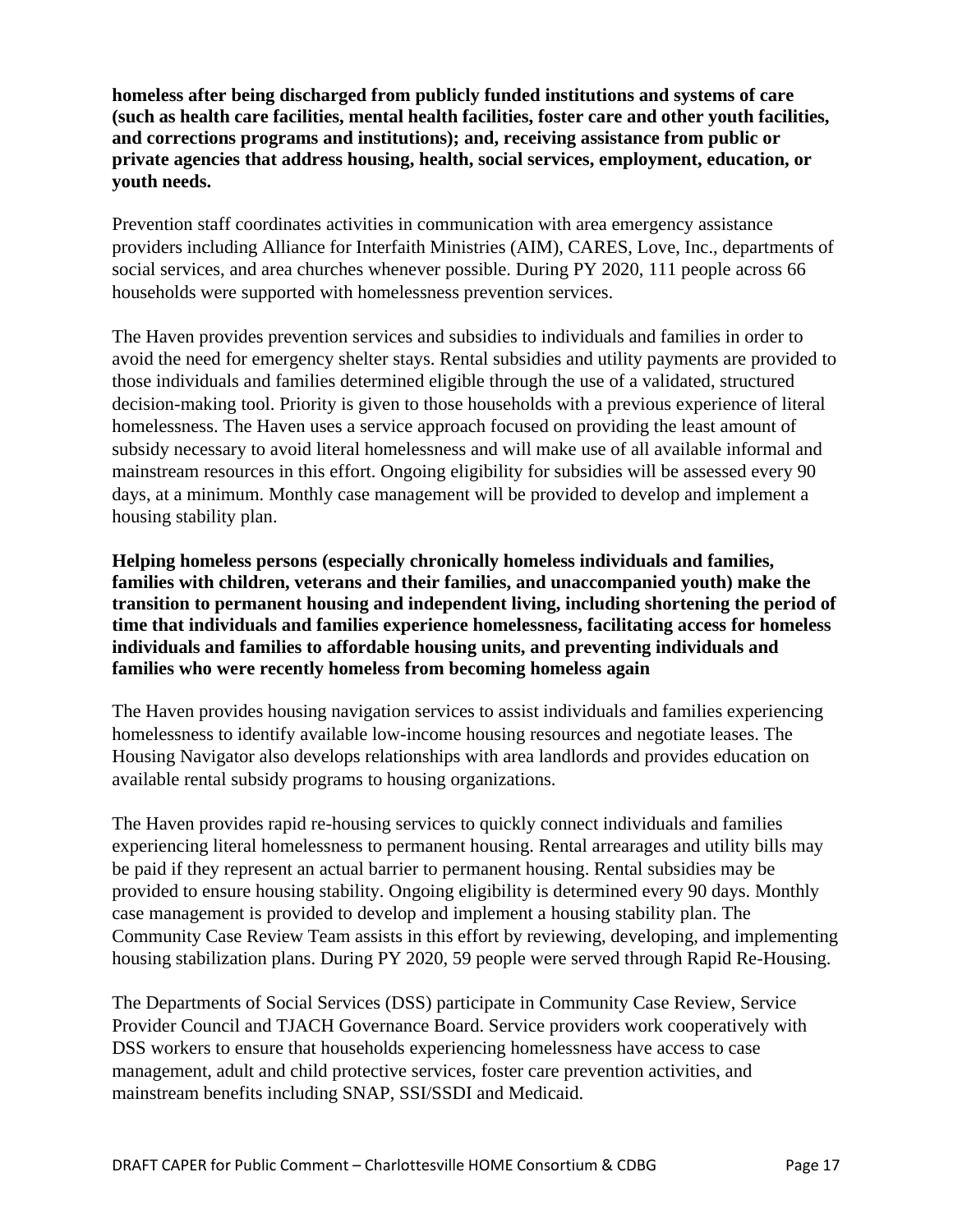Homelessness Service Providers work collaboratively with area schools, ReadyKids, Jefferson Area Board of Aging, Piedmont Housing Alliance, Habitat for Humanity, Albemarle Housing Improvement Program, and other mainstream providers as a matter of course to assist people experiencing homelessness get or remain stably housed.

A Community Case Review convenes two times a month to provide a problem-solving body to area providers working with individuals and families experiencing homelessness. The Community Case Review consists of a convener appointed by TJACH and staffed by representatives from anchor agencies, including PACEM, The Haven, Region Ten, On Our Own, and area Departments of Social Services. Each meeting, the Community Case Review works through the community's By-Name List of everyone known to be experiencing homelessness in the area and documents action steps aimed at quickly resolving homelessness for each person reviewed. Additionally, particularly complex cases are referred to the Community Case Review for solution-focused discussion designed to resolve homelessness quickly and effectively.

Region Ten operates a HUD-funded permanent supportive housing program for about 38 chronically homeless individuals. Community Case Review prioritizes the most vulnerable individuals with the longest histories of homelessness for this program when there are openings.

Virginia Supportive Housing's, The Crossings, provides 30 units of permanent supportive housing for chronically homeless individuals in partnership with the Albemarle County Department of Housing and the Charlottesville Redevelopment and Housing Authority.

The Continuum of Care now includes 153 Permanent Supportive Housing beds, including 25 units that service Veterans.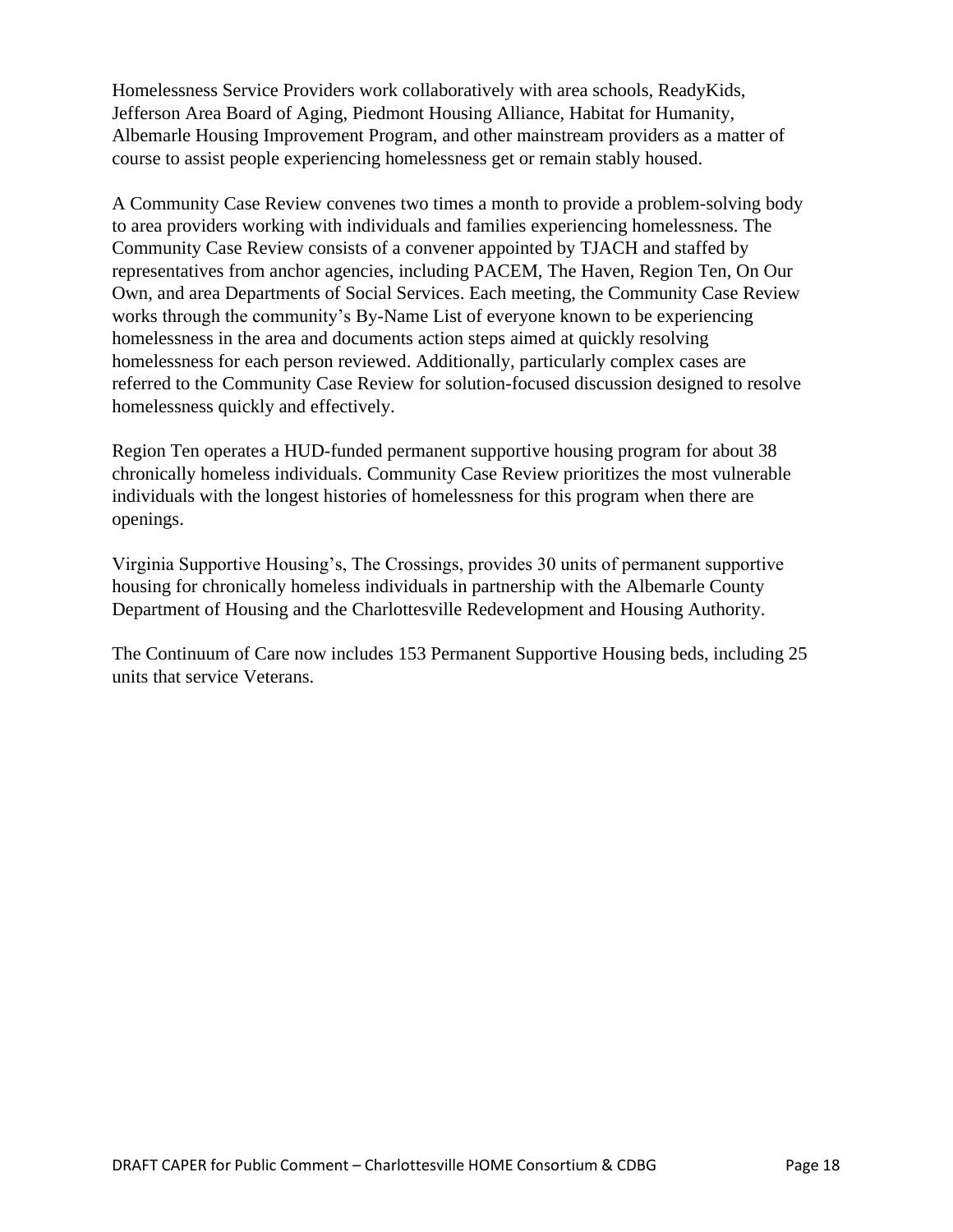#### **CR-30 - Public Housing 91.220(h); 91.320(j)**

For more than 60 years, the Charlottesville Redevelopment and Housing Authority (CRHA) has taken great pride in being the primary provider of "housing of first opportunity" in the Charlottesville community. As such, the CRHA continues to strive tirelessly and passionately to be *a resident-centered organization committed to excellence in providing affordable quality housing, revitalizing communities, and promoting upward mobility and self-sufficiency through partnerships in the public and private sectors.* As an organization, the CRHA subscribes to a "Residents First!" philosophy that is grounded on relationships that develop and thrive only when mutual respect, dignity and commitment is afforded one another.

CRHA continues to work in partnership with the Public Housing Association of Residents (PHAR), the City of Charlottesville and the Charlottesville Area Community Foundation (CACF) through a 3 year, \$283,000 CACF "Strengthening Systems" grant designed to improve the capacity, governance, resident engagement and working relationships between PHAR and CRHA. This effort includes cooperative redevelopment planning and implementation through a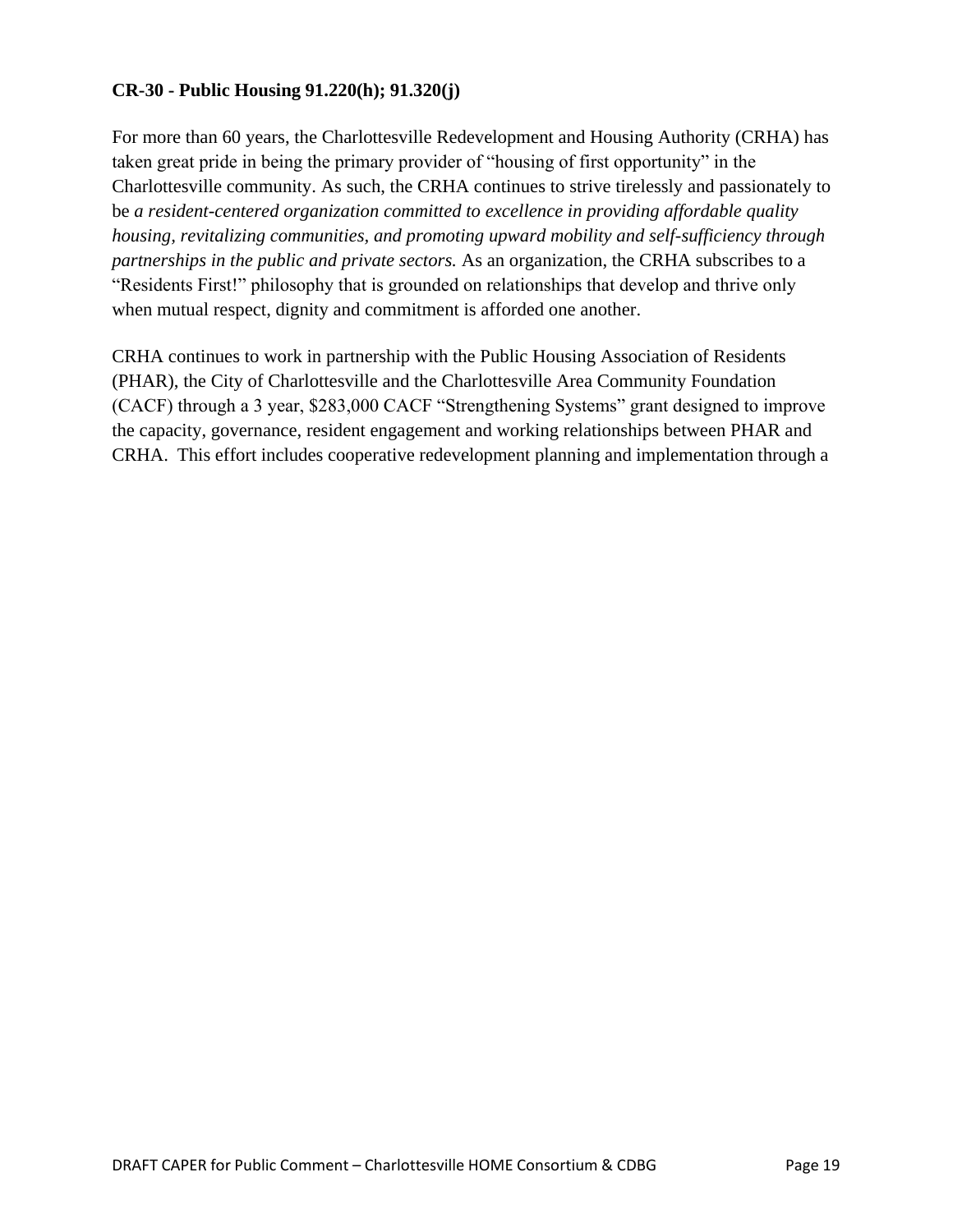resident driven approach.

In fiscal year 2021, the City Council approved:

- Continued funding of \$900,000 for the Charlottesville Supplemental Rental Assistance Program. This program, managed and administered by CRHA, provides city-funding for housing vouchers for low-income housing assistance. The City Council has also approved a projected commitment of an additional \$3.6 million in funding for this program over the next four fiscal years.
- \$3,000,000 in funding for Public Housing Redevelopment. This funding is intended to support the capital costs associated with the redevelopment of public housing properties. The City Council has also approved a projected commitment of an additional \$12,000,000 in funding over the next four fiscal years for continued redevelopment.

CRHA entered into a redevelopment partnership agreement with a development partner and PHAR in fiscal year 2019 with first priority of redevelopment to be the renovation of the 105 unit Crescent Halls and construction of 62 new units on vacant land at South 1<sup>st</sup> Street. The CRHA Board of Commissioners approved a resolution to begin the resident led redevelopment process at Sixth Street. The City's approval of \$3 million in CIP funding in FY20 for public housing redevelopment and a projected commitment of an additional \$12 million in CIP funding over the next four fiscal yearshelped to leverage LIHTC approval of these two projects.

# **Actions taken to encourage public housing residents to become more involved in management and participate in homeownership**

The CRHA continues to explore the potential to transition its inventory of individual houses to current occupants or other CRHA residents. Dependent upon funding restrictions and implications for the release of the HUD declaration of trust, CRHA may potentially sell one or more of these units to facilitate homeownership opportunities while also helping stabilize the organization's financial situation.

Public Housing residents continue to be actively engaged in redevelopment planning. The CRHA Board of Commissioners has approved a Redevelopment Committee which includes residents and PHAR staff and board members to guide redevelopment activities and make recommendations to the CRHA Board.

CRHA is also looking at the redevelopment potential on various public housing properties to develop mixed-income housing which includes low-income homeownership opportunities.

CRHA is also currently undergoing a amendment to the HCV Administrative Plan to revamp the HCV Homeownership program.

#### **Actions taken to provide assistance to troubled PHAs**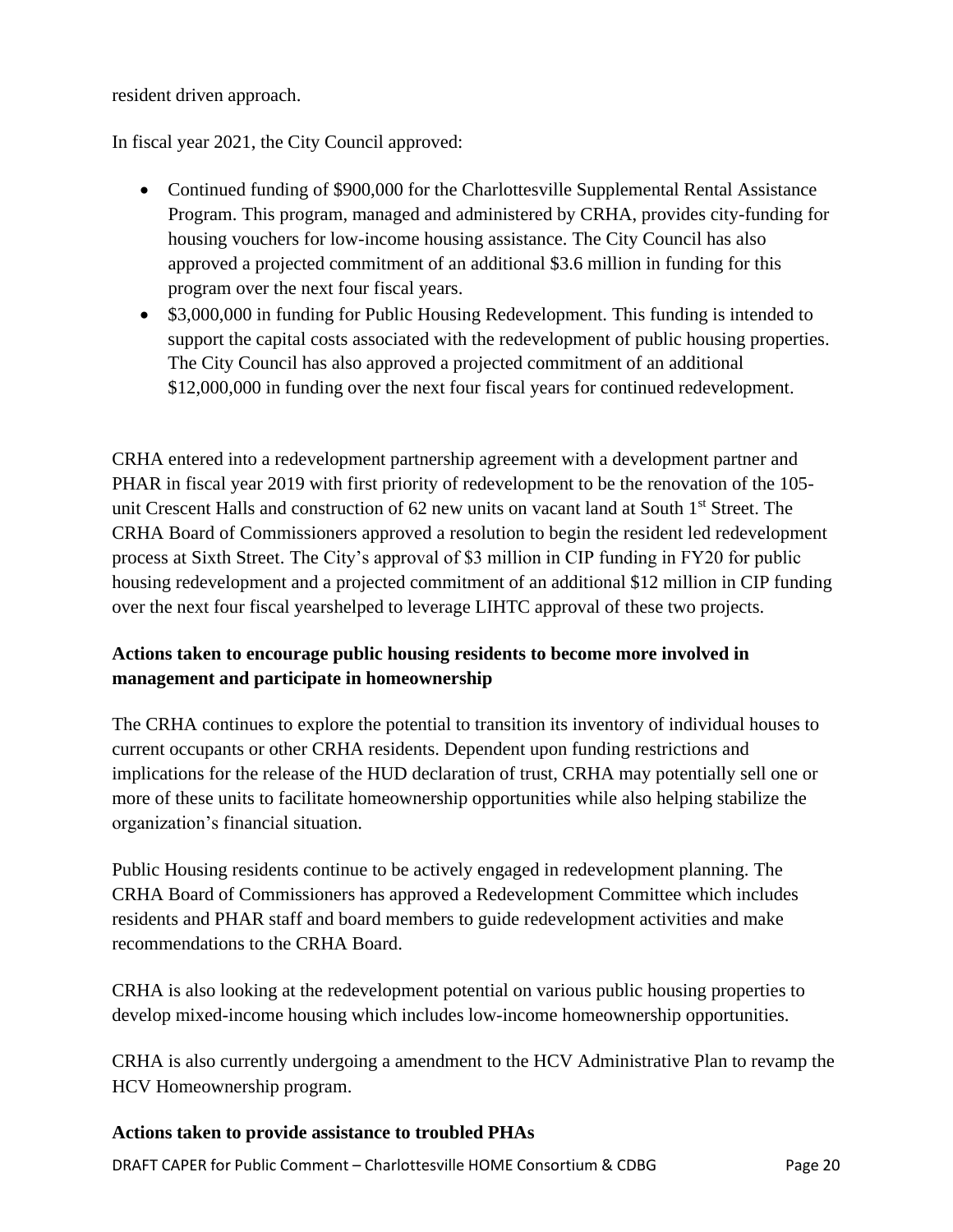In December 2018, CRHA was designated Troubled on HUD's Office of Field Operation's PHARS Troubled list. In May 2019, the City was notified that HUD would be conducting an independent assessment of CRHA. Eventually the City received a report of the findings dated September 26, 2019. The City, HUD and CRHA have executed a Recovery Agreement to address CRHA's troubled status.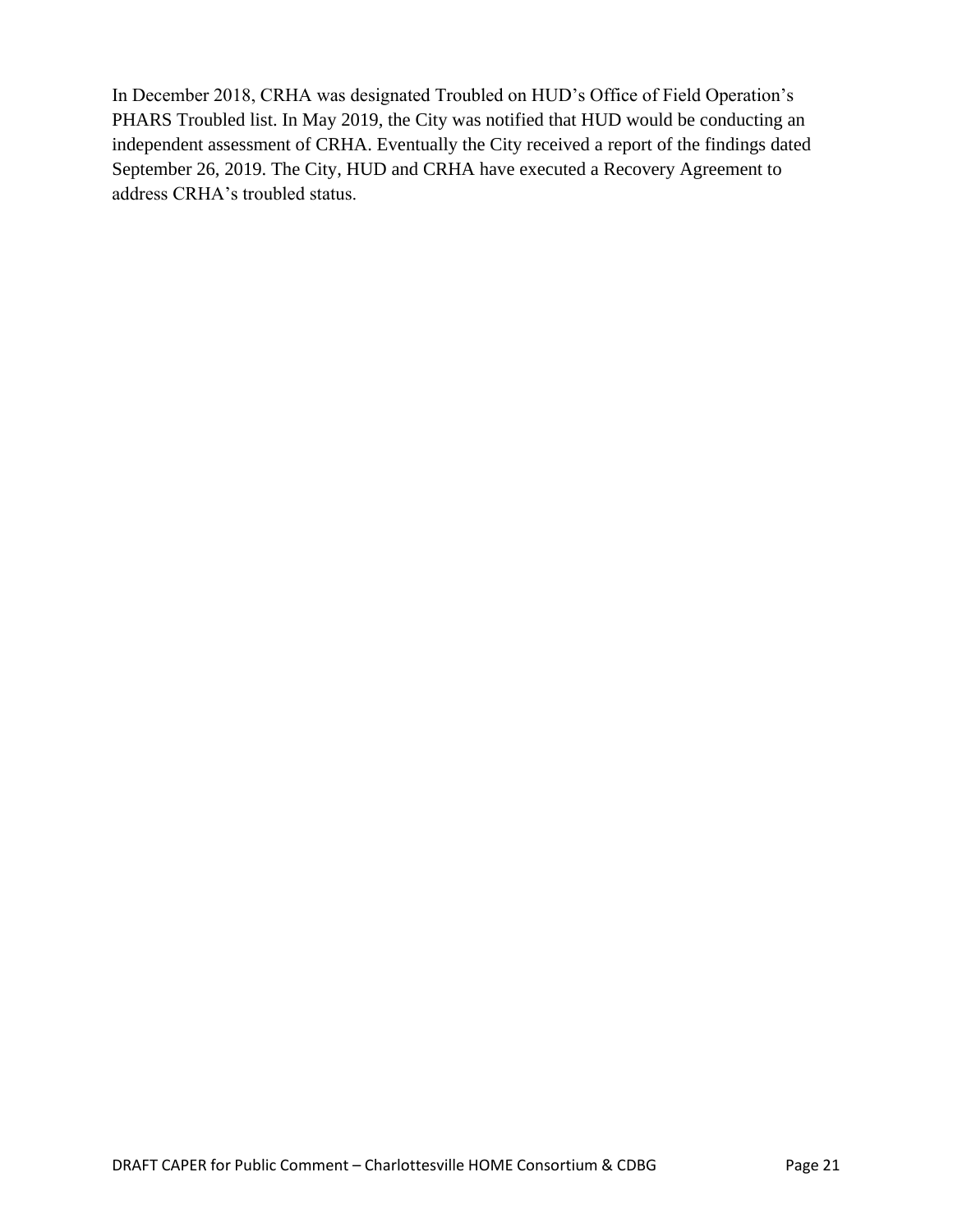#### **35 - Other Actions 91.220(j)-(k); 91.320(i)-(j)**

**Actions taken to remove or ameliorate the negative effects of public policies that serve as barriers to affordable housing such as land use controls, tax policies affecting land, zoning ordinances, building codes, fees and charges, growth limitations, and policies affecting the return on residential investment. 91.220 (j); 91.320 (i)**

**Analysis of Impediments to Fair Housing Choice (AI):** The AI was updated in 2018, as a supplement to the Consolidated Plan.

**City - Comprehensive Plan Update/Zoning Ordinance Re-write and Affordable Housing Strategy:** On February 4, 2019, the City Council resolved to consolidate the comprehensive plan update, re-write of the Zoning Ordinance and competition of the Affordable Housing Strategy. To this end, Council approved approximately \$975,183 to complete the project. In November of 2019, the City executed a contract with Rhodeside and Harwell, Incorporated (RHI) to retain the services of the consulting firm to assist staff in completing the Comprehensive Plan, Affordable Housing Strategy, and rewrite of the Zoning Ordinance. The project is currently underway and expected to be completed in late fall of 2021. The resulting document would have recommendations designed to spur development of affordable housing, eliminate existing land use and zoning barriers to development of affordable housing, and encourage mixed-use development supported by public transportation.

#### **City of Charlottesville's Strategic Investment Area Implementation and Form-based Code:**

The City conducted a public hearing on November 12, 2019 on the draft Form-Based Code; however, on February 3, 2020, the City Council voted to defer action and requested a review by RHI Consultant team hired to update the City's comprehensive plan, prepare affordable housing strategy and re-write the zoning ordinance. On a related note, the City continues its effort to support development and redevelopment activities in the SIA. More recently, in conjunction withPHAR and a committee of community stakeholders, CRHA has embarked on significant redevelopment planning efforts. In support of these efforts, the City of Charlottesville approved \$3 million in 2019/2020 fiscal year to support CRHA's rehabilitation of the 105 units at Crescent

Halls and the development of Phase I of the South 1<sup>st</sup> Street (62 units). The City also earmarked \$1.5 million to support the development of Phase II of South  $1<sup>st</sup>$  Street that would result in additional 113 affordable units.

The City Council also approved \$5.9 million for the redevelopment of the Phase I of the Piedmont Housing Alliance (PHA)'s Friendship Court Redevelopment project. The fund will be used to leverage Low Income Housing Tax Credit (LIHTC) project (150 units), and associated infrastructure. Ground breaking is scheduled in fall of 2020.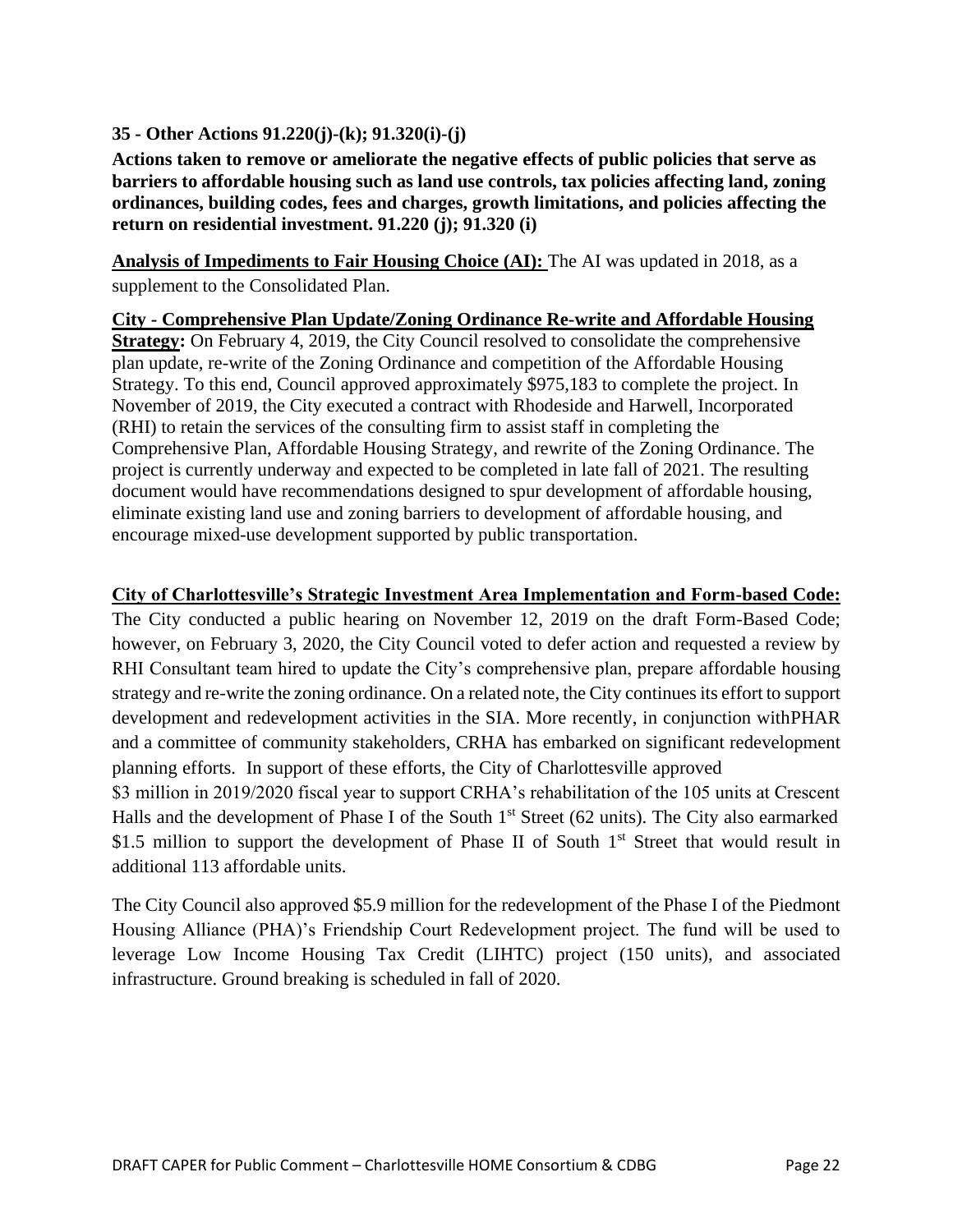Other assistance included funding to support TING providing free installation of internet services to public housing residents; and miscellaneous redevelopment planning support. The City has also proposed millions in funding over the next five years to continue to support public housing redevelopment efforts.

The City continues funds annually to support Supplemental Rental Assistance Program administered by CRHA. This voucher program provides approximately 75 vouchers, annually, for households who are homeless and for Housing Choice Voucher Program eligible households.

**Albemarle County – Housing Policy:** The County is in the process of updating its affordable housing policy, which was [adopted in 2004 and tweaked in 2015.](https://www.dailyprogress.com/news/local/partnership-seeks-ways-to-build-more-affordable-housing/article_e60e0776-e559-11e8-a4ee-c3f046d7dc78.html) It is anticipated the final draft will be presented to the Board of Supervisors inJuly 2021 for final approval.

**Albemarle County – Resolution in Collaboration with Habitat for Humanity:** The County of Albemarle is partnering with Habitat for Humanity on phase 1 of the Southwood Mobile Home Park redevelopment project. To support the project, the County has committed \$3.4 million in cash contributions and property tax rebates. An additional \$1 million in CDBG grant funding is also anticipated.

**Thomas Jefferson Planning District Commission's Central Virginia Regional Housing Partnership (CVRHP)**: The CVRHP began convening in January of 2019. In April of 2019, the CVRHP released a Comprehensive Regional Housing Study and Needs Analysis which identified the number of households in the region that were cost-burdened as well as the number of units/interventions that are required to address the needs. Also in April of 2019, the CVRHP hosted the first annual Regional Housing Summit: *Opening the Doors*. The summit had an attendance of nearly 200 participants and included guest speakers who addressed the pressing housing needs in the region. The TJPDC continues to make progress on a Regional Housing Plan, which will include a draft housing chapter for the counties of Albemarle, Fluvanna, Greene, Louisa, and Nelson to consider in their comprehensive plans. The plan is expected to be completed by January of 2021. In the fall of 2019, the CVRHP underwent a strategic planning process to identify priority strategies that the Partnership will initiate to address housing needs in the region.

By the end of PY2), the TJPDC was getting ready to approve the region's first Regional Housing Plan. Planning District 10 (the City of Charlottesville, and the counties of Albemarle, Fluvanna, Greene, Louisa, and Nelson) is grappling with tackling the growing affordable housing crisis. The region's challenges are varied and complex, and strategies must address the entire housing spectrum, ranging from the unhoused to market-rate ownership. Currently, 10,400 of the region's households pay more than 50% of their monthly income towards housing costs. Planning District 10 has set the goal of 100% alignment of supply with demand for affordable housing opportunities throughout the region so that every resident has access to safe, decent, and affordable housing in the communities of their choice. To accomplish this goal, the Planning District undertook a multi-year process to examine the current state of housing in each member locality, highlight the gap in opportunity across the housing spectrum, and identify high-level recommendations tailored to the specific jurisdictional needs to close the affordable housing gap. To that end, Planning for Affordability - A Regional Approach is a policy document for the Thomas Jefferson Planning District and its member localities. It is intended to assist local decision-makers on the need for affordable housing and provide a roadmap of decision points.

DRAFT CAPER for Public Comment – Charlottesville HOME Consortium & CDBG Page 23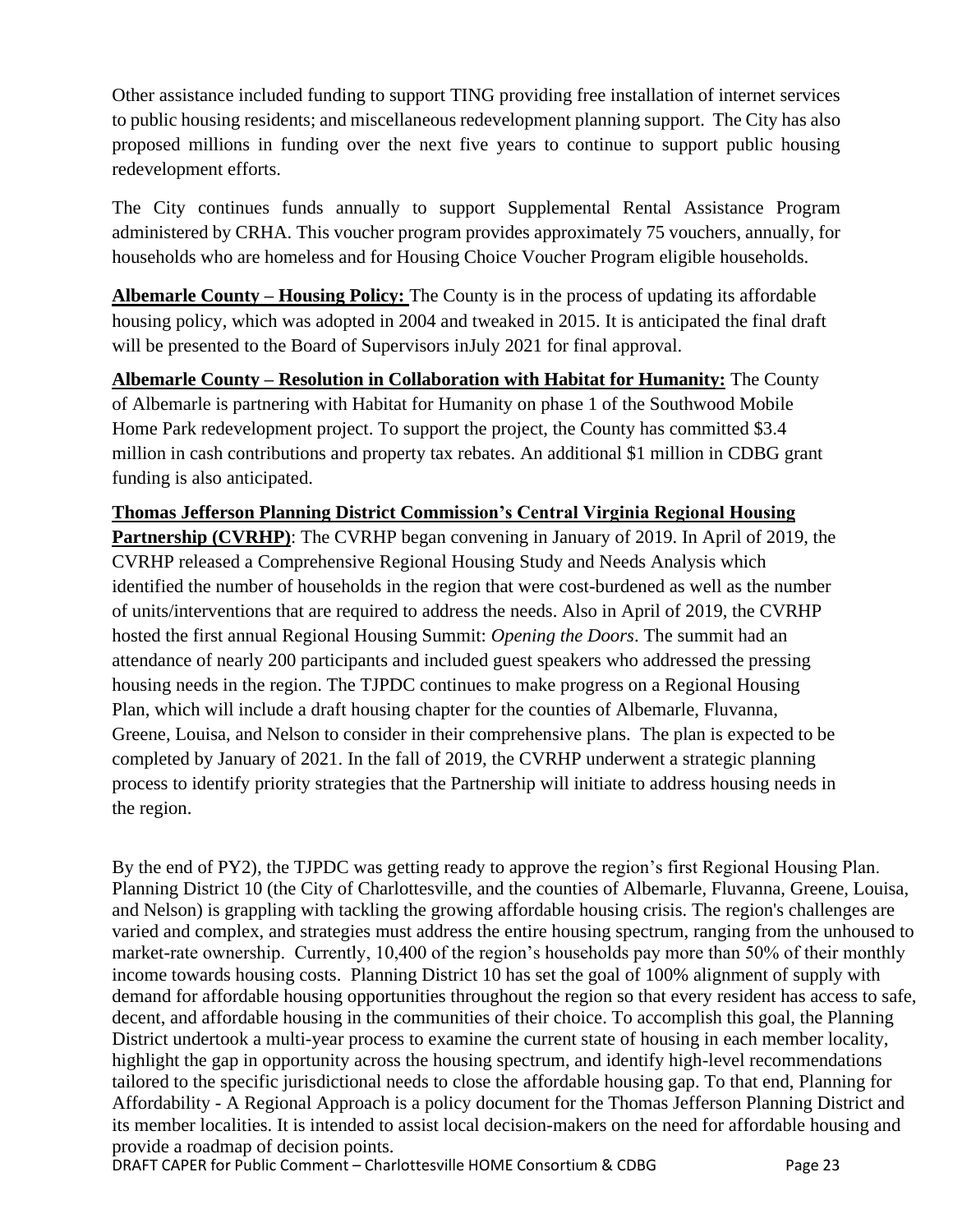**Local Government Processes:** Local governments recognize that approval time of permits can increase the cost of a project. They use a variety of methods to mitigate costs for projects that meet the priority needs, including expedited approvals, financial contributions, and keeping fees to a minimum. To incentivize developers to provide new affordable housing units, the City continues to offer reduced water facilities and sewer connection fees. The fee reduction applies to all new housing units affordable to households earning no more than 80% Area Median Income. In June 2017, the Charlottesville City Council approved developer fee waivers for private market developers providing on-site affordable housing units in developments that trigger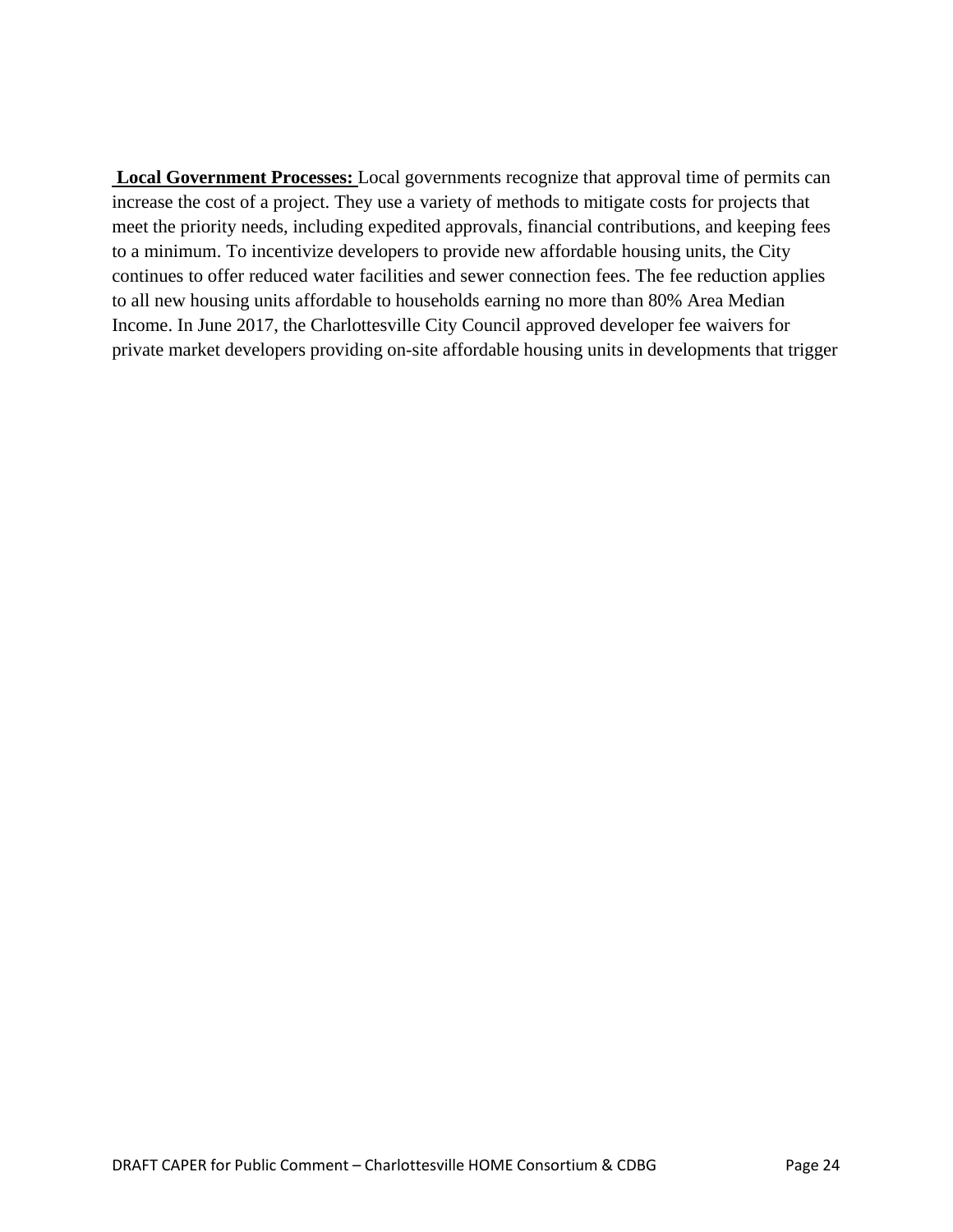the City's Affordable Dwelling Unit Ordinance requirements.

#### **Actions taken to address obstacles to meeting underserved needs. 91.220(k); 91.320(j)**

The City and the HOME Consortium use HUD funds to address the needs of as many individuals as possible. They work with a wide range of community organizations to coordinate and provide services to needy individuals and families. The monthly meetings of the Housing Directors' Council and the Thomas Jefferson Area Coalition for the Homeless address obstacles to meeting underserved needs through cooperation and coordination. As a result of the Department of Justice settlement, Virginia has revised its waivers, which will assist people with developmental disabilities access housing and services in the least restrictive setting. Region Ten, the region's Community Services Board, manages the waiver waiting list. City of Charlottesville and Thomas Jefferson Planning District Commission PY20 CDBG and HOME funds were used to address various community identified needs outlined within the five-year 2018 Consolidated Plan. City CDBG funds were used to address public service needs including support for the homeless and those at risk of homelessness, workforce development and support for programs that aid in selfsufficiency, and workforce development. Funds were also used to support economic development activities to assist entrepreneurs launch their own microenterprises through technical assistance. HOME funds were used to support homeowner rehabilitation within the City of Charlottesville. The Thomas Jefferson Planning District Commission utilized HOME funds

On February 4, 2019, staff presented and the City Council approved funding to complete comprehensive plan update, the Affordable Housing Strategy and wholesale rewrite of the Zoning Ordinance. In the fall of 2019, RHI was selected as the consultant to assist the City in undertaking the project. However, the original Scope of Work and contract agreement did not include CAHF Program Review and Redesign, and Inclusionary Zoning Design. On July 19, 2021, City Council approved the funding for the resources required for the Charlottesville Affordable Housing fund program review/redesign and inclusionary zoning program design.

The City of Charlottesville has retained the services of RHI consulting team to update its comprehensive plan; re-write the Zoning Ordinance and complete the Affordable Housing Strategy. This consolidated project will have several recommendations designed to address obstacles to meeting the needs of underserved population. The Steering Committee for this project includes representatives from several neighborhood groups, business community, public housing, and housing advocate groups, nonprofit and faith-based organizations, etc.

The City of Charlottesville continues to explore ways to meet the needs of underserved populations. The City Council has provided funding to support the redevelopment initiatives by the Charlottesville Redevelopment Housing Authority (CRHA) and the Piedmont Housing Alliance (PHA). The funds were earmarked for the CRHA's Crescent Halls rehabilitation and South 1<sup>st</sup> Street projects; and PHA's Friendship Court redevelopment initiative. Other actions included Supplemental Rental Assistance Program administered by CRHA, Small Business And Minority Business support and assistance program, down payment assistance, scattered site rehabilitation and emergency repair program/homeownership opportunities and home improvement assistance program.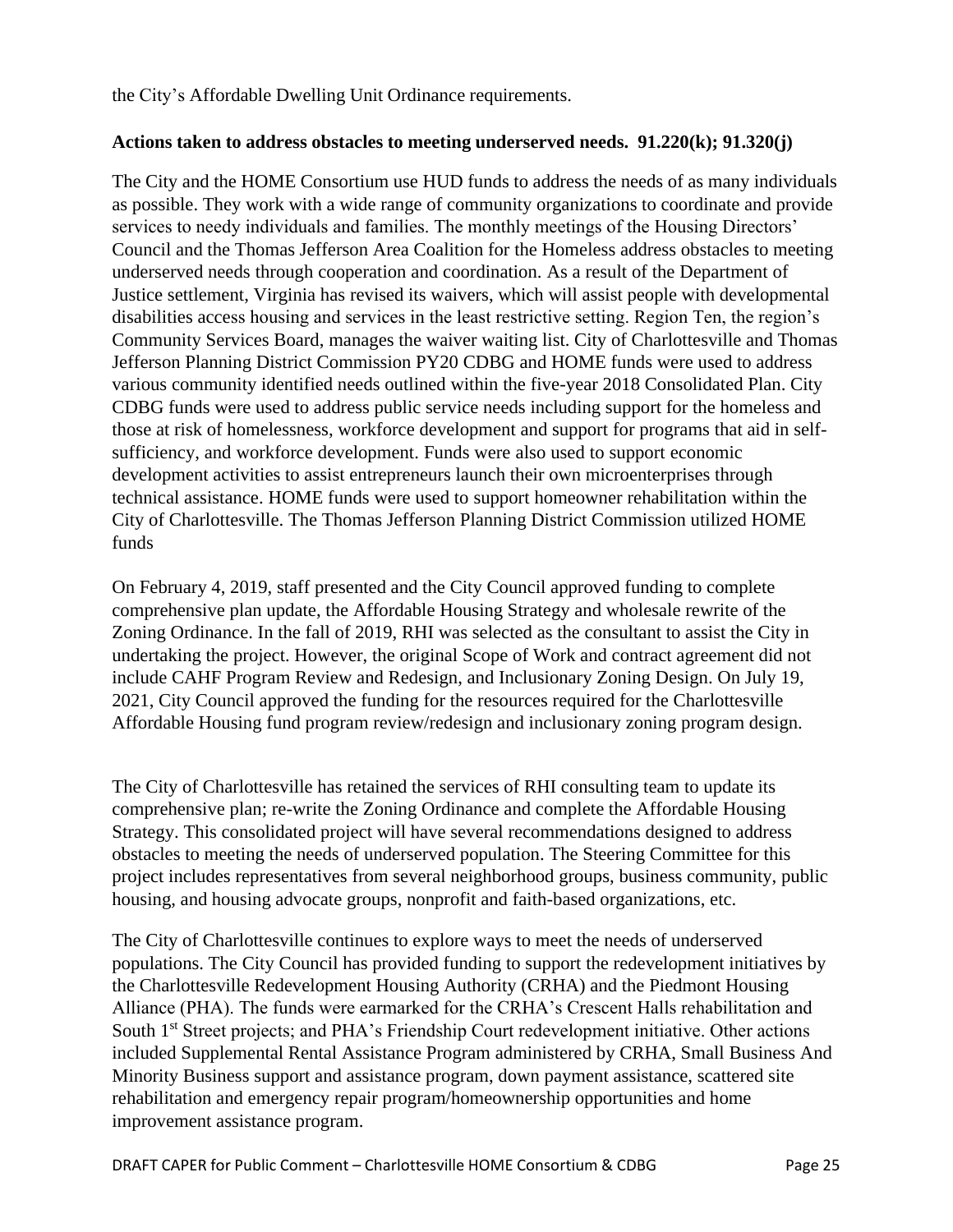#### **Actions taken to reduce lead-based paint hazards. 91.220(k); 91.320(j)**

Building inspectors and local housing rehabilitation agencies have received training to allow them to evaluate, treat and/or remove lead paint hazards in our communities. Inspectors evaluate each job before the rehabilitation begins. Grant funding is used to pay for stabilization, interim controls and/or removal of lead-based hazards, which will continue to reduce lead paint concerns.

The notification, "Watch Out for Lead-Based Paint Poisoning" is given to all persons assisted,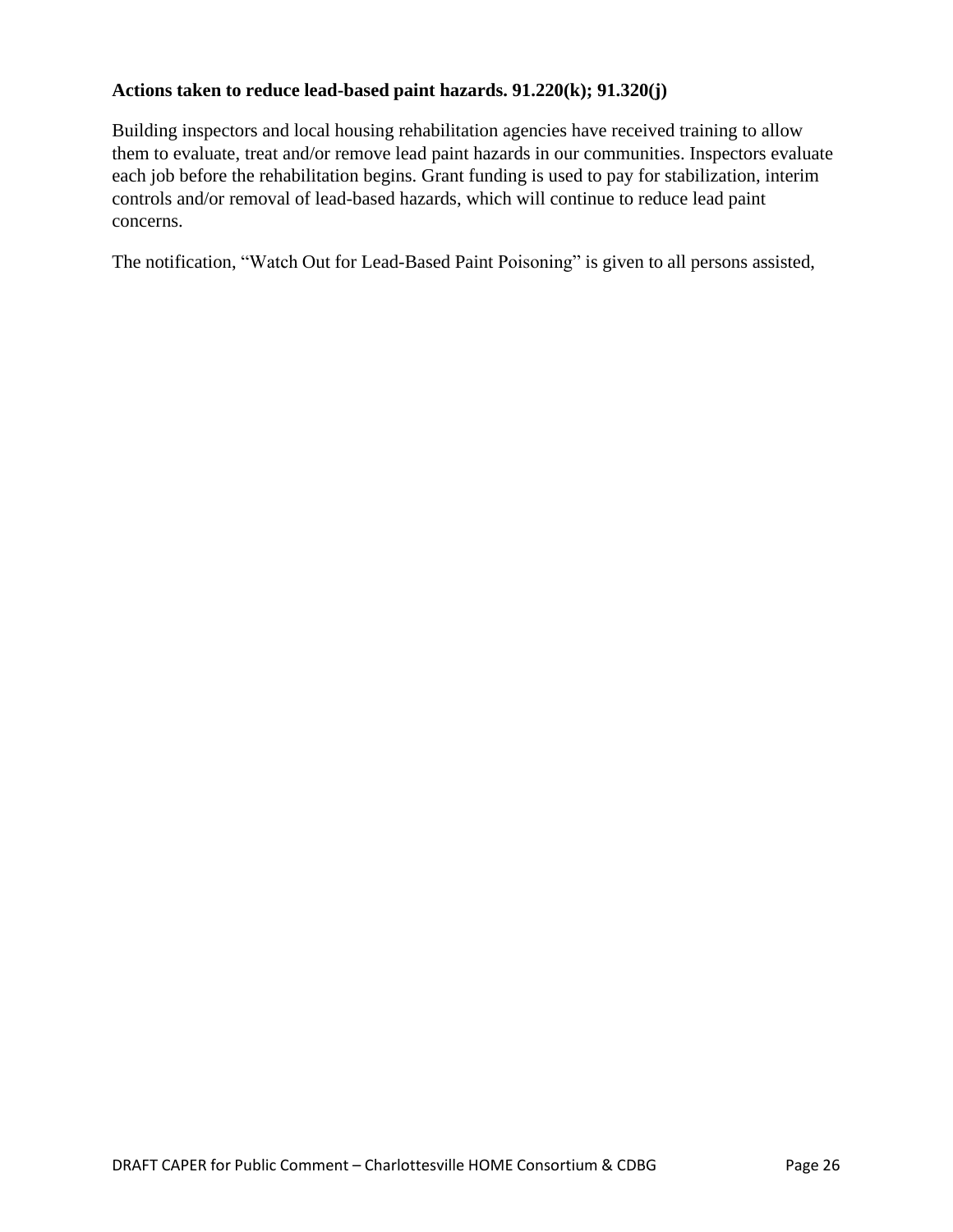even if the residence was constructed after 1978, since it serves as a good information and educational tool. Detection and remediation of lead-based paint in residences constructed before 1978 is to occur while rehabilitating homes and this is done in compliance with subpart J of 24 CFR Part 35. This can include paint stabilization, interim controls and/or abatement depending upon the circumstances and level of investment. In cases where lead-based paint is suspected, a certified laboratory, Aqua Air Laboratories in Charlottesville, is used to make this determination.

Data from the Health Department indicate that reported cases of Elevated Blood Lead Levels of 5 μg/dL or higher for calendar year 2016 totaled 26 cases in children aged 15 or younger throughout the Thomas Jefferson Health District: 8 in Albemarle, 11 in Charlottesville, 1 in Greene, 4 in Louisa and 2 in Nelson. There were no cases of elevated blood lead levels in children reported from Fluvanna County. For 2016, elevated blood lead levels are defined as greater than or equal to 5 μg/dL. Previous years were defined as levels of 10 μg/dL. The change in the standard has resulted in a higher number of cases than in past years. In the last CAPER, 8 total cases were reported from February 2015 through January 2016, which was lower than the previous year's regional total of 11. All cases are followed to be sure levels are coming down to normal or at least steadily improving. Houses being purchased with the down payment and closing cost assistance program to first-time homebuyers also must be reviewed for lead based paint.

#### **Actions taken to reduce the number of poverty-level families. 91.220(k); 91.320(j)**

The Central Virginia Partnership for Economic Development (CVPED) provides staff support for the Piedmont Workforce Network (PWN), including the local Workforce Investment Board and WIA service providers.

Network2Work at PVCC, is a job network that connects job seekers to the skills and resources they need to become valued employees and helps employers find the quality employees they need for their companies.

The City of Charlottesville, through CDBG economic development funds, supported projects to help low-income entrepreneurs launch their businesses and low-income microenterprises strengthen and grow. Through public services funds, CDBG projects address workforce development directly.

The City continues its GO program which is a jobs-driven training program. To expand the training offerings, a GO Skilled Trades Academy was also piloted in January 2018 in order to provide basic foundations in the skilled trades due to all of the upcoming development projects in the area. FY20 funds benefited two training cohorts through the GO Trades program, equipping individuals with the training and education they needed to begin entry level careers in the skilled trades. Also, slightly outside the realm of jobs-driven workforce training, the OED launched GO GED Pathways in November 2017 at the request of City Council. The program is six weeks in length and offers a supportive environment where individuals obtain GED test preparation training, as well as workplace readiness skills/career coaching and a CPR/first aid certification. The goal upon completion of the program is not employment. Instead, the focus is on getting individuals back into the classroom to begin steps towards taking the GED, which is critical to better employment.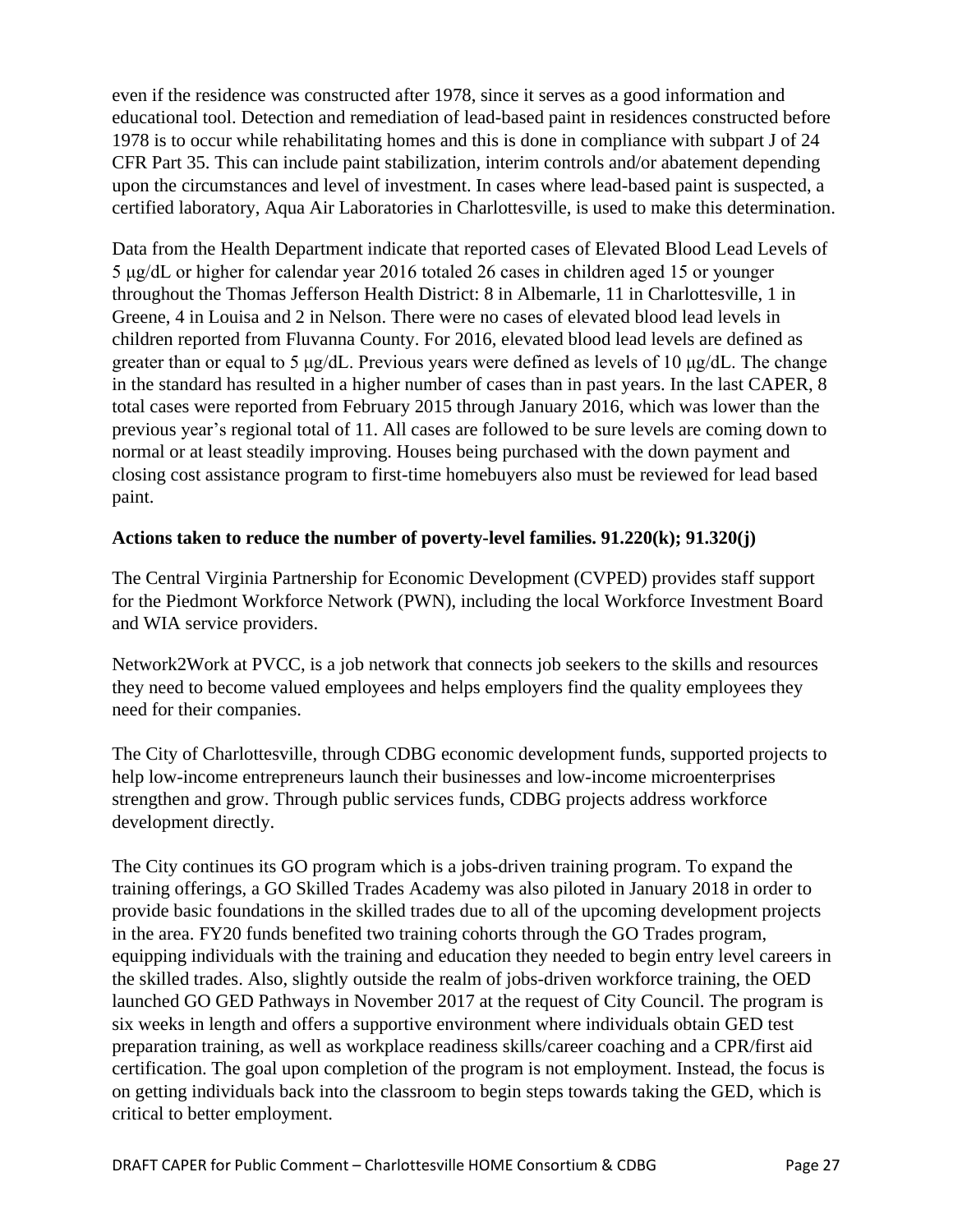The lack of transportation can be a serious barrier to employment. The Charlottesville Transit Center is a transit transfer facility just off the downtown mall. Albemarle County launched the 29 Express commuter bus route in May 2016. This service is operated by JAUNT and runs from the Forest Lakes/Hollymead area to UVA and the Downtown Library. UVA employees and students ride free and fares are \$1.50 for everyone else. The route begins at 7:00am and 8:00am and returns at 4:40pm and 5:20pm.

Charlottesville and Albemarle County, working with the Metropolitan Planning Organization (MPO), created the Regional Transit Partnership (RTP), which began meeting in August 2017.

The Regional Transit Partnership (RTP) serves as an official advisory board, created by the City of Charlottesville, Albemarle County and JAUNT, in Partnership with the Virginia Department of Rail and Public Transportation to provide recommendations to decision-makers on transitrelated matters. There are four main goals of the Partnership, including:

- A. **Establishing Strong Communication:** The Partnership will provide a long-needed venue to exchange information and resolve transit-related matters.
- B. **Ensuring Coordination between Transit Providers:** The Partnership will allow transit providers a venue to coordinate services, initiatives and administrative duties of their systems.
- C. **Set the Regions Transit Goals and Vision:** The Partnership will allow local officials and transit staff to work together with other stakeholders to craft regional transit goals. The RTP will also provide, through MPO staff and updates of the Transit Development Plans (TDPs), opportunities for regional transit planning.
- D. **Identify Opportunities:** The Partnership will assemble decision-makers and stakeholders to identify opportunities for improved transit services and administration, including evaluation of a Regional Transit Authority (RTA).

Formal agreements for specific funding and service responsibilities between CAT, JAUNT, Charlottesville, Albemarle County and UVA are in place. The RTP completed development of a Memorandum of Understanding to serve as the funding formula first formal funding agreement between Charlottesville Area Transit and Albemarle County, adopted in May 2019.

The Monticello Area Community Action Agency (MACAA) has been serving low-income families since 1965. MACAA serves the City of Charlottesville, and the Counties of Albemarle, Fluvanna, Louisa and Nelson. MACAA offers a variety of programs and skill development initiatives for families and individuals below 125% of the federal poverty level. Its programs include Head Start for 3 and 4-year-olds, Project Discovery promoting academic achievement in high school, Hope House providing family stabilization for homeless families, Rural Outreach. Rural Outreach offices in Fluvanna, Louisa and Nelson Counties provide crisis intervention to families through assistance with food, clothing, and financial help for rent, utilities and other emergencies while assessing their needs and linking them to other resources for in-depth services."

#### **Actions taken to develop institutional structure. 91.220(k); 91.320(j)**

The use of HOME funds is coordinated through the monthly meetings of the Housing Directors Council, with projects carried out by non-profit housing foundations or community action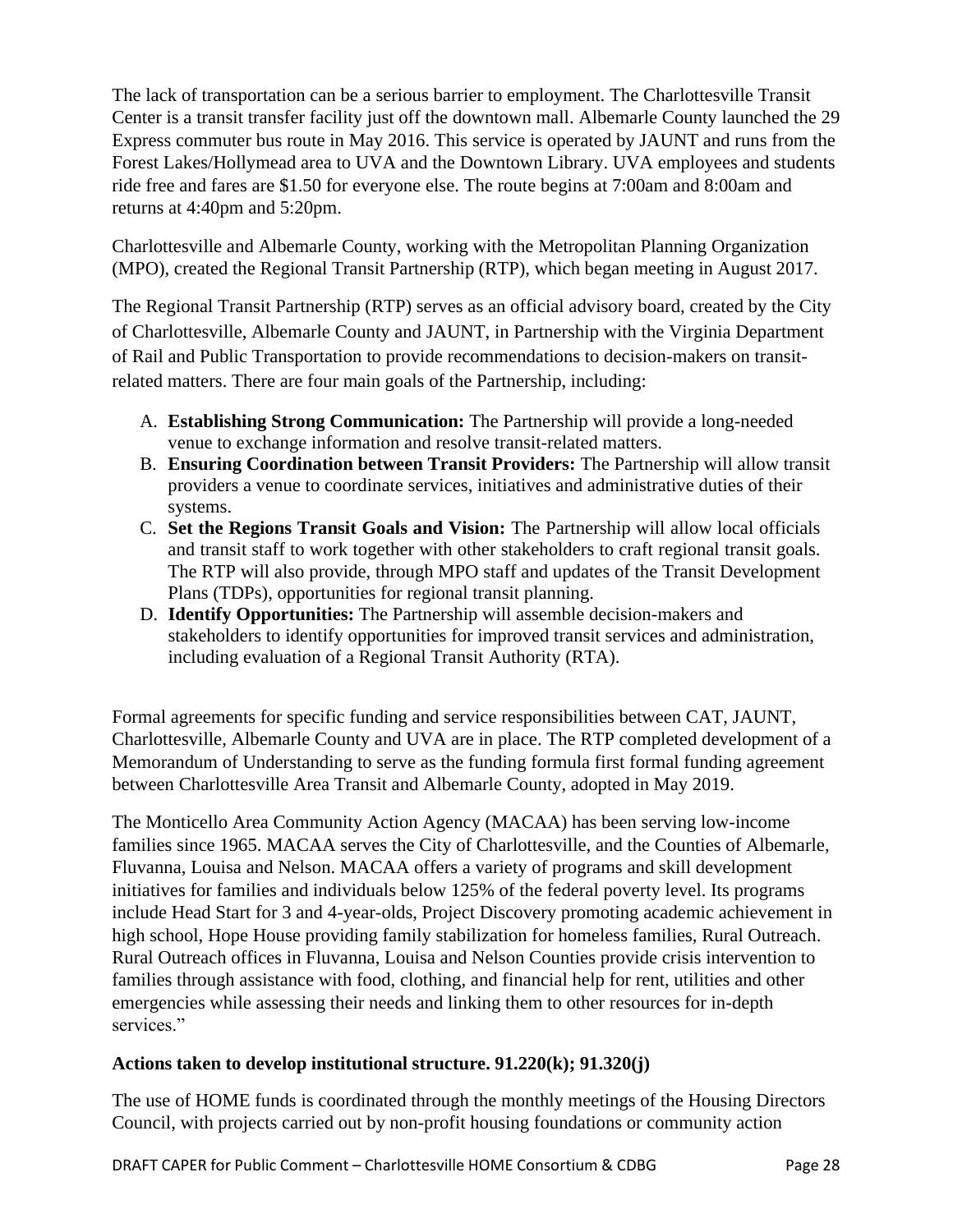agencies. This structure promotes regional cooperation and encourages creative use of the funds and leveraging of other funding to maximize the impact of HOME funds. HOME funds contribute to the capacity and stability of the housing foundations. The City defined non-housing community development needs through the Comprehensive Planning process. The City of Charlottesville has also placed a strong emphasis on citizen participation in the planning process, particularly for affordable housing, neighborhood priorities, and public services.

Institutional structure and capacity are also provided through the Thomas Jefferson Coalition for the Homeless (TJACH), the Thomas Jefferson Community Land Trust (TJCLT), Habitat for Humanity, and non-profit housing foundations in the 5 counties. Piedmont Housing Alliance has created housing opportunities in the region for more than 30 years, with an award-winning and HUD-approved housing counseling program, financing for home ownership and housing development as a U.S. Treasury-certified Community Development Financial Institution (CFDI), and property management and housing development to create and maintain high-quality affordable housing options, as the only regional CHDO. The City's Housing Advisory Committee (HAC) also meets to carry out City Council's charge to further affordable housing within the City.

#### **Actions taken to enhance coordination between public and private housing and social service agencies. 91.220(k); 91.320(j)**

A number of social service and housing agencies are involved in serving special needs populations throughout the region, including the Jefferson Area Board for Aging (JABA), the Arc of the Piedmont for people with developmental disabilities, Region Ten Community Services Board for people with mental illness and substance abuse and the Independence Resource Center.

The Jefferson Area Board for Aging (JABA) assists elderly persons with long-term health care needs, and serves the same geographical area as the Planning District. JABA partners with senior housing providers in Charlottesville (Timberlake Place, Woods Edge, and Park View Apartments) and in Nelson County (Ryan School Apartments). Maintain an independent and active lifestyle while having opportunities to interact with your peers. Regular JABA health screenings and services are provided by JABA nurses at Park View at South Pantops, Ryan School Apartments and Woods Edge Apartments.

There are two LIHTC housing projects in Albemarle County that are nearing the end of their 30 year extended use period. The first of these is Wilton Farm Apartments, which has been in service since 1992 and has a total of 144 low-income units. The property's LIHTC compliance period ends January 2022. The second property, Rio Hill Apartments, contains 139 low-income rental units; LIHTC compliance period for this property expires January 2025.

DRAFT CAPER for Public Comment – Charlottesville HOME Consortium & CDBG Page 29 The Region Ten Community Services Board provides comprehensive diagnosis, treatment and training for persons with Serious Mental Illness and chemical dependence for persons within the Planning District. Region Ten administers Continuum of Care (CoC) Permanent Supportive Housing projects, using a scattered site model. Region Ten also serves people with housing in apartments or Single Room Occupancy (SRO) units with funding throughthe Virginia Department of Behavioral Health and Developmental Services (DBHDS). Region Ten administers about 220 Housing Choice Vouchers. Region Ten provides case management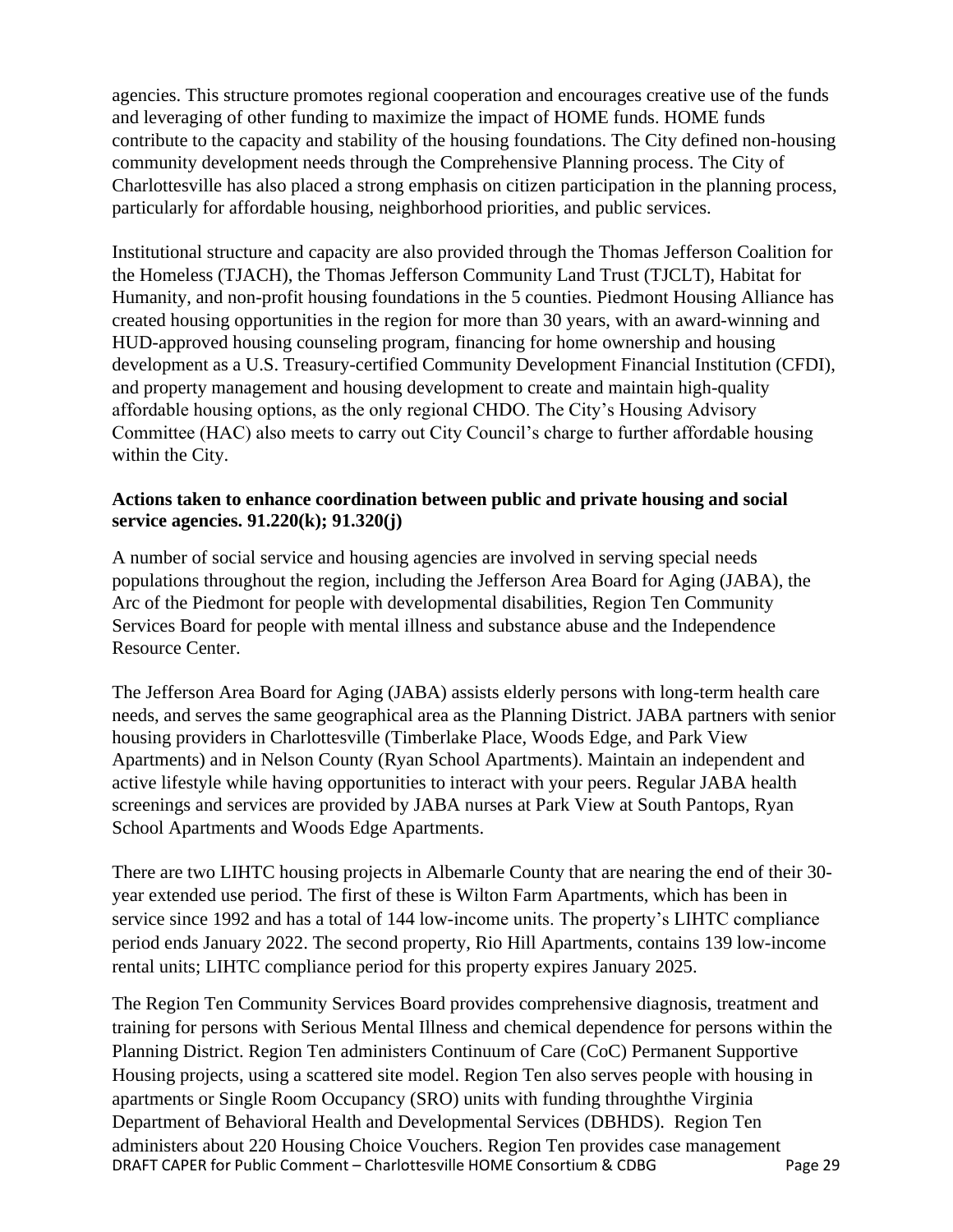services.

The Thomas Jefferson Health District administers the Housing Opportunities for People With AIDS (HOPWA) program, serving 33 people, with long-term (24 people) or short-term assistance. Qualification for the program is based on a diagnosis of HIV and income. Although this is part of the Continuum of Care, the program does not have a preference for those who are or have been homeless.

The Thomas Jefferson Health District provides testing, screening, advocacy, housing assistance and case management for people with HIV or those at high risk for HIV infection. The Health District also houses the SSI/SSDI Outreach Access and Recovery (SOAR) program. SOAR is a national program designed to increase access to the disability income benefit programs administered by the Social Security Administration for eligible adult who are experiencing or at risk of homelessness and have a mental illness, physical impairment or co-occurring substance use disorder. The Thomas Jefferson Health District partnered with TJACH to hire a full time SOAR Benefits Coordinator to work with our local homeless population to obtain their Social Security Benefits.

For people with disabilities, housing foundations in the Counties and projects funded through the Charlottesville Affordable Housing Fund (CAHF) in the City include necessary accessibility features as part of the scope of work for rehabilitation and emergency repair projects. Funds may be drawn from a variety of sources. Agencies such as JABA, Region 10, and Community Services Housing, Inc provide services to the special needs population.

# **Identify actions taken to overcome the effects of any impediments identified in the jurisdiction's analysis of impediments to fair housing choice. 91.520(a)**

See also the table included at the end of this report.

The City continues its support of affordable housing through the following policies/programs:

- Charlottesville Supplemental Rental Assistance Program (CSRAP) –To increase housing choice for the City's extremely-low and low-income households, the Charlottesville City Council approved the creation of a City-funded rental assistance program. The City allocated \$750,000 for the CSRAP which includes funding for administration for CRHA to address concerns identified by HUD. For the CSRAP vouchers, the CRHA continues to administer this program.
- The City has approved the creation of a landlord risk mitigation fund to encourage market rate landlords to offer affordable rental housing to low-income households.
- The City of Charlottesville has provided several years of funding for five units at The Crossings at Fourth and Preston. .
- Design4Life Cville Program
- Reduced Water and Sewer Connection Fee Program for affordable housing units. The water facility fee for connecting a unit of affordable housing to the city water system with a 5/8" meter shall be \$800.00. The sewer facility fee for connecting a unit of affordable housing to the city sewer system with a 5/8" meter shall be \$800.00. An applicant for the reduced water facility fee or sewer facility fee agrees to pay the difference between the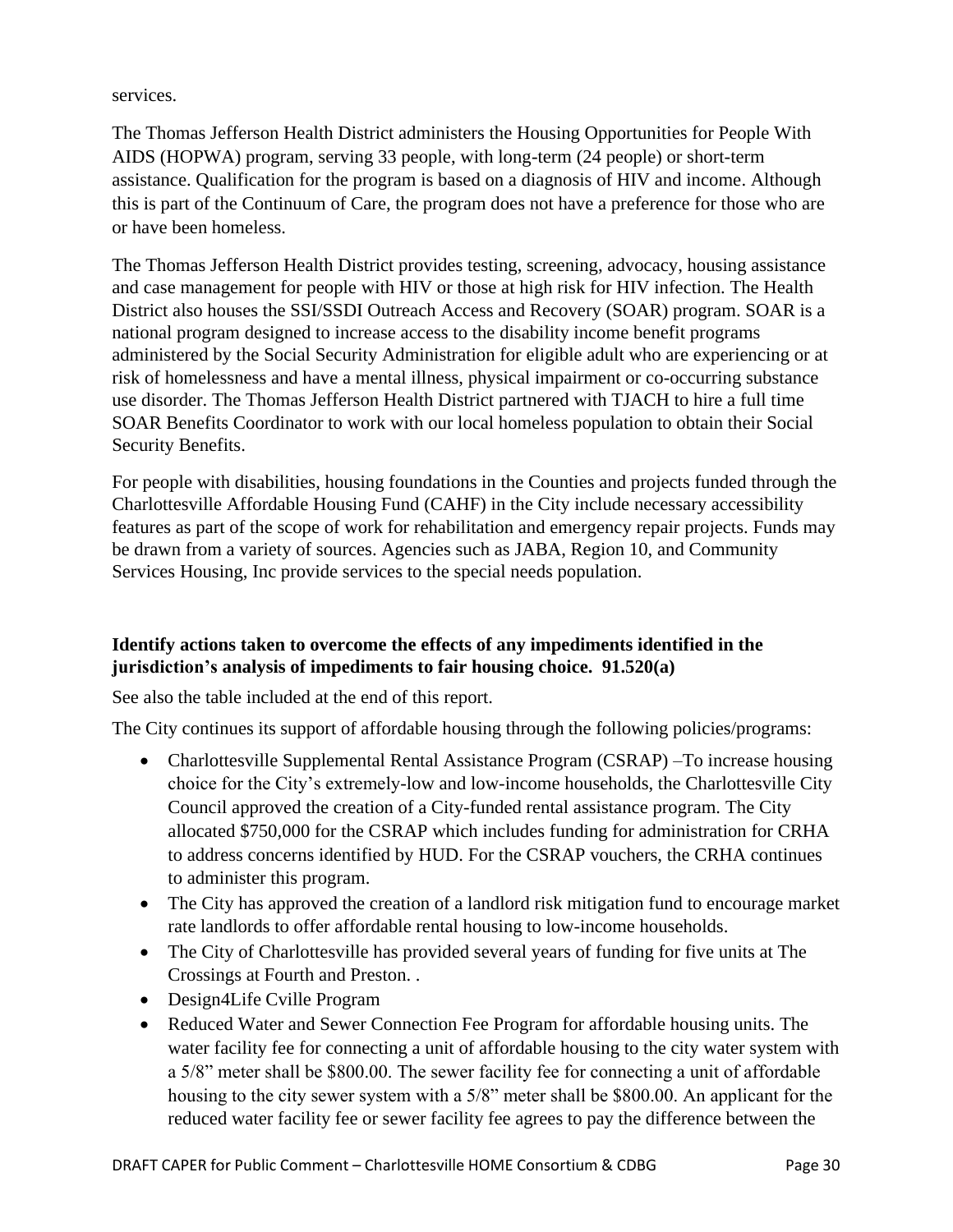reduced water facility fee and the standard water facility fee, or the reduced sewer facility fee and the standard sewer facility fee – so long as the unit is affordable.

- Free Paint Program This program offers paint, primer, and up to 8 tubes of caulk to low-income Charlottesville homeowners who are looking to decorate the exterior of their home, including siding, trim, porches, and roofs.
- Real Estate Tax Relief, Tax Exemption, and Rental Relief Programs for the Elderly or Permanently Disabled and/ Veterans
- Charlottesville Housing Affordability Tax Grant Program (CHAP) where individuals may qualify for a grant of \$500, \$750, \$1000 or full tax abatement depending on the Federal Adjusted Gross Income. The grant would be applied to the second half real estate tax bill.
- City of Charlottesville BankOn Program consists of one-on-one financial counseling, financial literacy seminars, a bank referral network and a microloan program. BankOn has provides financial education to over 200 Charlottesville area residents since its inception, helped over 100 residents open affordable deposit accounts, and provided numerous low-interest loans.
- The City of Charlottesville Office of Human Rights has developed a 3-panel brochure on Fair Housing in Charlottesville to help people understand their rights and protect themselves from discrimination.
- The City retained the services of the consulting firm to assist staff in completing the Comprehensive Plan, Affordable Housing Strategy, and rewrite of the Zoning Ordinance. The project is currently underway and expected to be completed in late fall of 2021. The resulting document would have recommendations designed to spur development of affordable housing, eliminate existing land use and zoning barriers to development of affordable housing, and encourage mixed-use development supported by public transportation.

County Housing Programs –

- Fluvanna County, Greene County, Nelson County, and Louisa County do not directly administer housing programs, but do support non-profit housing subrecipients: Albemarle Home Improvement Program (AHIP), Skyline Community Action Partnership, Fluvanna/Louisa Community Foundation (FLHF), and the Nelson County Community Foundation NCCDF). These agencies provide down-payment assistance and other housing program to assist persons who are elderly and/or have a disability. Most also provide housing counseling and credit repair programs.
- Albemarle County Housing Choice Voucher Program

Other Efforts (Not by municipalities)

- MACAA provides services including the Hope House, Project Discovery, and Head Start
- Financial literacy programs are managed by Charlottesville Abundant Life Ministries (CALM) and PHA.
- The City of Promise is an initiative based on the Harlem Children's Zone model that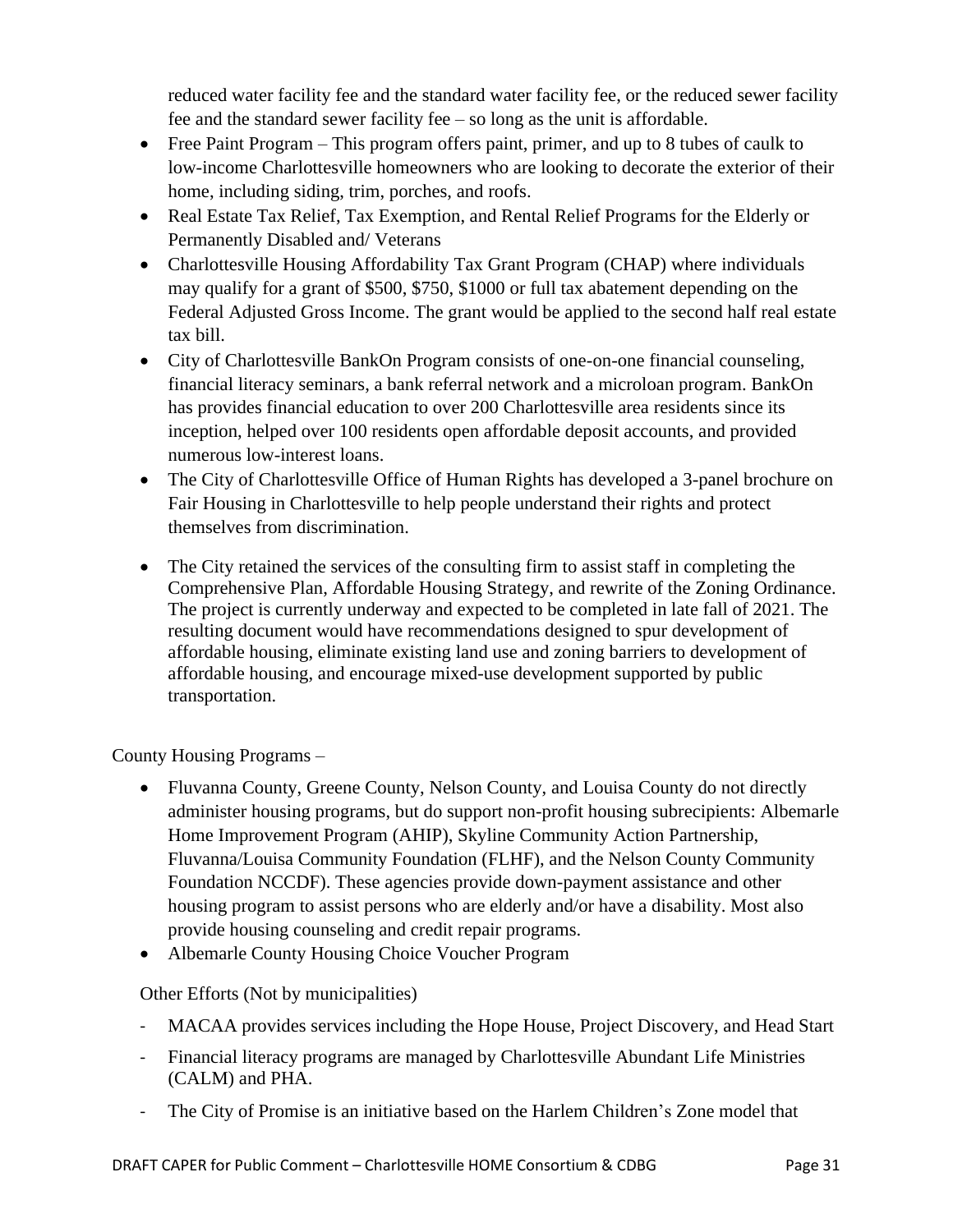continues to serve City residents living in the  $10<sup>th</sup>$  & Page Neighborhood.

- Habitat for Humanity continues to work with the International Rescue Committee to place refugees in homes as partner families.
- The Thomas Jefferson Community Land Trust sold 4 units of permanently affordable housing in the Charlottesville area.
- Skyline CAP partners with the Greene Chapter of Habitat for Humanity to provide home repairs.
- -The Nelson County Community Development Foundation has secured funding from local churches to serve as the match for home repair projects using Housing Preservation Grant funding.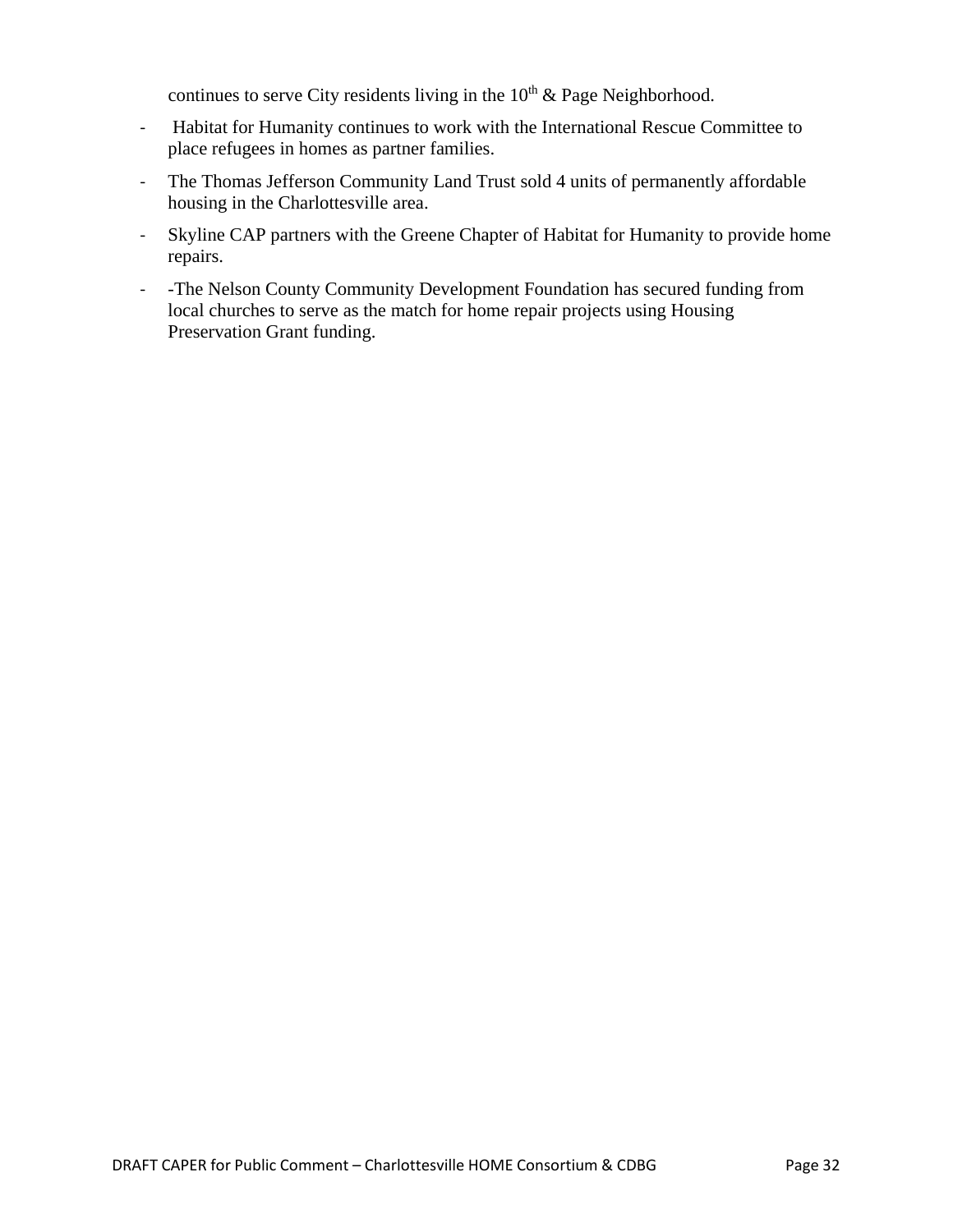#### **CR-40 - Monitoring 91.220 and 91.230**

**Describe the standards and procedures used to monitor activities carried out in furtherance of the plan and used to ensure long-term compliance with requirements of the programs involved, including minority business outreach and the comprehensive planning requirements**

The City of Charlottesville performs on-site monitoring visits on an annual basis for projects that have been completed during the program year with assistance from the finance department. Consistent with previous years, City staff will review sub-recipient program files to ensure compliance with CDBG requirements and to verify that the benefit standard was being met. Projects that are found to be in violation or whose files were missing pertinent information will receive notices from the City and will be provided an opportunity to address and correct any problems. The City will conduct follow-up monitoring visits to ensure corrective actions are carried out. Monitoring results are taking into CDBG/HOME Taskforce consideration during the following years' CDBG and HOME request for proposals.

TJPDC carries out HOME desk reviews throughout the year, with oversight from the Finance Director and Executive Director. On-site monitoring of all subrecipients is done annually and includes monitoring of program activities and financial management. On-site visits arenot required for subrecipients with no staffing changes, with no significant change in the type of projects carried out, and who have no outstanding findings from previous monitoring visits or financial audits. No sub-recipient will go more than three years without an on-site monitoring visit. The only monitoring visits for the PY20 program year ending June 30, 2021, year was with Skyline Cap (Greene County), the Fluvanna/Louisa Housing Foundation (FLHF), and the Nelson County Community Development Foundation (NCCDF).

#### **Citizen Participation Plan 91.105(d); 91.115(d)**

**Describe the efforts to provide citizens with reasonable notice and an opportunity to comment on performance reports**.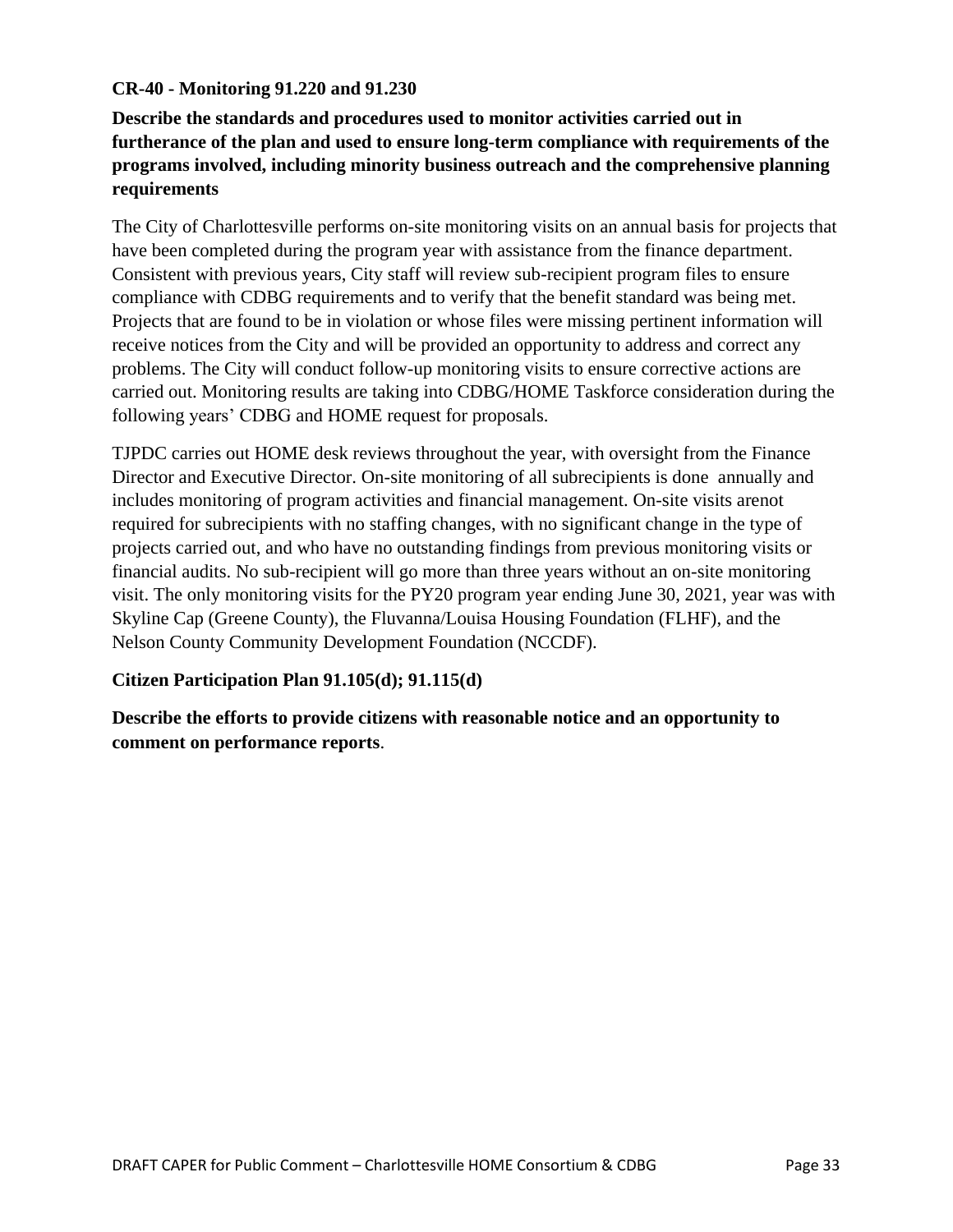A virtual public comment period is being held from August 18 to September 15, 2021, advertised in the Daily Progress on August 18, 2021. The draft CAPER was also made available at City Hall, on the City of Charlottesville website, and on the Thomas Jefferson Planning District Commission (TJPDC) website. The September 15 City Council Meeting also included a virtual public hearing for the CAPER, as well as the September 2nd TJPDC virtual public commission meeting. The Housing Directors discussed sections of the CAPER at their September 2nd virtual monthly meeting. Input was requested and received from the Thomas Jefferson Area Coalition for the Homeless (TJACH), the Charlottesville Redevelopment and Housing Authority (CRHA),Piedmont Housing Alliance (PHA), the Jefferson Area Board for Aging (JABA), the Thomas Jefferson Health District and Region Ten.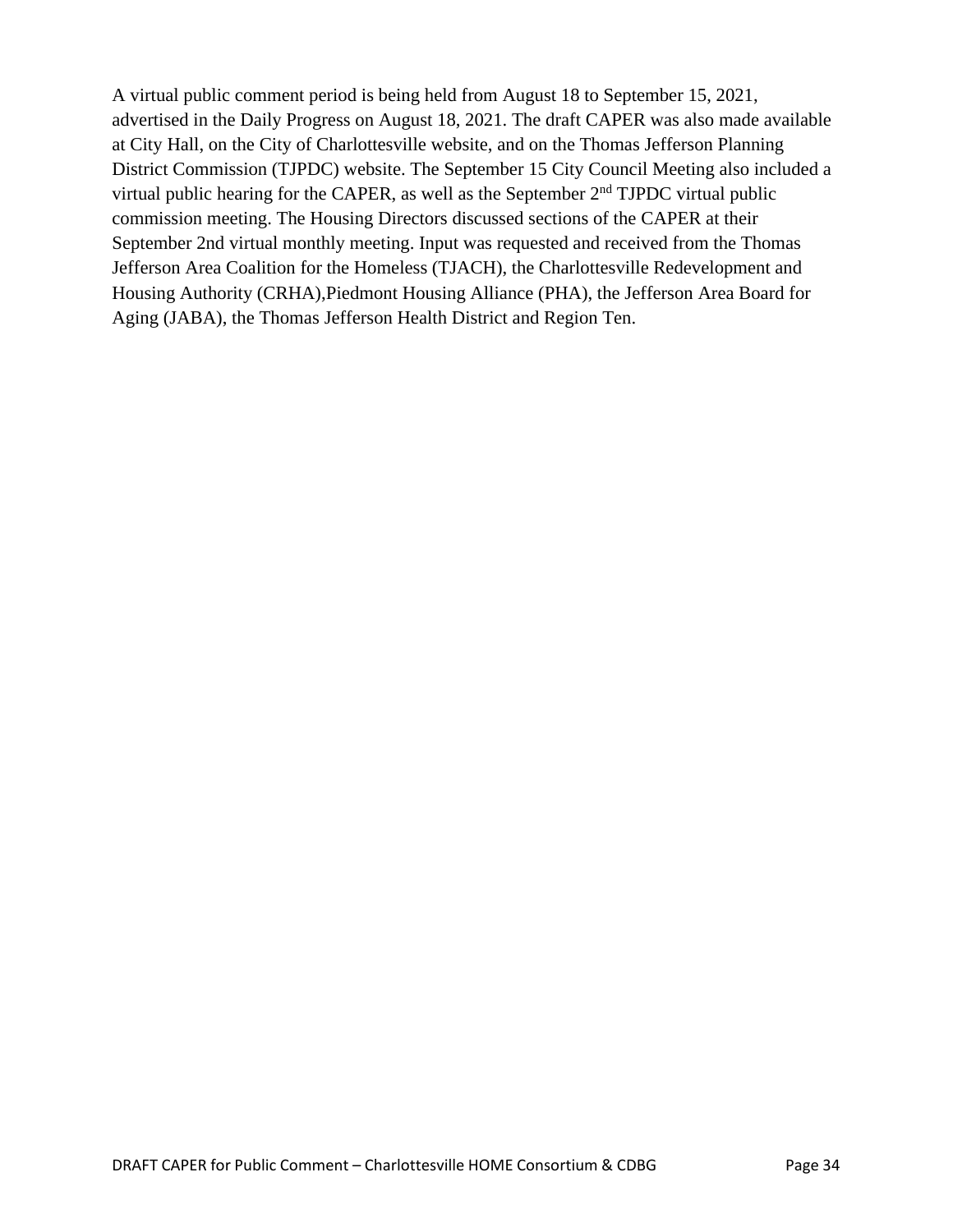# **CR-45 - CDBG 91.520(c)**

**Specify the nature of, and reasons for, any changes in the jurisdiction's program objectives and indications of how the jurisdiction would change its programs as a result of its experiences.**

For PY20, City Council identified the following as CDBG/HOME program priorities based upon Consolidated Plan goal and strategic plan; passed on September 16, 2019:

- 1. Affordable Housing (including but not limited to low-income housing redevelopment, priority for households at 0-50% of the area median income))
- 2. Support for the Homeless and those at risk of homelessness
- 3. Workforce Development ((including but not limited to efforts to bolster Section 3 training opportunities and partnerships with the City's GO programs, support for programs that aid in self-sufficiency, including but not limited to quality childcare)
- 4. Microenterprise Assistance
- 5. Mental Health and Substance Abuse Services

| Does this Jurisdiction have any open Brownfields Economic | N <sub>0</sub> |
|-----------------------------------------------------------|----------------|
| Development Initiative (BEDI) grants?                     |                |

**[BEDI grantees] Describe accomplishments and program outcomes during the last year.**

#### **CR-50 - HOME 91.520(d)**

# **Include the results of on-site inspections of affordable rental housing assisted under the program to determine compliance with housing codes and other applicable regulations**

Please list those projects that should have been inspected on-site this program year based upon the schedule in §92.504(d). Indicate which of these were inspected and a summary of issues that were detected during the inspection. For those that were not inspected, please indicate the reason and how you will remedy the situation.

HOME-assisted rental units are owned and managed by sub-recipients of the Charlottesville HOME Consortium. Sub-recipients share a role in the administration of the HOME program, including inspection of rental units. For units with tenants using Housing Choice Vouchers, which constitute the majority of rental units, Charlottesville HOME Consortium Sub-recipients have reciprocal agreements to perform inspections on units owned and managed by another subrecipient. For HOME-assisted units with no rental assistance, the sub-recipient performs inspections at least annually to identify any maintenance issues, and to replace smoke detectors and filters. Inspections may be done more frequently, if there is a concern about the tenant.

DRAFT CAPER for Public Comment – Charlottesville HOME Consortium & CDBG Page 35 Most HOME assisted rental units are single family homes or duplexes. Some larger rental projects have been undertaken: AHIP rehabilitated an existing apartment building in 2004, with 10 HOME-assisted units. The Fluvanna/Louisa Housing Foundation developed a four-unitrental "Evergreen Place" in 2014, consisting of single-bedroom, handicap-accessible units near the Town of Louisa, with solar-panels to keep utility costs low, and affordable housing opens. Skyline CAP purchased and renovated existing buildings into five rental apartments, with the project completed in May 2013 with 3 units occupied. The last unit was rented in August 2014.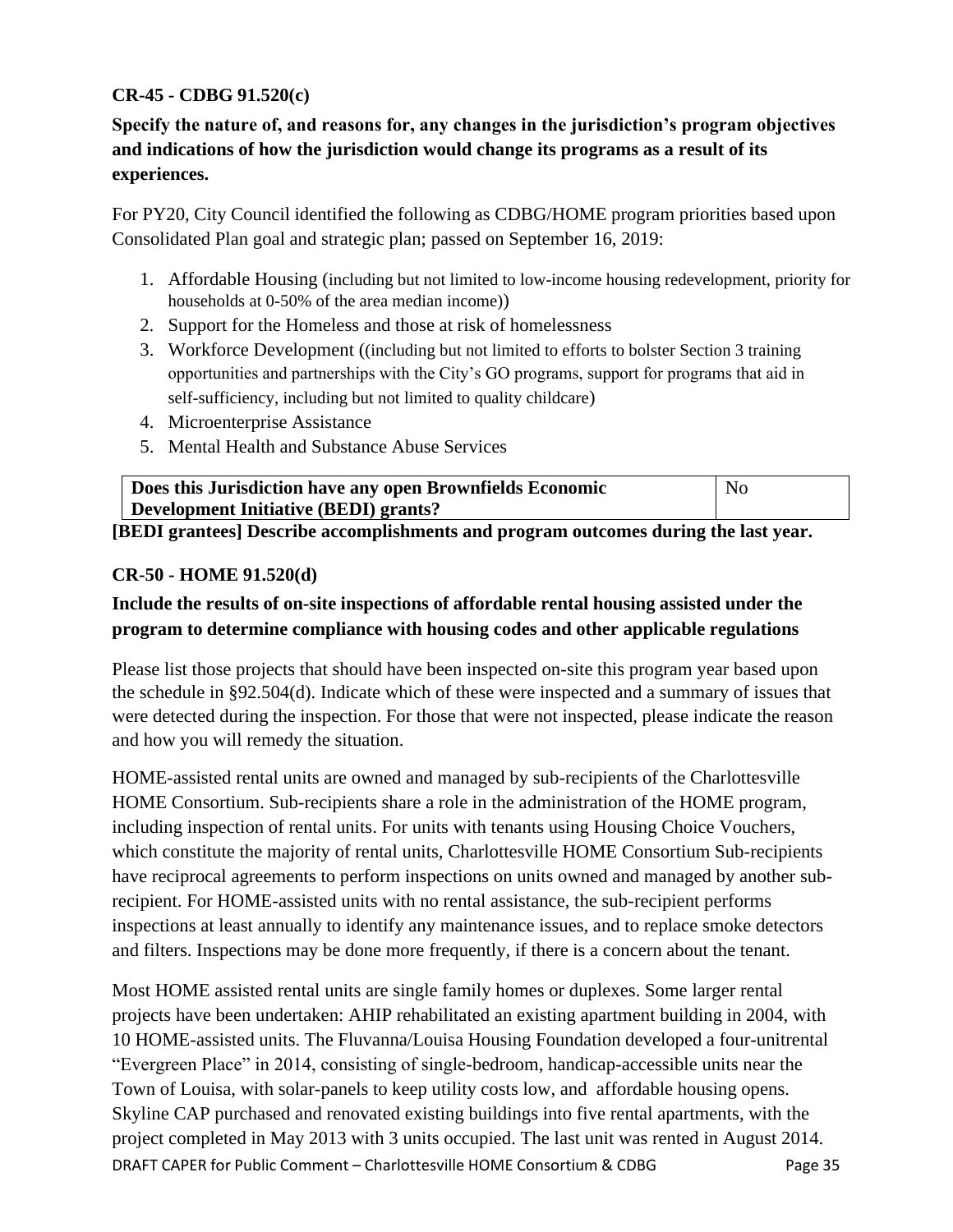Skyline CAP completed an additional acquisition and rehabilitation project in Piedmont Housing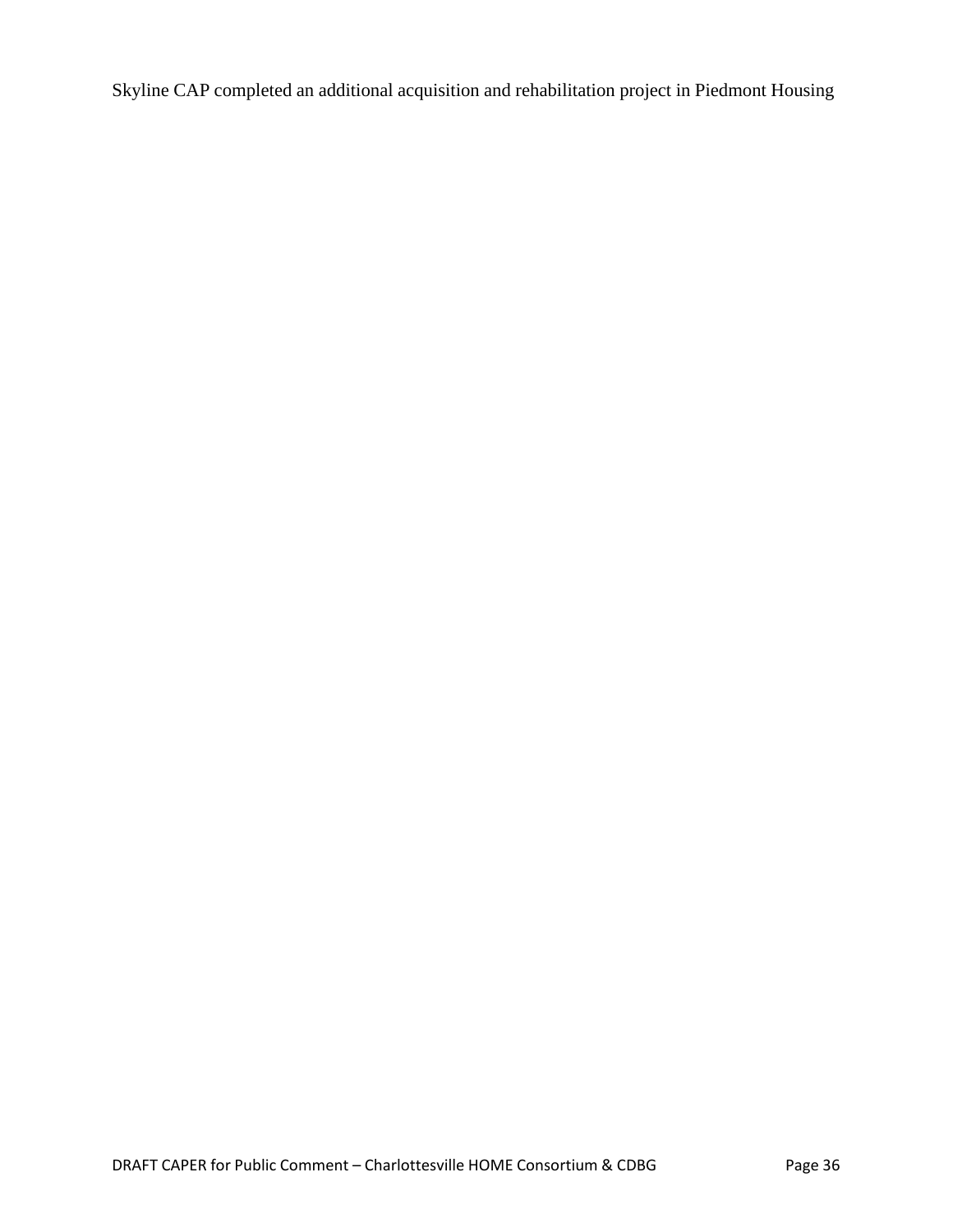Alliance completed the renovation of Crozet Meadows with 27 HOME-assisted units in September 2010 and Monticello Vista Apartments with 13 HOME-assisted units in August 2010,both as Low Income Housing Tax Credit (LIHTC) projects. Units are inspected annually by PHA staff using the REAC inspection form, with additional inspections by the Virginia HousingDevelopment Authority (VHDA), an independent inspection contractor through the Virginia Department of Housing and Community Development (DHCD), and by HUD. All rental units are inspected annually, including the City - and County-assisted units at the Crossings.

# **Provide an assessment of the jurisdiction's affirmative marketing actions for HOME units. 92.351(b)**

All HOME projects are carried out by HOME Consortium sub recipients. These organizations have developed extensive networks with agencies and organizations in their localities to create a steady stream of referrals for HOME programs. Public outreach is carried out through a variety of means. The affirmative marketing actions are systematic and effective.

# **Refer to IDIS reports to describe the amount and use of program income for projects, including the number of projects and owner and tenant characteristics**

|             | Program Income Applied in PY20 |                 |                   |  |
|-------------|--------------------------------|-----------------|-------------------|--|
| <b>IDIS</b> | <b>Activity</b>                | Locality        | <b>PI Applied</b> |  |
| 1866        | <b>HR</b>                      | Charlottesville | \$6,150.28        |  |
| 1871        | <b>HR</b>                      | Albemarle       | \$1,630.18        |  |
| 1872        | <b>HR</b>                      | Albemarle       | \$905.54          |  |
| 1876        | <b>HR</b>                      | <b>Nelson</b>   | \$1,809.00        |  |
| 1878        | <b>HB</b>                      | Charlottesville | \$987.57          |  |
| 1884        | <b>HR</b>                      | Charlottesville | \$3,082.19        |  |
| 1894        | <b>HR</b>                      | Charlottesville | \$2,815.78        |  |
| 1898        | HB                             | Charlottesville | \$1,000.00        |  |
| 1899        | <b>HB</b>                      | Charlottesville | \$1,000.00        |  |
| 1900        | <b>HB</b>                      | Charlottesville | \$1,000.00        |  |
| 1901        | <b>HB</b>                      | Charlottesville | \$1,000.00        |  |
| 1902        | <b>HB</b>                      | Charlottesville | \$987.57          |  |
| 1903        | <b>HB</b>                      | Charlottesville | \$1,000.00        |  |
| 1904        | <b>HB</b>                      | Charlottesville | \$1,000.00        |  |
| 1905        | <b>HR</b>                      | Albemarle       | \$2,000.00        |  |
| 1906        | <b>HB</b>                      | Charlottesville | \$7,877.46        |  |
|             | \$34,245.57<br><b>Total</b>    |                 |                   |  |

Program income was applied to the following projects: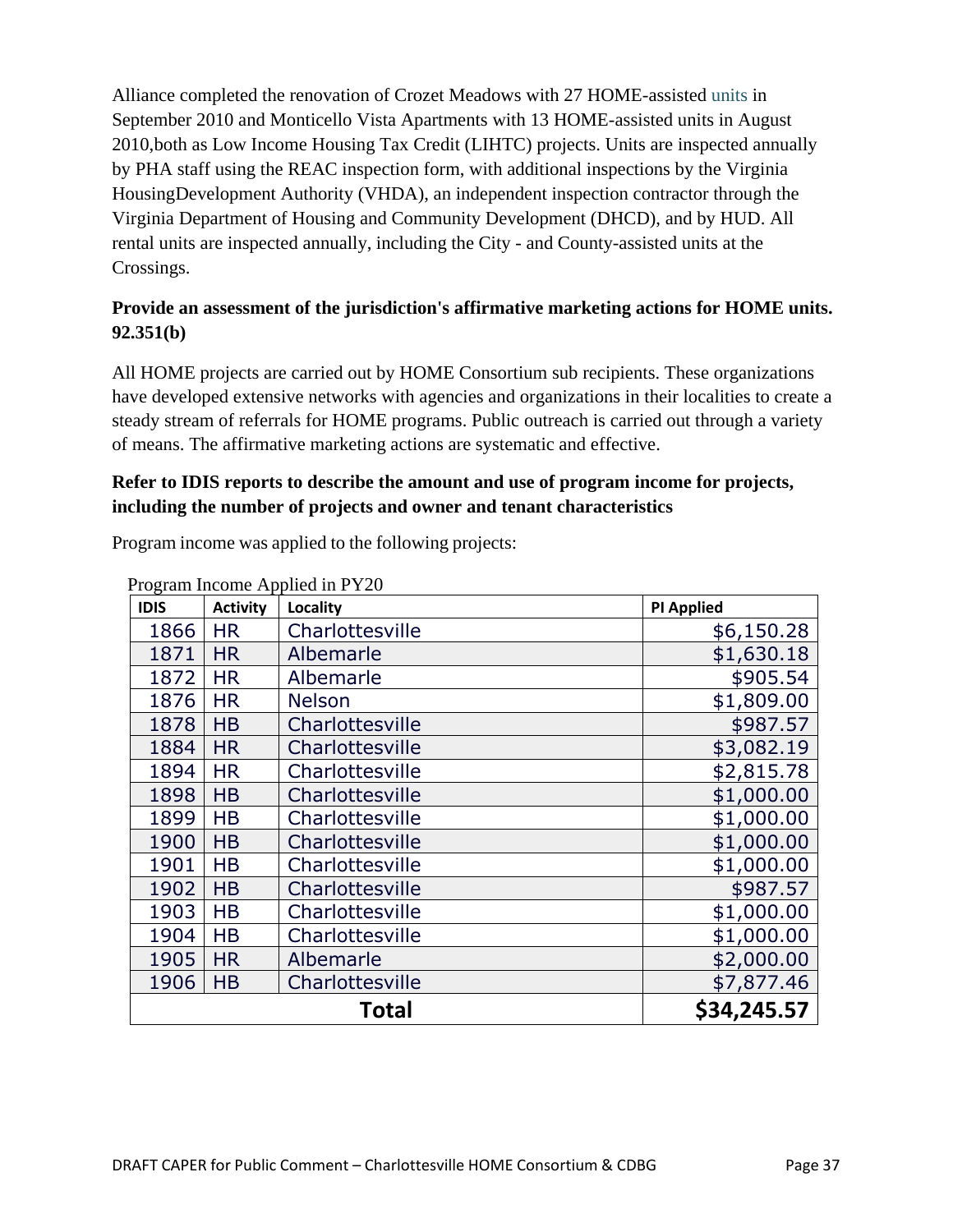#### **Table 5 - HOME Program Income applied during PY20**

# **Describe other actions taken to foster and maintain affordable housing. 91.220(k) (STATES ONLY: Including the coordination of LIHTC with the development of affordable housing). 91.320(j)**

Localities provide annual support to regional non-profits to address affordable housing. In-kind contributions, such as the donation of land and the waiver of local fees, are another way in which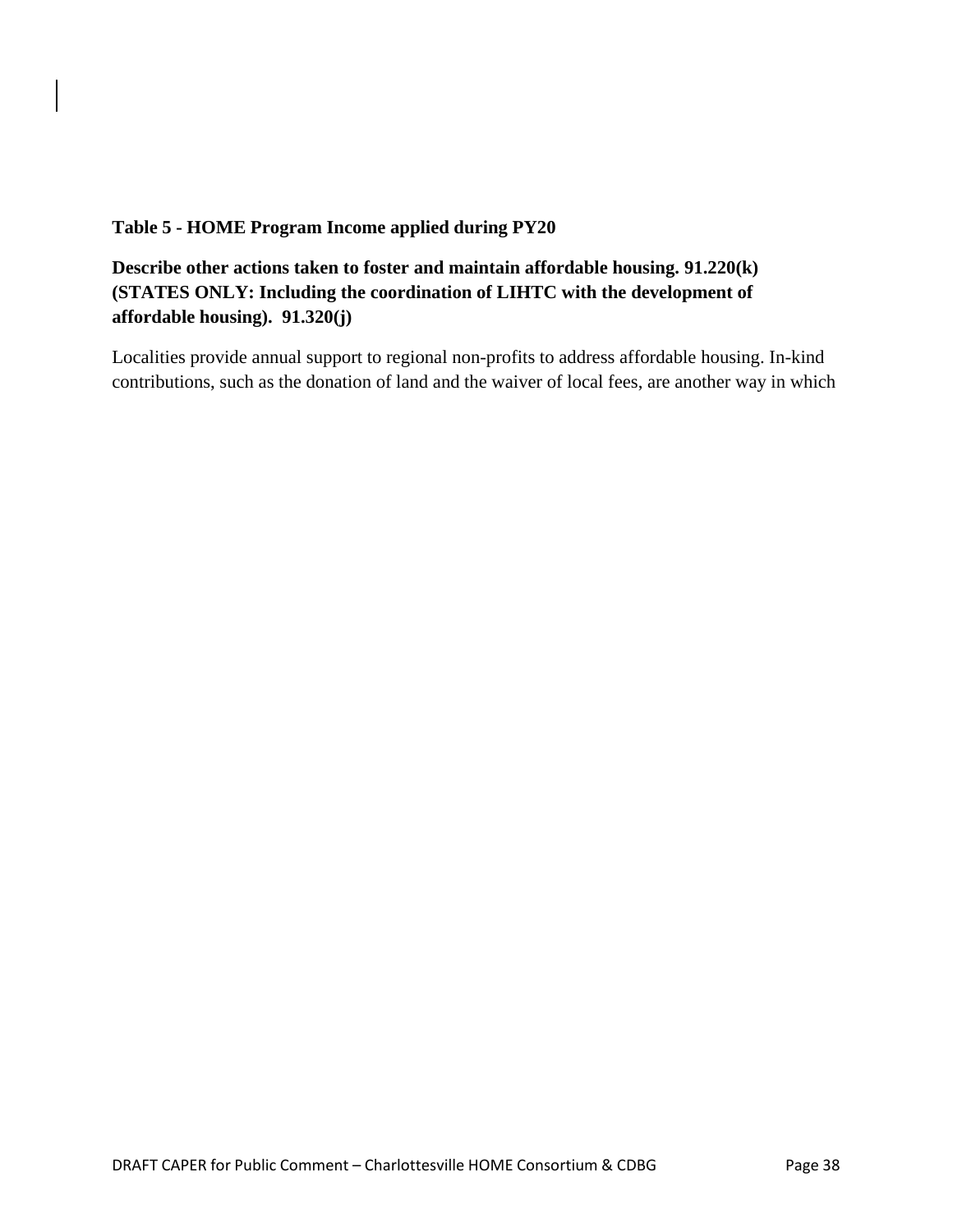localities support affordable housing in the Planning District. Local governments have shown a consistent commitment to affordable housing programs, with an emphasis on the rehabilitation of substandard housing units and promotion of first-time homebuyer programs. The HOME Consortium and the City of Charlottesville partner with many private, non-profit organizations including Habitat for Humanity and private businesses, particularly private lenders including Fannie Mae, Bank of America, and several locally owned banks. All sub-recipients carry out emergency repairs, drawing on a variety of funding streams.

Piedmont Housing Alliance (PHA) is a regional non-profit organization with a comprehensive menu of affordable housing services. PHA's mission is to create housing opportunities and build community through education, lending, and development. Certified HUD Housing Counselors provide a continuum of educational services on the road to home ownership, including financial education and financial coaching, pre-purchase and post-purchase counseling and education, credit counseling, mortgage default and foreclosure prevention counseling, along with fair housing education and counseling. PHA also accesses financial resources to support clients' financial capability and housing they can afford, including lending for down payment assistance for home purchase and for affordable housing development, and providing access to low-cost mortgage financing. Piedmont Housing has provided \$9.7 million in down payment assistance, from a variety of sources, to bridge the home ownership affordability gap in our community. In FY20 we have administered over 5.6 million in VHDA's reduced-interest rate money which reduces a first-time homebuyers VHDA loan interest rate by 1.0%. Piedmont Housing is the only local administrator of those funds. Piedmont Housing also builds and manages affordable housing, currently managing and/or owning rental housing that is affordable for 610 households total. 351 households in the City of Charlottesville, 323 households in Albemarle County and 193households in Nelson County.

PHA provided one on one counseling and group education to over 900 households in FY20. Piedmont Housing is the local administrator of VHDA's RUAM program which provides funding to make accessibility modifications to their rental homes. Due to the impacts of COVID 19 this program was paused in March of 2020.

PHA continues progress towards a transformational redevelopment of Friendship Court Apartments, focused on working with an amazing design team, inclusive of residents and community advocates on the Friendship Court Advisory Committee, to refine, evolve, and implement the plan for redevelopment. With a successful 2019 LIHTC award in hand, preparations are currently under way to start construction on Phase 1 in the fall of 2020. Since May the Advisory Committee has met at least monthly to prepare for the Phase 1 construction start and to kick off the planning process for Phase 2. By the time Phase 1 is complete in early 2022, Phase 2 will be preparing to break ground. In addition, PHA is working on the design of the Friendship Court Community Resource Center (CRC) which will house an early childhood learning center, community center, Piedmont Housing's permanent headquarters, and office space for nonprofit organizations. The CRC is scheduled to start construction in 2021.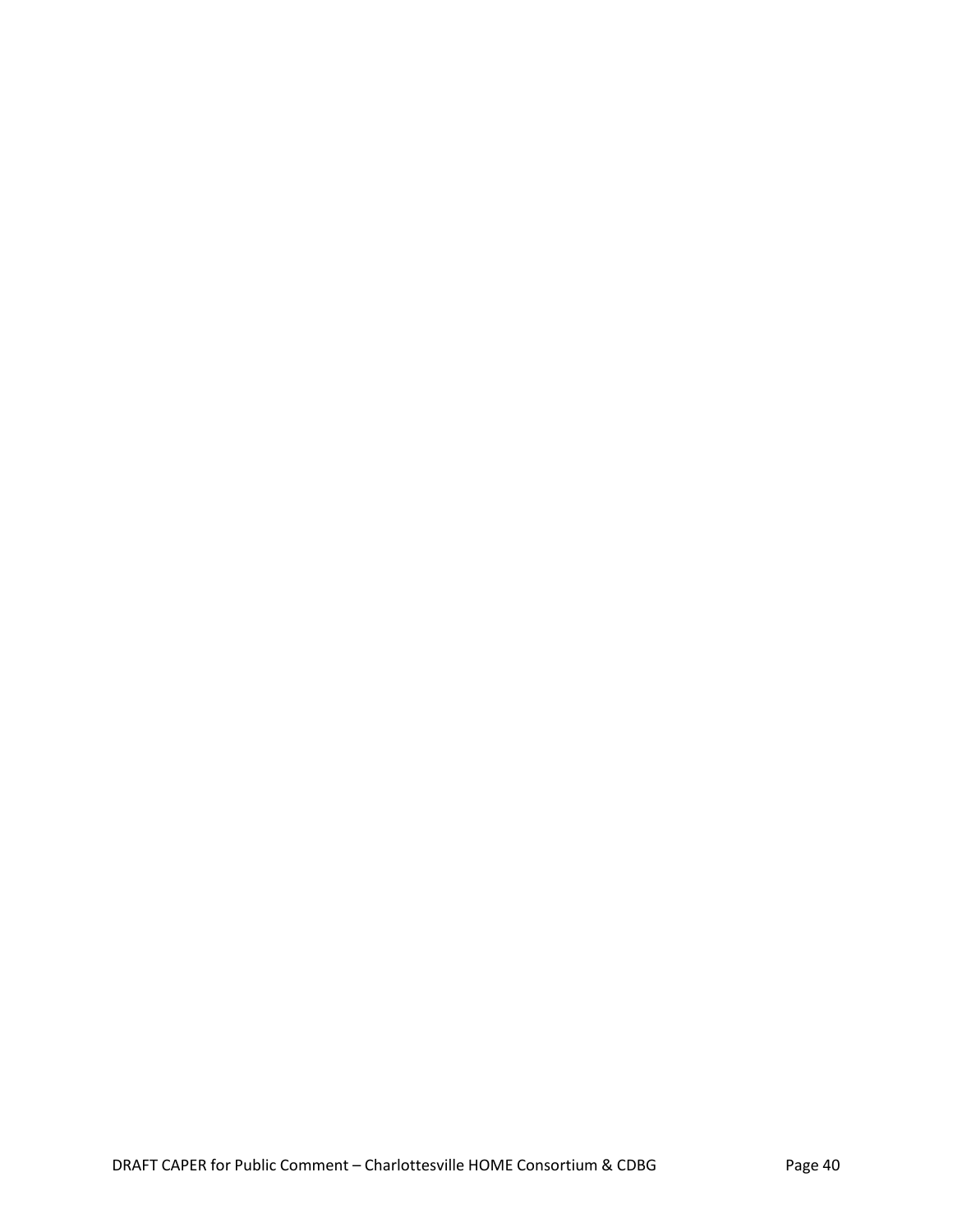# **Actions to Address Impediments to Fair Housing Choice**

| 2020 Impediments and Plan of Action              |                                                                                                                                                                                                                                                                             |                                                                                                                                                                      |                                                                                                                                                                                                                                                                                                                                                                                                                                                                                                                                                                                                                                                                                                                                               |  |
|--------------------------------------------------|-----------------------------------------------------------------------------------------------------------------------------------------------------------------------------------------------------------------------------------------------------------------------------|----------------------------------------------------------------------------------------------------------------------------------------------------------------------|-----------------------------------------------------------------------------------------------------------------------------------------------------------------------------------------------------------------------------------------------------------------------------------------------------------------------------------------------------------------------------------------------------------------------------------------------------------------------------------------------------------------------------------------------------------------------------------------------------------------------------------------------------------------------------------------------------------------------------------------------|--|
| Impediment                                       | <b>Description</b>                                                                                                                                                                                                                                                          | <b>Proposed Action</b>                                                                                                                                               | <b>Actions in PY20</b>                                                                                                                                                                                                                                                                                                                                                                                                                                                                                                                                                                                                                                                                                                                        |  |
| Rental<br><b>Affordability</b>                   | Lack of rental units affordable to<br>low-income households<br>Increased competition for<br>limited number of rental<br>units<br>Insufficient rental relief<br>programs<br>High up-front costs, including<br>application fee, security deposit,<br>1st & last<br>month rent | Increase the # of<br>affordable rental<br>units<br>Provide incentives<br>for<br>development of<br>affordable rental<br>units<br>Provide rental<br>assistance locally | FLHF-1 rental unit completed<br>Alb Co - incentivized 96 units at<br>Brookdale and awarded 8 Project<br>Based Vouchers to the Southwood<br>Apartments A, and 22 Project<br>Based Vouchers to the Premier<br>Circle Permanent Supportive<br>Housing project. City - provided<br>locally funded vouchers<br>Skyline CAP subsidized rent for 4<br>households.<br>PHA continues to work toward<br>redevelopment of Friendship Court and is<br>working on a LIHTC development as part of<br>Habitat's Southwood redevelopment plan.<br>NCCDF continues to work to bring more<br>landlords and units into the affordable<br>housing offering. Worked with RMRP from<br>July to November of 2020. Maintain 12<br>affordable housing units in Nelson. |  |
| <b>Homeowners</b><br>hip<br><b>Affordability</b> | Low wages, and tight credit<br>markets limit HO options fora<br>broad range of households<br>Increases in property taxes<br>compromise affordability                                                                                                                        | Provide workforce<br>programs to<br>improve job skills&<br>assist in job<br>placement<br>Continue &<br>expand tax relief<br>programs                                 | City - GO Programs continue to provide<br>training and assistance with job placement<br>PVCC's Network2Work program has<br>expanded and added volunteers; have<br>received donations of cars to provide<br>transportation to workers while they savefor<br>their own<br>Albemarle County provided \$1.035 millionin<br>real estate tax relief for elderly and/or<br>disabled homeowners in FY19/20                                                                                                                                                                                                                                                                                                                                            |  |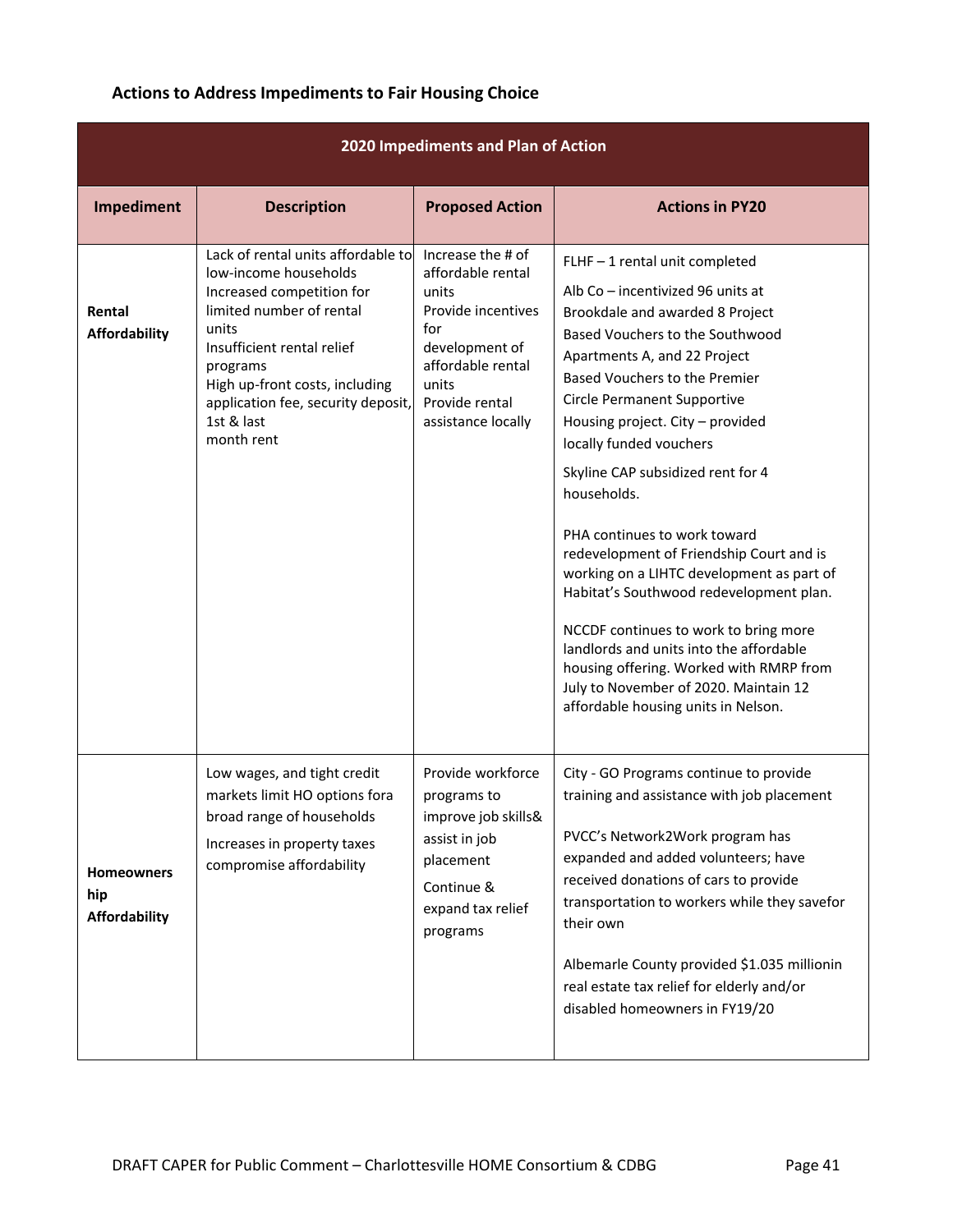| Regulatory<br><b>Barriers and</b><br>Community<br>Resistance | Land use codes and<br>ordinances affect housing<br>location & affordability<br>Lack of clear definition of<br>affordable housing | Revise codes &<br>ordinances<br>Develop<br>definition of aff<br>hsg & articulate | Albemarle County has completed draftinga<br>new housing policy to address the full range<br>of housing needs. Board of Supervisor<br>approval is anticipated in July 2021. The<br>County is to begin an update of the<br>Comprehensive Plan and Zoning Ordinances<br>in 2021. |
|--------------------------------------------------------------|----------------------------------------------------------------------------------------------------------------------------------|----------------------------------------------------------------------------------|-------------------------------------------------------------------------------------------------------------------------------------------------------------------------------------------------------------------------------------------------------------------------------|
|--------------------------------------------------------------|----------------------------------------------------------------------------------------------------------------------------------|----------------------------------------------------------------------------------|-------------------------------------------------------------------------------------------------------------------------------------------------------------------------------------------------------------------------------------------------------------------------------|

|                                                                                  |                                                                                                                                                                                                                 | community<br>benefits                                                                                                                                                                                                  | The Regional Housing Partnership (RHP) has<br>begun writing a regional housing plan.<br>NCCDF - working actively with County<br>Supervisors and Planning Department to be a<br>partner in the County Comprehensive<br>planning. We want to assure housing in<br>general and Affordable Housing specifically is<br>addressed in terminology and in land use<br>codes.                                   |
|----------------------------------------------------------------------------------|-----------------------------------------------------------------------------------------------------------------------------------------------------------------------------------------------------------------|------------------------------------------------------------------------------------------------------------------------------------------------------------------------------------------------------------------------|--------------------------------------------------------------------------------------------------------------------------------------------------------------------------------------------------------------------------------------------------------------------------------------------------------------------------------------------------------------------------------------------------------|
| Impediment                                                                       | <b>Description</b>                                                                                                                                                                                              | <b>Proposed Action</b>                                                                                                                                                                                                 | <b>Responsible Parties</b>                                                                                                                                                                                                                                                                                                                                                                             |
| <b>Discrimination</b><br>in the Rental<br>&<br><b>Homeowner</b><br><b>Market</b> | Overt or covert<br>discrimination against<br>renters & homebuyers on the<br>basis of race and ethnicity,<br>family status, anddisability<br>Predatory lending practices<br>Lack of reasonable<br>accommodations | Eliminate all<br>discrimination in<br>housing<br>Raise awareness<br>of fair housing<br>laws<br>Provide<br>counseling and<br>advocacy<br>Promote VHDA's<br><b>Rental Unit</b><br>Accessibility<br>Modification<br>Grant | Non-profit housing counseling programs<br>continue to address fair housing.<br>PHA provided one-on-one counseling and<br>group education to over 900 households in<br>PY20. PHA also provided public trainingto 36<br>people that meets the Fair Housing CEU<br>requirement for property managers Skyline<br>CAP conducted workshops and 1:1<br>Counseling<br>Skyline CAP conducted and 1:1 counseling |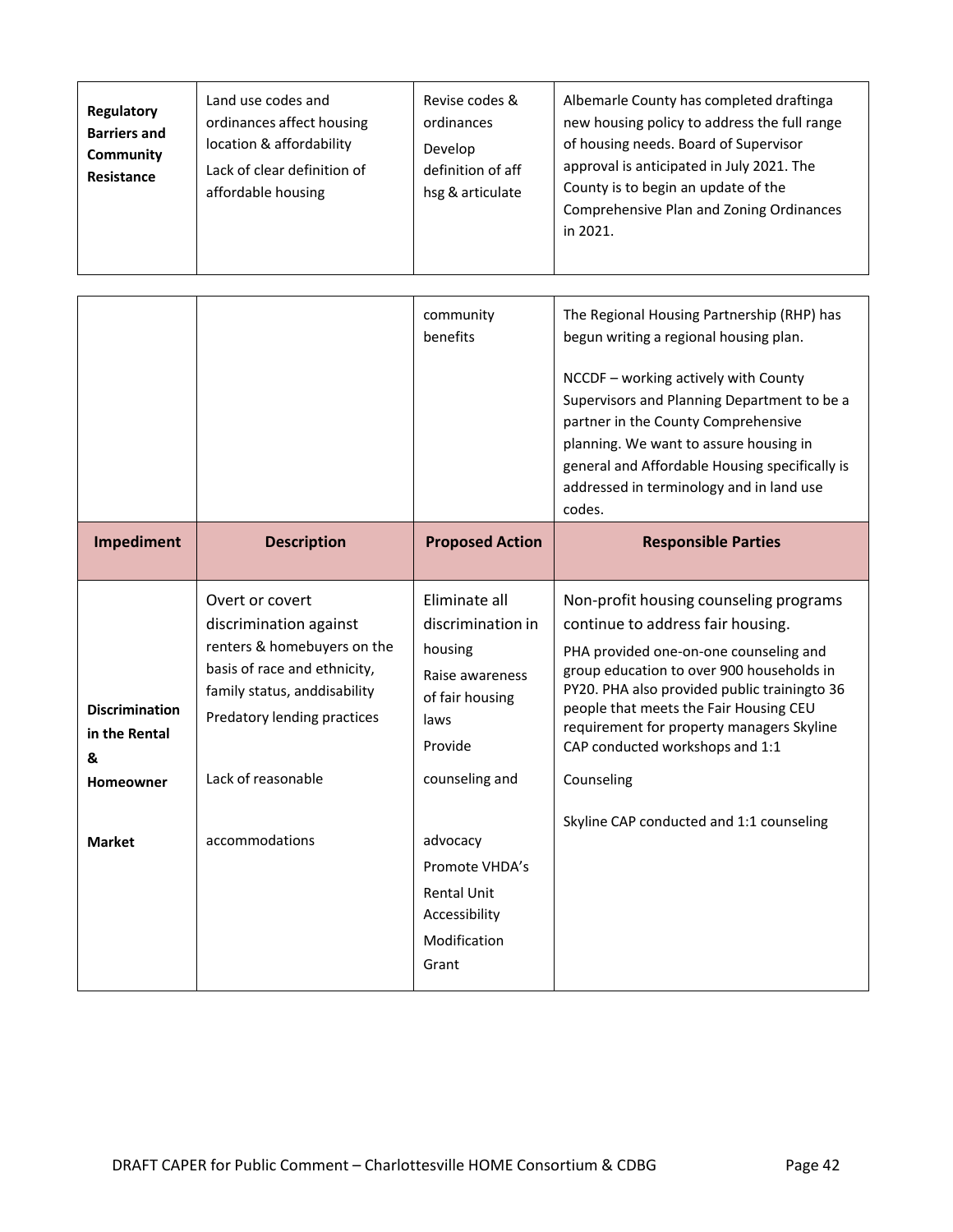| <b>High Debt-to-</b><br><b>Income Ratios</b><br>and<br><b>Foreclosures</b> | Difficulties for families to<br>come up with down payment<br>assistance to duecredit issues                                                                                                   | Credit repair<br>programs<br>Housing<br>counseling<br>Lease to own<br>options                                                            | Skyline CAP offers a credit repair program<br>through HUD Housing Counseling.<br>FLHF provides a credit repair pogmto<br>assist residents in preparing to<br>purchase a home. FLHF started a<br>new Lease-to-Own program that<br>checks in with tenants every 3<br>months.<br>FLHF provided down payment<br>assistance to one family to purchase<br>on their home.              |
|----------------------------------------------------------------------------|-----------------------------------------------------------------------------------------------------------------------------------------------------------------------------------------------|------------------------------------------------------------------------------------------------------------------------------------------|---------------------------------------------------------------------------------------------------------------------------------------------------------------------------------------------------------------------------------------------------------------------------------------------------------------------------------------------------------------------------------|
| <b>Economic and</b><br>Racial<br><b>Disparities</b><br>among Schools       | Concentration of low-income<br>and racial minority students<br>into certain schools and<br>districts may compromise<br>school quality and exacerbate<br>housing segregation among<br>families | Increase transit<br>option to expand<br>geographic<br>opportunities<br>Educate<br>landlords<br>Encourage<br>neighborhood<br>economic and | Local governments, Local school boards,<br>non-profit organizations<br><b>International Rescue Committee</b><br>Albemarle County Office of Housing began<br>implementing a number of programs to<br>increase landlord participation in the Housing<br>Choice Voucher program. Activities include<br>development of a new landlord orientation<br>packet and incentive payments. |

|            |                    | racial integration<br>for families with<br>children,<br>especially in the<br>City of<br>Charlottesville and<br>urbanized Alb<br>County |                                 |
|------------|--------------------|----------------------------------------------------------------------------------------------------------------------------------------|---------------------------------|
| Impediment | <b>Description</b> | <b>Proposed Action</b>                                                                                                                 | <b>Accomplishments for PY20</b> |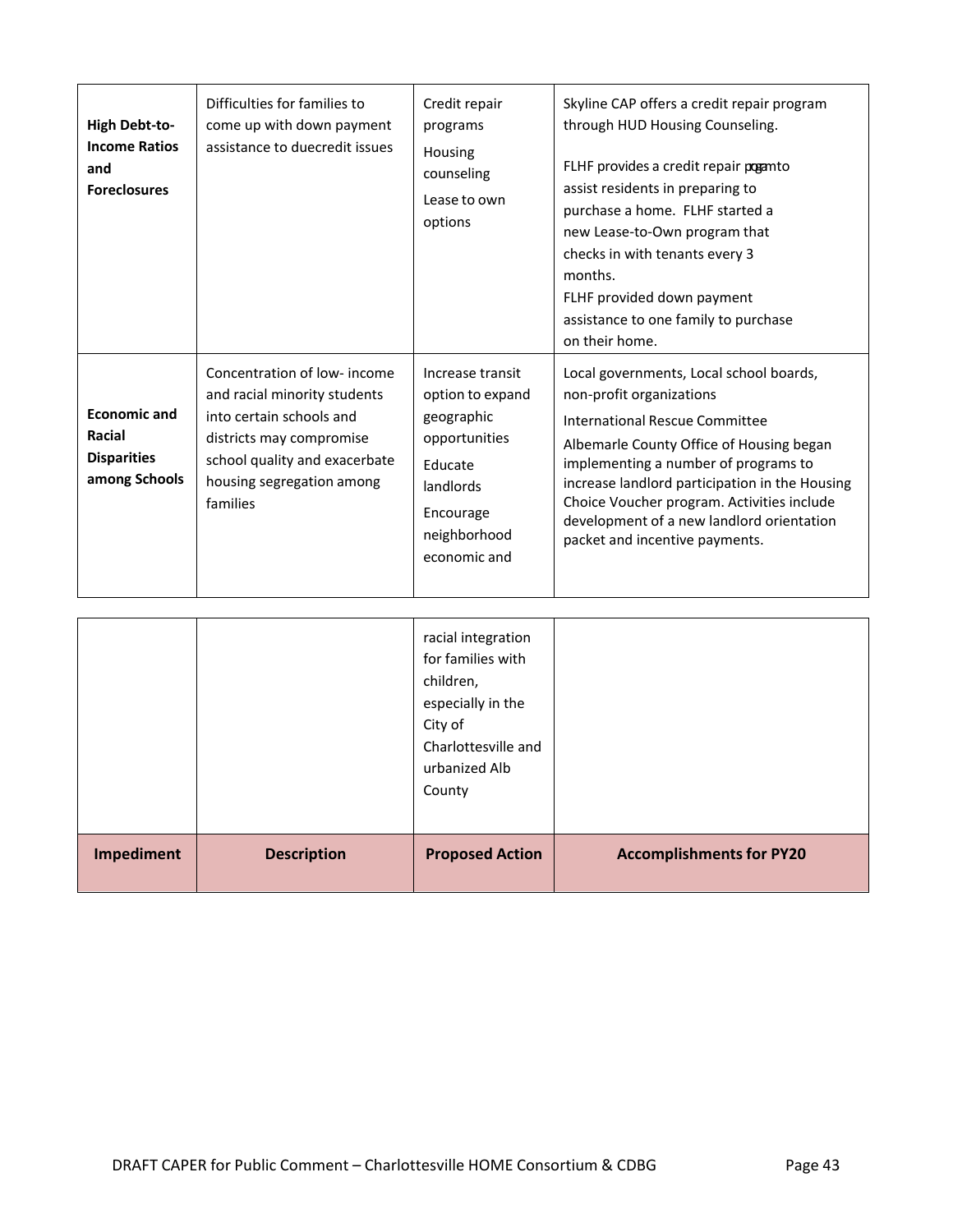| Lack of<br><b>Housing</b><br><b>Accessible to</b><br>People with<br><b>Disabilities</b><br>and People<br><b>Aging in Place</b> | Lack of reasonable<br>accommodations & housing<br>designed with accessibility<br>features, accessible units<br>can be expensive<br>Lack of senior housing that<br>is income-accessible                                             | Renovate<br>existing homes<br><b>Build accessible</b><br>new homes<br>Provide ramps<br>Identify people<br>with needs &<br>refer to local<br>programs             | AHIP completed home rehabs and<br>emergency repairs for 80 households<br>that were home to either a senior or a<br>person with a disability<br>FLHF worked with local community groups<br>to rehab a home for an elder with<br>disabilities<br>FLHF helped 106 families with major<br>home repairs, over half being elderly<br>residents.<br>Skyline CAP completed 4 accessibility home<br>repairs, some in partnership with other<br>community agencies.<br>NCCDF - completed 11 projects to rehab<br>elderly and/or disabled housing 4 of<br>which directly addressed accessibility. |
|--------------------------------------------------------------------------------------------------------------------------------|------------------------------------------------------------------------------------------------------------------------------------------------------------------------------------------------------------------------------------|------------------------------------------------------------------------------------------------------------------------------------------------------------------|----------------------------------------------------------------------------------------------------------------------------------------------------------------------------------------------------------------------------------------------------------------------------------------------------------------------------------------------------------------------------------------------------------------------------------------------------------------------------------------------------------------------------------------------------------------------------------------|
| Language and<br><b>Cultural</b><br><b>Barriers</b>                                                                             | Language differences can be<br>a means for housing<br>discrimination; immigrants<br>may lack knowledge of<br>housing and financing<br>options; cultural differences<br>yield neighbor and landlord<br>tension<br>Large family size | Reduce cultural<br>and linguistic<br>barriers to<br>housing access<br>Engage different<br>groups in<br>conversations<br>about<br>differences and<br>similarities | <b>International Rescue Committee</b><br>Creciendo Juntos & other non-profits<br>Schools                                                                                                                                                                                                                                                                                                                                                                                                                                                                                               |
| <b>Educational</b><br><b>Barriers</b>                                                                                          | Lack of financial literacy<br>Lack of knowledge of fair<br>housing rights                                                                                                                                                          | Financial<br>education &<br>counseling<br>Provide<br>information and<br>education                                                                                | Local housing counselors, Piedmont<br>Housing Alliance, other non-profit orgs,<br>Legal Aid                                                                                                                                                                                                                                                                                                                                                                                                                                                                                            |